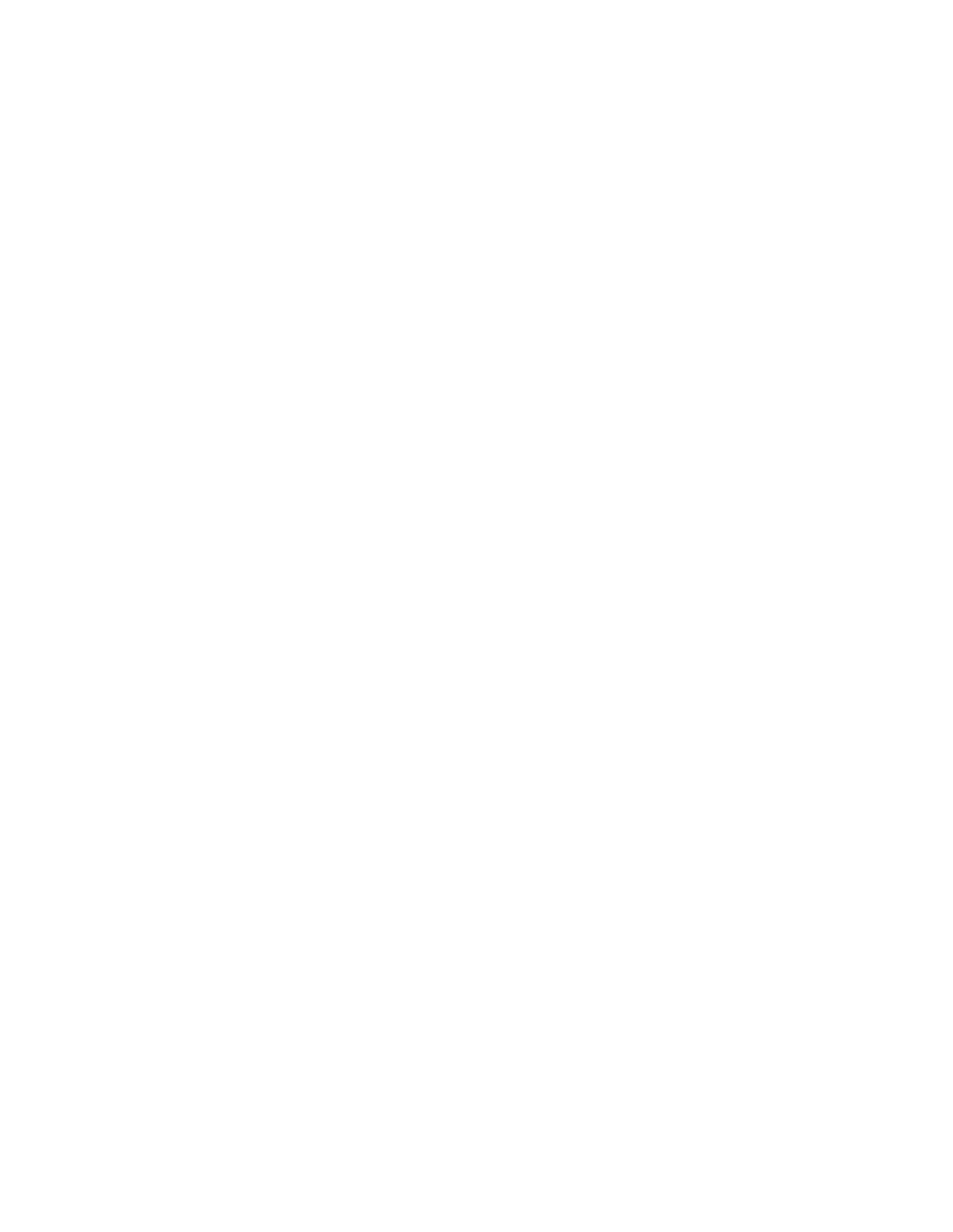

# JUDGE WILLIAM G. LAUBER

March 20, 2013

The Board of County Commissioners Allen County Courthouse P.O. Box 1243 Lima, Ohio 45802

And

The Council of the City of Lima City Municipal Building 50 Town Square Lima, Ohio 45801

Dear Public Officials:

 Pursuant to the Ohio Revised Code Section 1901.14, Paragraph (D), the Annual Report of the Lima Municipal Court for the year 2012 is hereby submitted for your consideration.

\_\_\_\_\_\_\_\_\_\_\_\_\_\_\_\_\_\_\_\_\_\_\_\_\_\_\_\_\_\_\_\_\_\_\_\_\_\_\_\_\_\_\_\_\_\_\_\_\_\_\_\_\_\_\_\_\_\_\_\_\_\_\_\_\_\_\_\_\_\_\_\_\_\_\_\_\_\_\_\_\_\_\_\_\_\_\_

 The annual Report is compiled from original records of the Court, which are available for your examination.

 Should you have any questions about the report, please feel free to contact my office.

Respectfully submitted,

William F. La.

 William G. Lauber Presiding and Administrative Judge

cc: Supreme Court of Ohio Mayor David Berger Auditor for the City of Lima Auditor for Allen County, Ohio Lima City Council Lima Municipal Court Clerk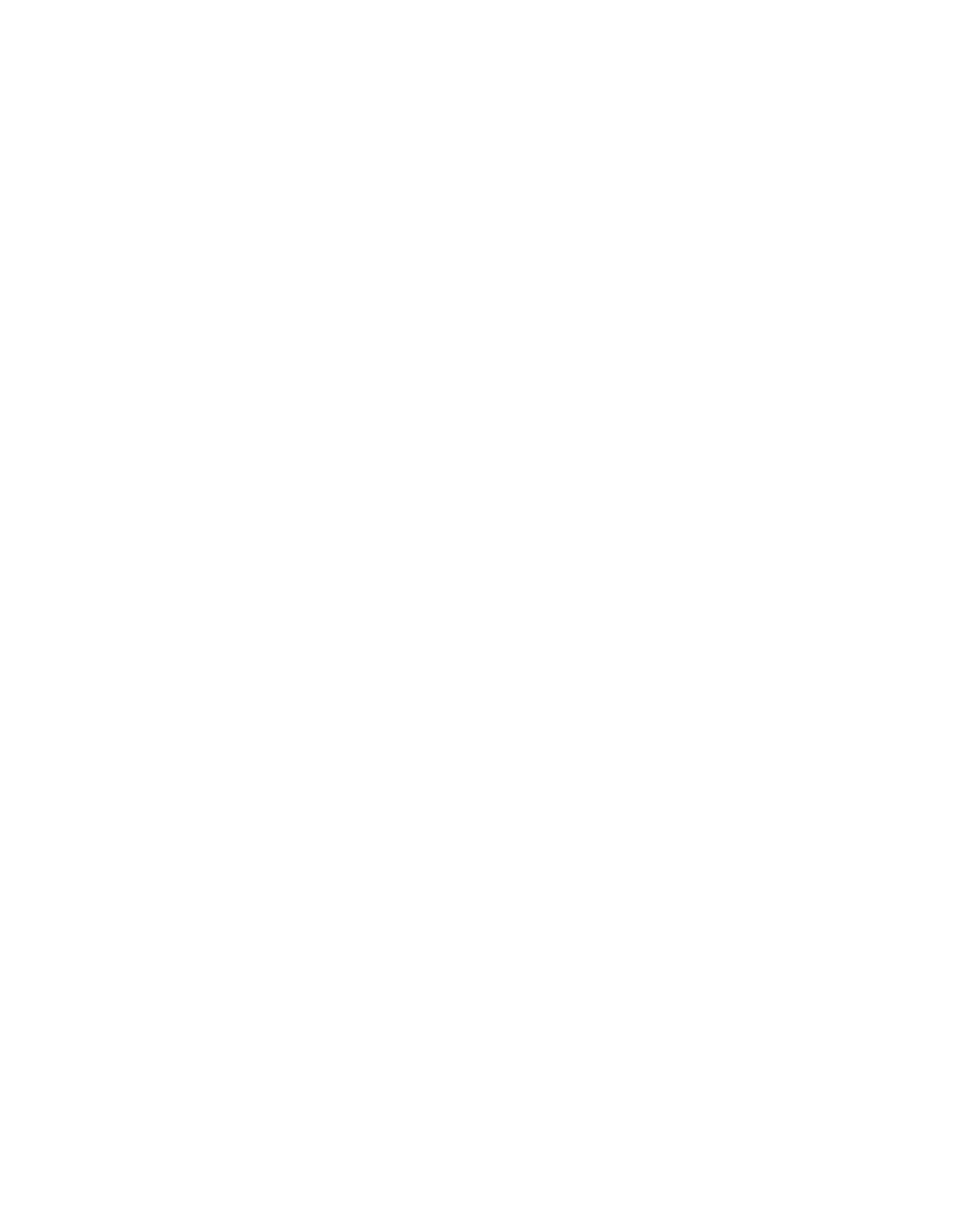# Table of Contents

Judges Reflections of 2012

Lima Municipal Court Staff

Criminal and Traffic Misdemeanor Case Activity

Criminal Financial Summary

Civil Case Activity

Civil Financial Summary

Bailiffs' Report

Probation Department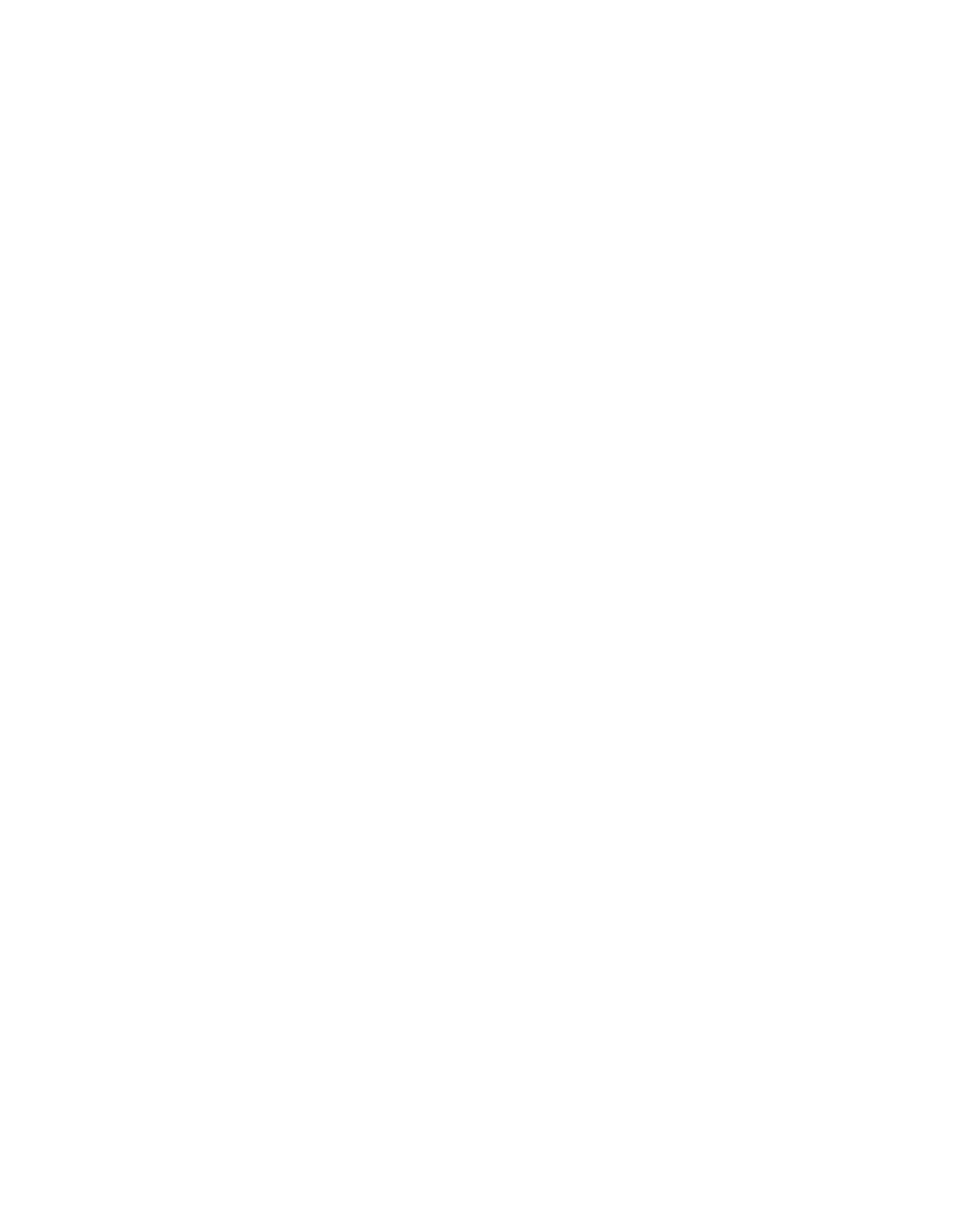# 2012

# JUDGE'S

# REFLECTIONS

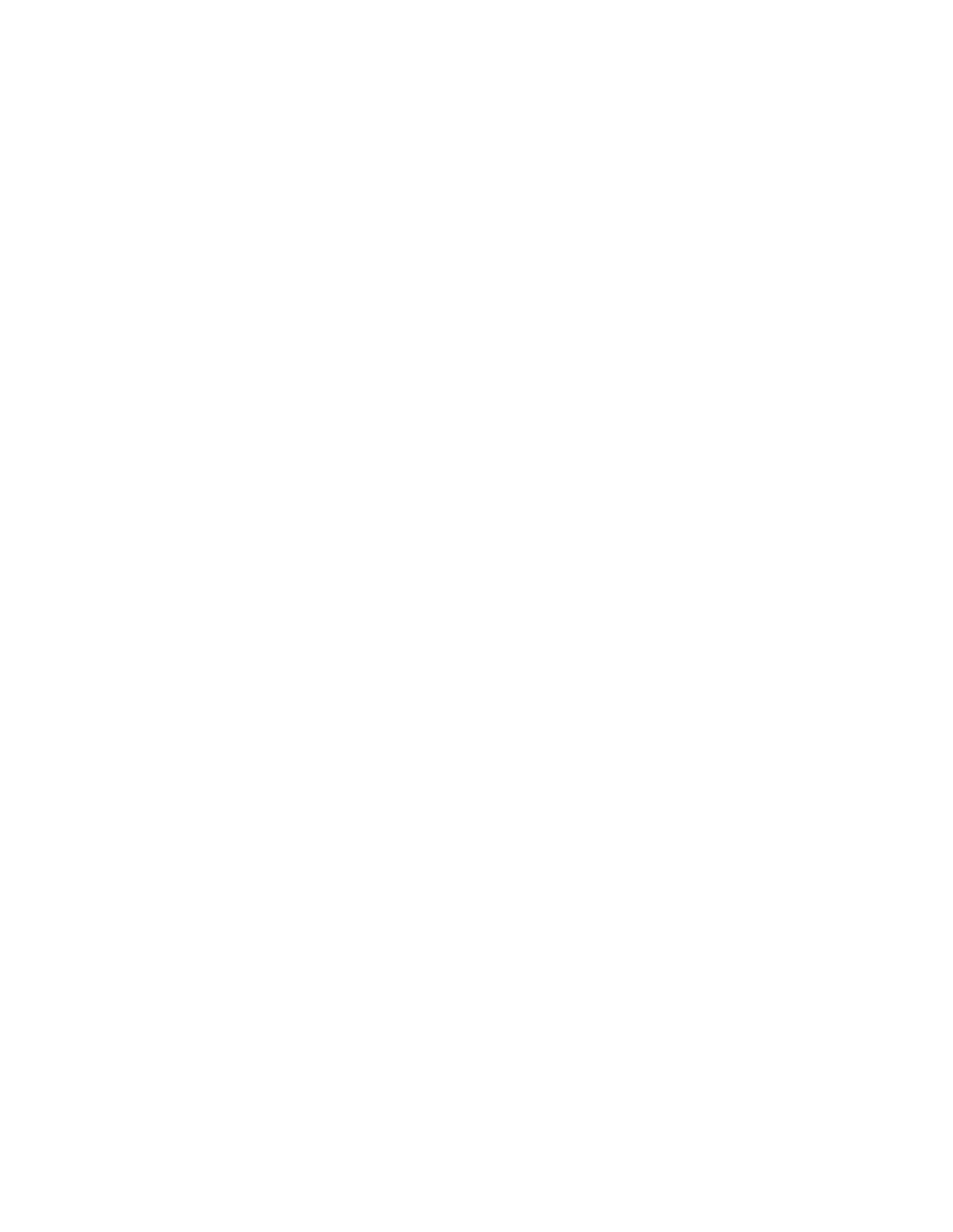### From the desk of the Presiding Judge

The past year has been one of significant change for the Lima Municipal Court in terms of personnel; however, the Court managed to continue serving Allen County in an efficient and professional manner. The Court is charged with handling misdemeanor traffic and criminal cases filed within and civil cases wherein the amount sought to be recovered is \$15,000.00 or less. It is also the Court handling eviction cases.

During 2012, a total of 13,472 new cases were filed in the criminal and traffic division of the Lima Municipal Court with a total of 17,964 charges. Therefore, 4492 individuals are cited for multiple offenses. Of those cases, 3611 persons were cited for criminal offenses, totaling 5171 charges. Also, 791 individuals were cited for an OVI offense. Those individuals also had 1237 other traffic charges accompanying those OVI cases. Finally, the majority of individuals were cited for other traffic offenses, such as driving under suspension, speeding, and running red lights and stop signs. Those totaled 9070 individuals with a total of 10,765 charges.

The vast majority of the cases filed in the Lima Municipal Court are disposed at arraignment by a plea of guilty or no contest or they are disposed through the pretrial phase of the case, following an original plea of not guilty. Of all the cases terminated during 2012, only 101 were the result of an actual trial before a judge (96) or a jury (5). So when people say that they did not get a "fair shake" by the judicial system, the reality is that most don't let the system play out to its final conclusion. In the case of most traffic offenses (not involving OVI), the vast majority (93.5%) never contest their guilt by either admitting to their guilt and paying their fine without coming to court or pleading to the original charge in open court.

The other misconception that many have with the "legal system" is the role that plea negotiations play within the framework of that system. To illustrate, the Lima Municipal Court disposed of 783 OVI/Physical Control cases in 2012. Only five of those cases went to trial, three tried with a judge serving as trier of the facts and two tried to a jury. With only two judges, and with those cases divided equally among those judges, one judge was assigned 391 OVI cases and the other 392 OVI cases. With the court being open 250 days per year, and is easily seen that had all those cases gone to trial, there would have been no or little court-time available for all of the other cases to be heard. And yet, 515 (68%) defendants pled guilty or no contest to the original charge, and 183 (24%) defendants pled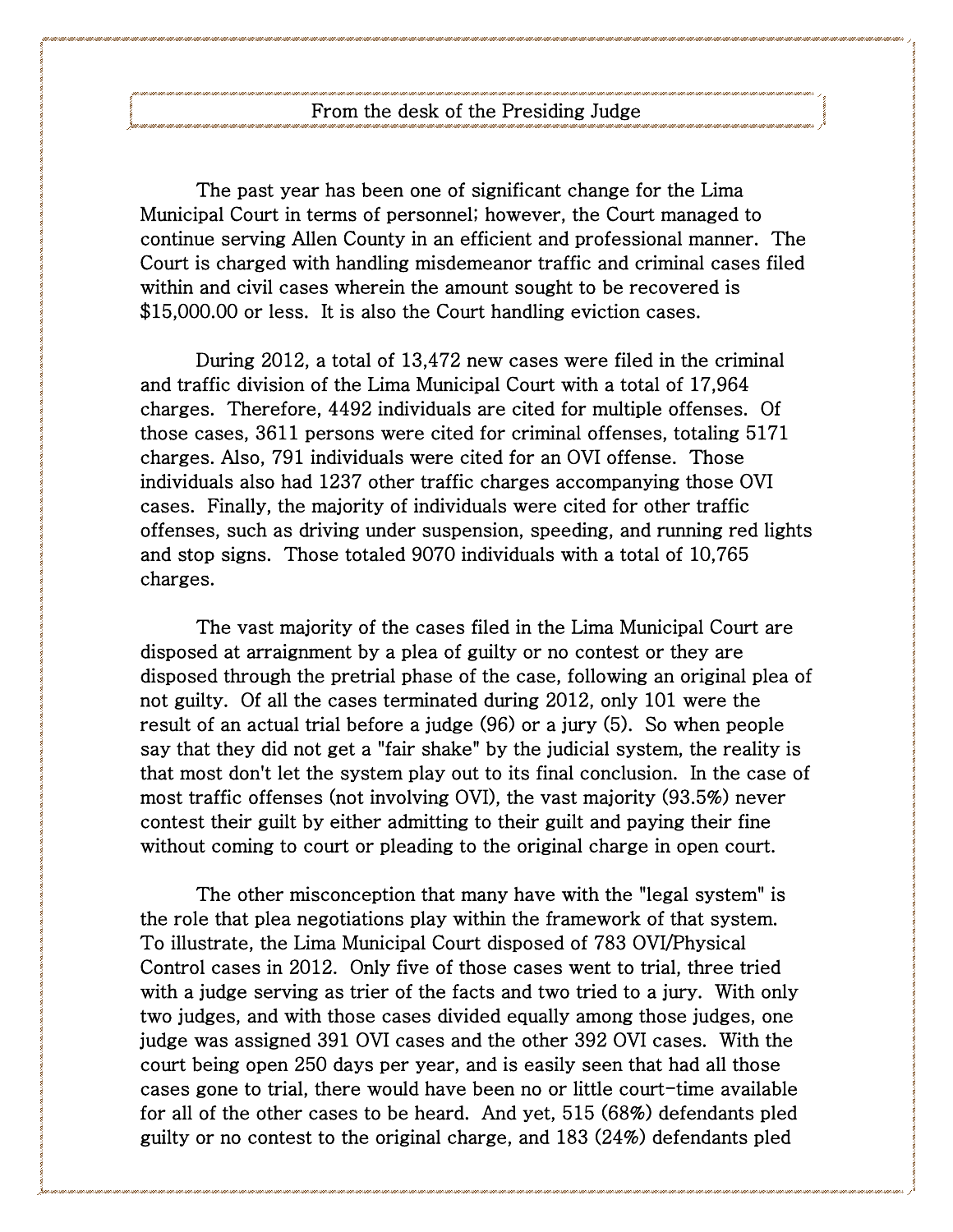guilty to a reduced charge. Only 53 (8%) defendants actually had their cases dismissed. Many of those pleading guilty or no contest did have lesser charges dismissed to induce the plea, and many of those who received a reduced charge plead guilty or no contest to companion cases filed with the OVI. That is the essence of plea negotiation between the prosecutor and the defense counsel. Also, the arresting officers are consulted and, most times, give their consent to the negotiated plea. Of the dismissals, many were the result of chemical tests that were suppressed from use as evidence making prosecution impossible. In summation, the plea negotiation process, actually aids the administration of justice by keeping the wheels moving and weeding out those cases and charges that are of little consequence to the result being sought, the safety of the public.

While criminal and traffic cases make up the majority of the Court's case activity and, certainly, draws the most attention in the media and the public's perception of what goes on in Lima Municipal Court, the Civil Division of the Court plays an integral role in the Court's existence. The Court daily resolves disputes among those individuals who have brought their cases before the court. In 2012, a total of 4529 civil cases were filed in the Lima Municipal Court. Those cases were broken down as follows: 60 personal injury and property damage; 3347 breach of contract; 812 evictions; 203 small-claims actions; and, 107 other assorted civil actions.

As with criminal and traffic cases, most civil cases are resolved without necessity of a trial. Only 148 of the civil cases resolved were done so by means of a trial during 2012. However, the magistrate did schedule 813 eviction hearings, and 229 small-claims hearings.

Just as sentencing is the integral part of any criminal or traffic adjudication, collecting on the judgment is the essence of a civil action. In the realm of evictions, 321, writs of restitution were issued to landlords to put them back in possession of their property. The Court filed 1015 certificate of judgments on behalf of judgment creditors against those whom they took judgment. The Court issued 1638 wage garnishments against defendants who were found liable to judgment creditors, and they remained in effect until either the judgment was paid or the garnishment was released or some other reason. The Court also issued 668 bank garnishments against the bank accounts of the judgment debtors. In total, the Lima Municipal Court civil division received and distributed or by year's end was in the process of distributing \$2,089,819.93. This is an enormous logistical and accounting accomplishment for which the civil division is to be given much acclaim.

Each year, the Lima Municipal Court receives and distributes millions of dollars to the State of Ohio and its political subdivisions and agencies.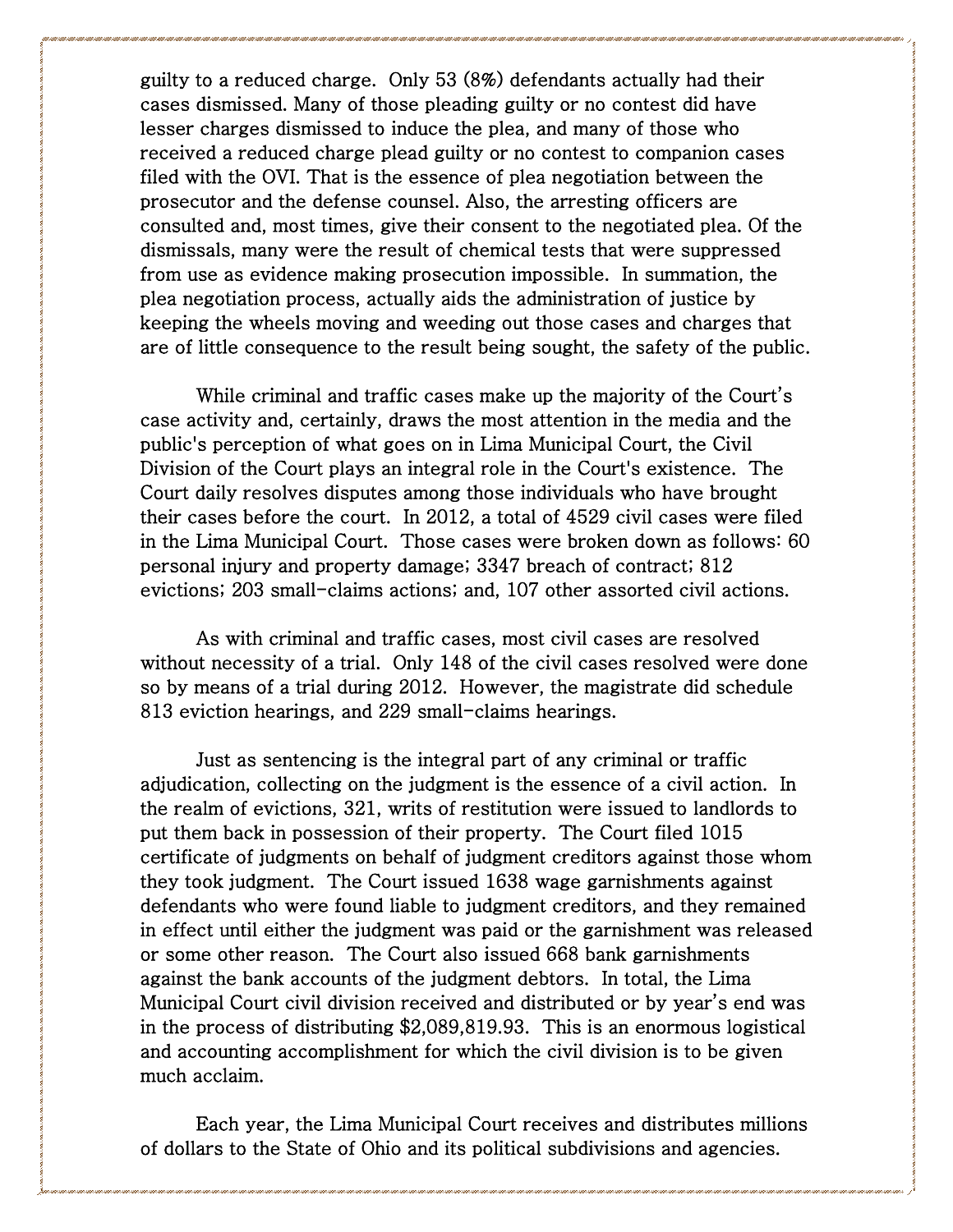That is no small task and the employees of the clerk's office are to be commended for the outstanding job they do in that regard. In 2012, the criminal and traffic division received \$2,456,279.47 in fines and court costs. To all State accounts, the clerk's office disbursed \$623,287.04. To all accounts of Allen County, the clerk's office disbursed \$579,721.29. To all accounts of the City of Lima, the clerk's office disbursed \$1,065,066.81. To all other cities and villages within Allen County and the other agencies to which funds are distributed, the clerk's office disbursed \$28,620.40. The civil division disbursed, \$659,161.30 to the City of Lima and \$115,582.00 to Allen County in receipted funds for the past year.

The Lima Municipal Court generates thousands of documents each year. Many of those documents must be served personally on persons ordering them to appear before the Court or to comply with an order of the Court. That job falls on the bailiffs, to serve those documents. The Court employs two full-time and two part-time bailiffs to perform those functions. During 2012, they drove 27,711 miles to serve all of the Court's paperwork. By far, the vast majority of the 13,187 documents served, 10,949 were subpoenas for defendants and witnesses to appear in Court. They are to be commended for their dedication to service to the Lima Municipal Court.

The Lima Municipal Court probation department also deserves to be recognized for the outstanding job they have done in the past year. Without them, the Court would have no choice but to incarcerate many more defendants following conviction for their offenses when, in fact, jail sentences are not warranted or the jail space available should be used for more serious offenders. In 2012, the probation officers were referred 512 defendants for supervision and 425 persons were ordered to do some community service as part of their sentence. With those already on supervision, the five probation officers had a total of 1148 cases as of December 31, 2012.

The goal of probation, at least in the Lima Municipal Court, is not to watch for offenders to "mess up" so that the probation officer can violate them and return them to jail, to serve the balance of their suspended sentence. The goal of probation is to work with the offenders and help them change their lives for the better, if they truly want. To that end, the probation officers counsel with their clients, not only as to the requirements of them legally, but, also, with life issues facing them. To that end, the probation officer's direct their clients to professional counseling agency on issues of alcohol abuse; substance abuse; mental health issues; and, anger management issues. I am terribly proud of the job done by our probation department and their service to our community.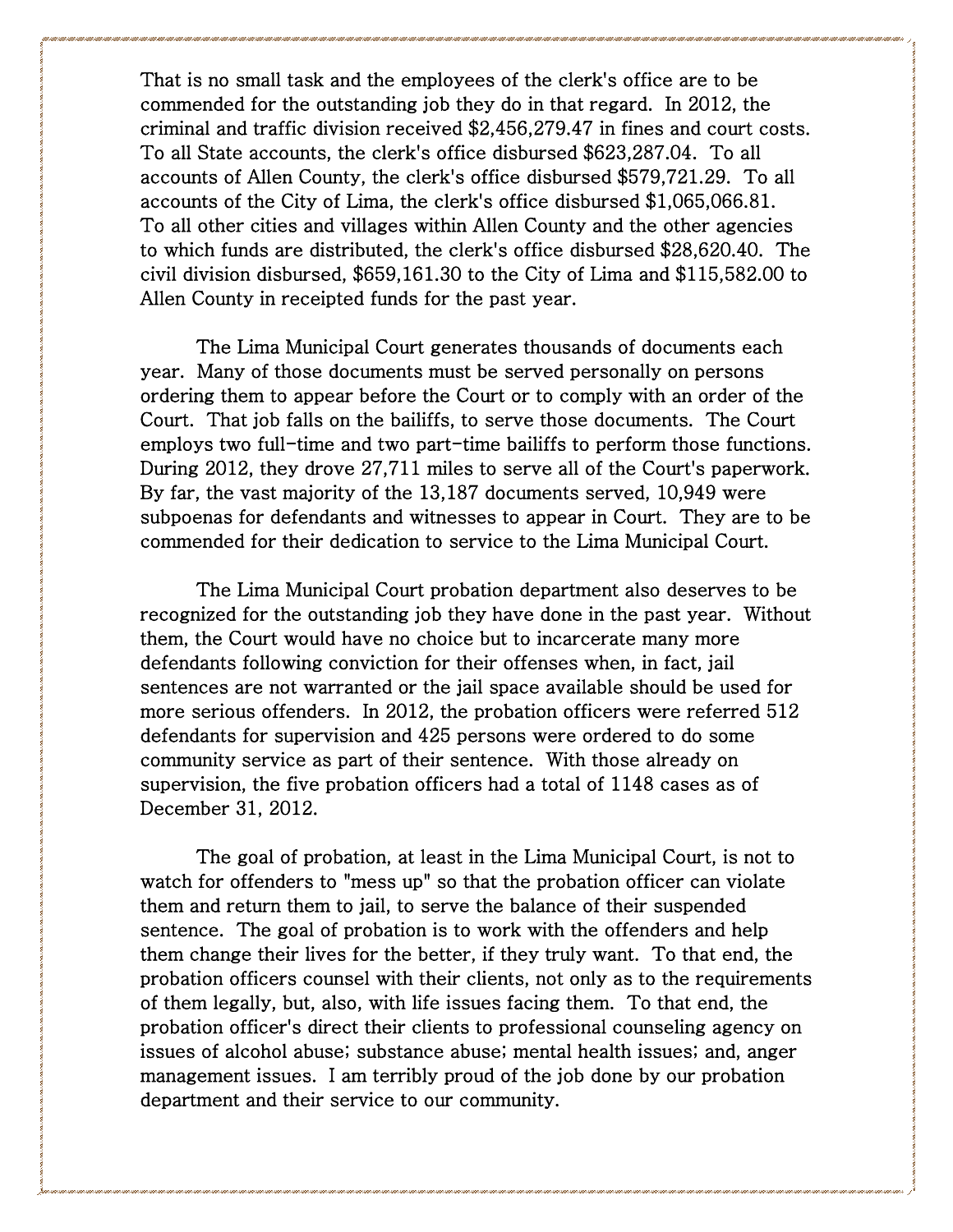Persons can be ordered to perform community service as part of their actual sentence; as a condition of suspended sentence or probation; and as a means to work off unpaid fines for those indigent individuals who were found not to be able to pay those issued fines. Of those persons ordered to perform community service, 325 were actually placed with community agencies. Of those, 232 individuals actually completed. The community service assigned. The balance, unfortunately, had to be unsuccessfully terminated. When appearing in court, a variety of reasons were given for such failure, but the Court must confess that those failures rest at the feet of the defendants' shortcomings and not that of the probation officer assigned to supervise them.

Finally, it was pointed out in the first sentence of this report with the Lima Municipal Court underwent significant change during 2012. While new laws were enacted, the majority of the change came in the area of Court personnel. The most significant change during 2012 with respect to judicial personnel was the naming of Lisa Deters as Court Administrator at the beginning of year. Her duties include budgeting the funds allotted to operate the Court; training personnel; scheduling personnel time issues; liaison between the presiding judge, and all the department heads; suggesting and implementing changes made in Court operations; overseeing Court implemented improvements to the Court building; and, and all other tests assigned to her by the judges of the Lima Municipal Court. She has performed these tasks exceptionally and has made the job of the presiding judge much more tolerable.

At year's end, the Lima Municipal Court had to replace three administrative positions. The first was the resignation of Magistrate David A. Cheney who was elected Judge of the Allen County Common Pleas Court. This was known early in the year as he ran unopposed in the March primary and November general election to succeed retiring Judge Richard K. Warren. An extensive search was conducted to replace Magistrate Cheney and following that search, the Court named Retired Judge Richard K. Warren to succeed him at the beginning of 2013. We congratulate Judge Cheney on his election, and wish him much success in his term as Common Pleas Court Judge. He was an excellent magistrate and a trusted colleague of all at the Lima Municipal Court.

The second major change to Court personnel was the announced retirement of Clerk of Court Ben Diepenbrock at year's end. This retirement was prompted by the change to the PERS law by the state legislature. The Court thanks Mr. Diepenbrock for his five years of service to the Court and wishes him well in his retirement. At year's end, the Court was awaiting the name of his replacement by the Allen County Republican Party.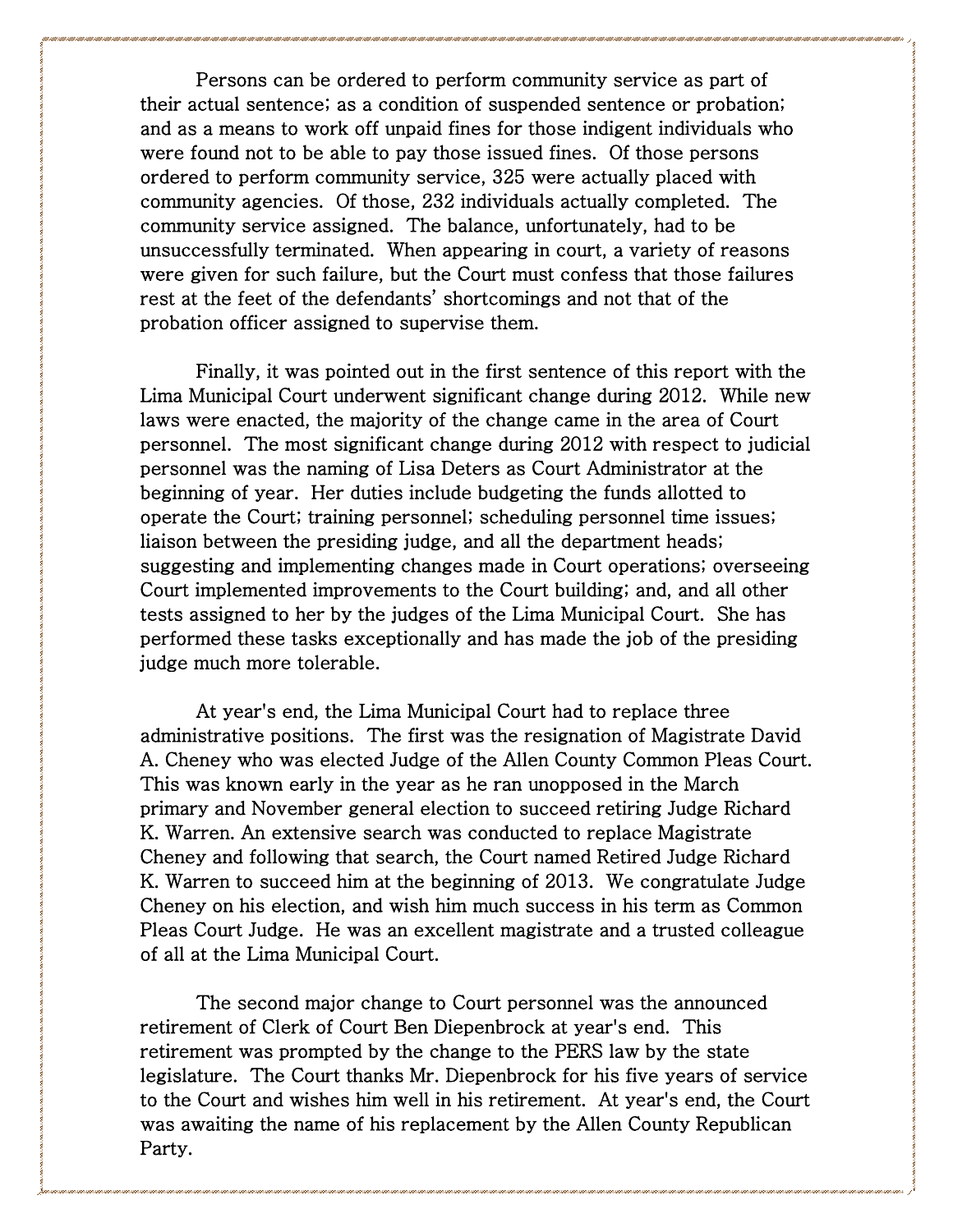The third major change to Court personnel was the retirement of Dick Godfrey, as the bailiff of the Lima Municipal Court. His dedication of service, first as a Lima Police Officer and then for years as a Deputy Bailiff and Chief Bailiff, to the Lima Municipal Court have been a blessing for this Court. He has served with distinction and has given the judges great peace of mind, knowing that he was on the job. He is just a wonderful member of the Lima Municipal Court's team and it is good to know that he is still working part-time, sharing his duties with retired Lima Police Officer Dick Shade.

Finally, the Court would like to acknowledge the retirement of longtime Deputy Clerk of Court Deb Nichols. Ms. Nichols worked many years in the clerk's office with the responsibility of collecting delinquent fines and costs from individuals, most of whom had no desire to ever pay them. Deb was relentless in her pursuit of money owed the Lima Municipal Court and endured untold threats and insults with grace and humor. She is to be commended, for her years of service.

Having been Judge of the Lima Municipal Court for now over 30 years and presiding judge for over half that time, I can truly say that I am very proud to serve the people of Allen County in this capacity. The following report reflects many numbers that show the statistical story for 2012. But it cannot reflect the dedication to service that the staff of the Lima Municipal Court display each and every day. To each member of our team, I say "Thank You". To the people reading this report, you have every reason to be proud of the staff of the Lima Municipal Court. They serve you well.

Respectfully submitted,

William I Fault

 William G. Lauber Presiding Judge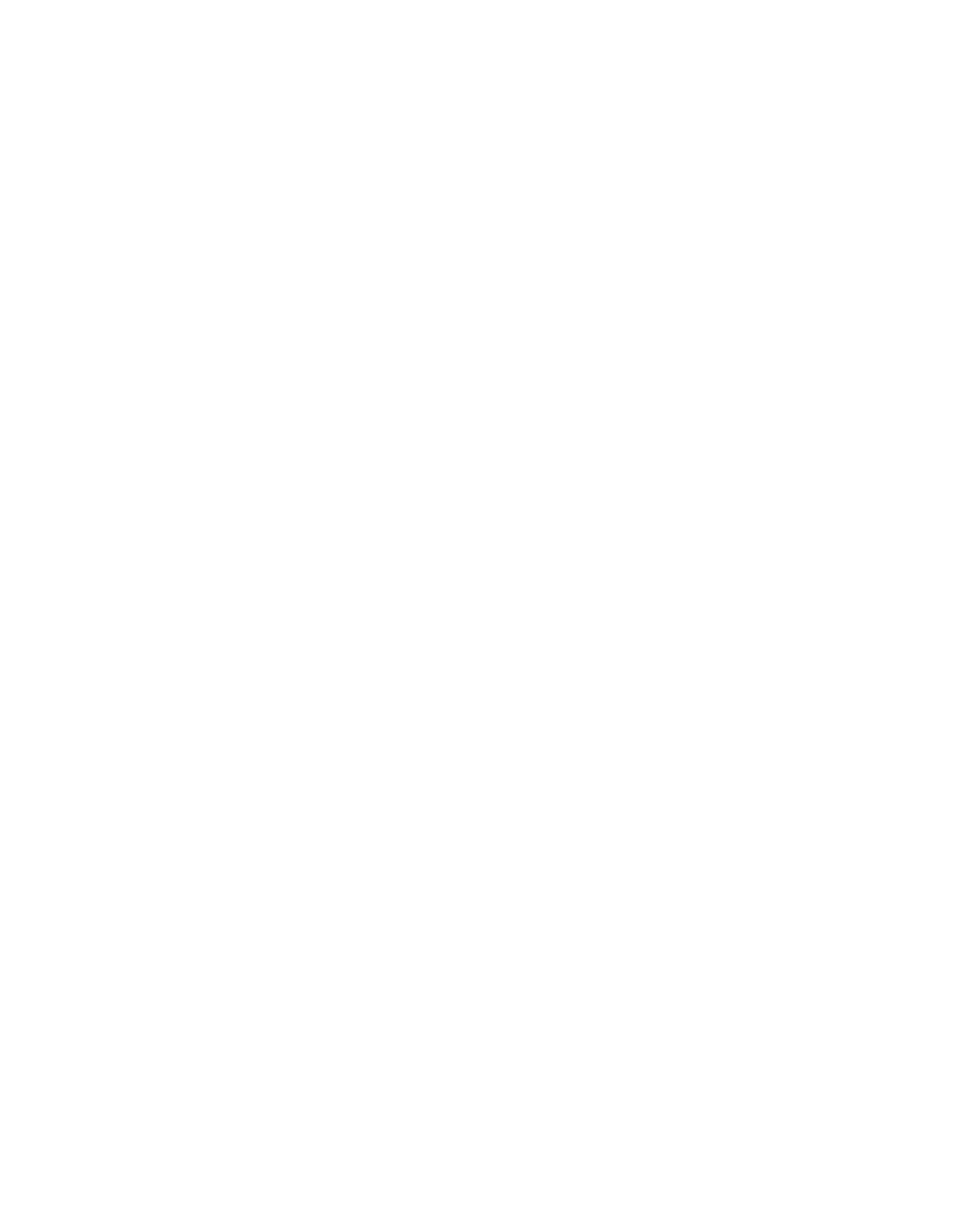# 2012

# COURT

# PERSONNEL

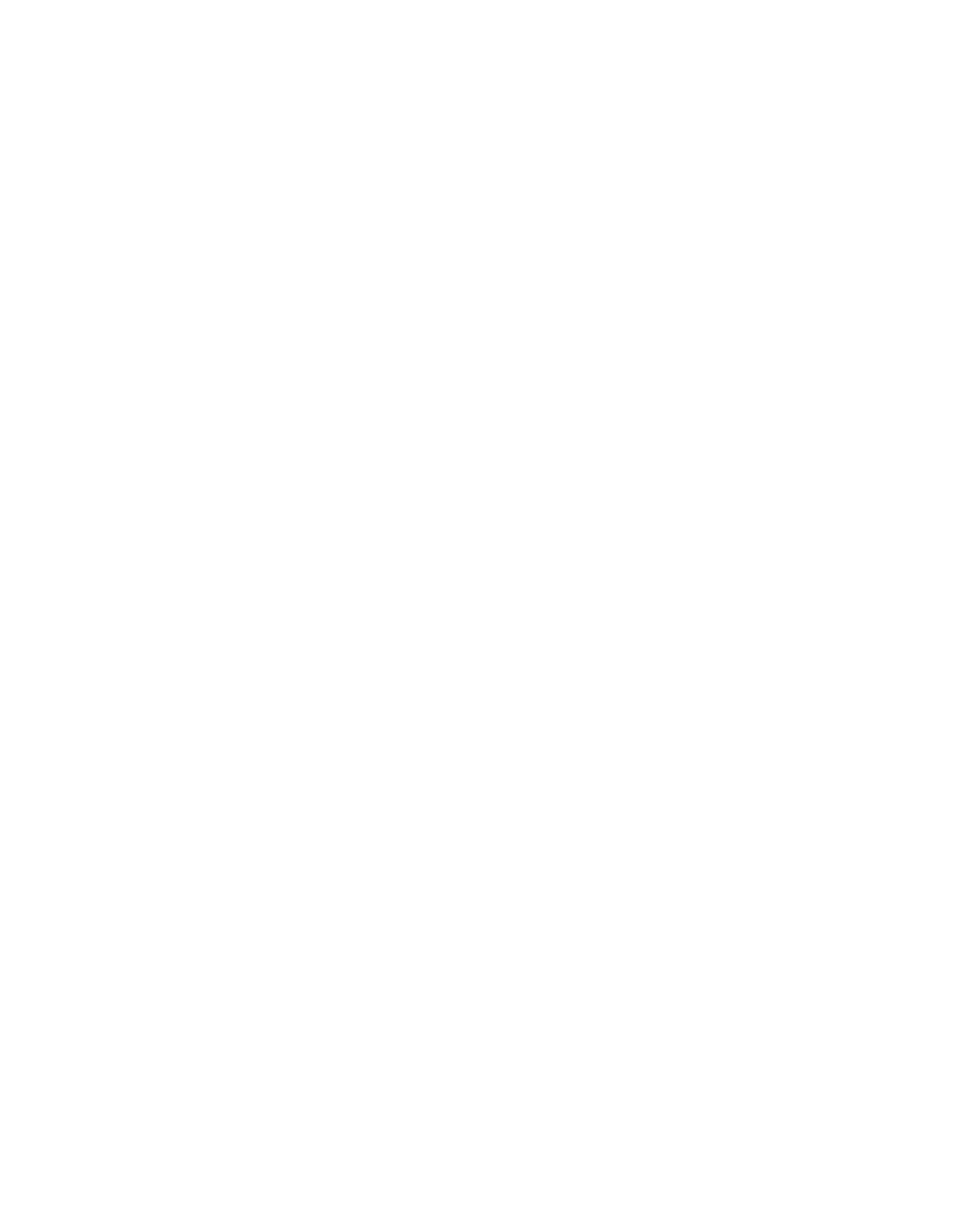# **LIMA MUNICIPAL COURT PERSONNEL**

### COURTROOM NUMBER ONE

JUDGE:

RICKARD A. WORKMAN

DEPUTY BAILIFFS: BETTY BOROFF BRANDY HOLLSTEIN

ASSIGNMENT COMMISIONER: ELIZABETH BAILEY

# COURTROOM NUMBER TWO

PRESIDING AND ADMINISTRATIVE JUDGE: WILLIAM G. LAUBER

COURT ADMINISTRATOR: LISA DETERS

DEPUTY BAILIFF: CHRIS ZOFKIE

ASSIGNMENT COMMISSIONER: BARB DECKER

## COURTROOM NUMBER THREE

MAGISTRATE: DAVID A. CHENEY

DEPUTY BAILIFF: CHERYL CALLAHAN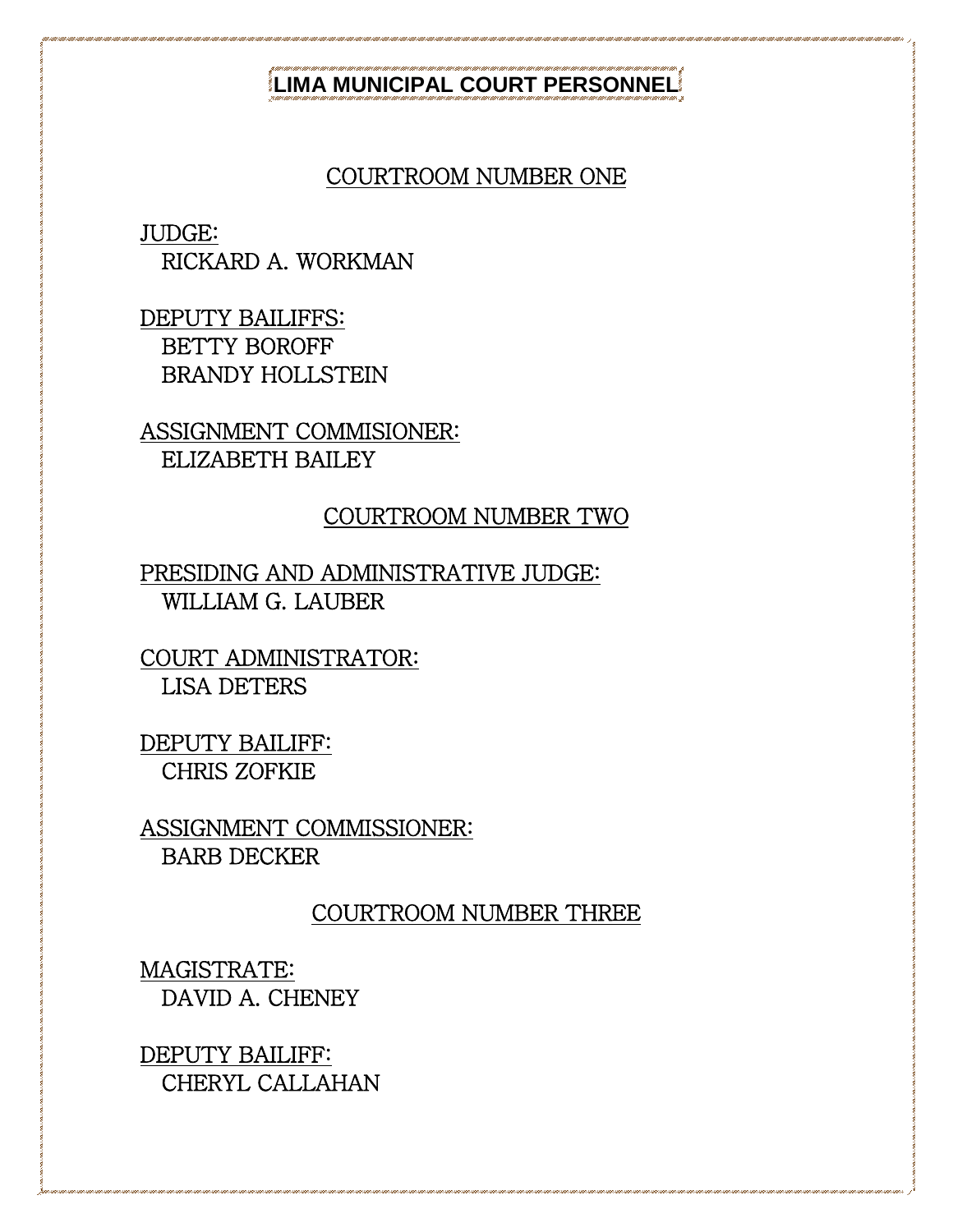## BAILIFFS

CHIEF BAILIFF: BILL BARNES

DEPUTY BAILIFF: J. BRIAN MAGINNITY

PART-TIME BAILIFFS: DICK GODFREY DICK SHADE

### **SECURITY**

CHIEF SECURITY OFFICER: GARY DILWORTH

SECURITY OFFICERS: JUSTIN BENTZ JEREMY SHELLENBARGER

# PROBATION DEPARTMENT

CHIEF PROBATION OFFICER: RANDY SHOCK

PROBATION OFFICERS: KATHY LHAMON BRETT HOLMGREN JON MCKANNA-RESIGNED 04.27.12 MELISSA FORD JEREMY FIFER

DEPUTY BAILIFF: DENISE RICHARDSON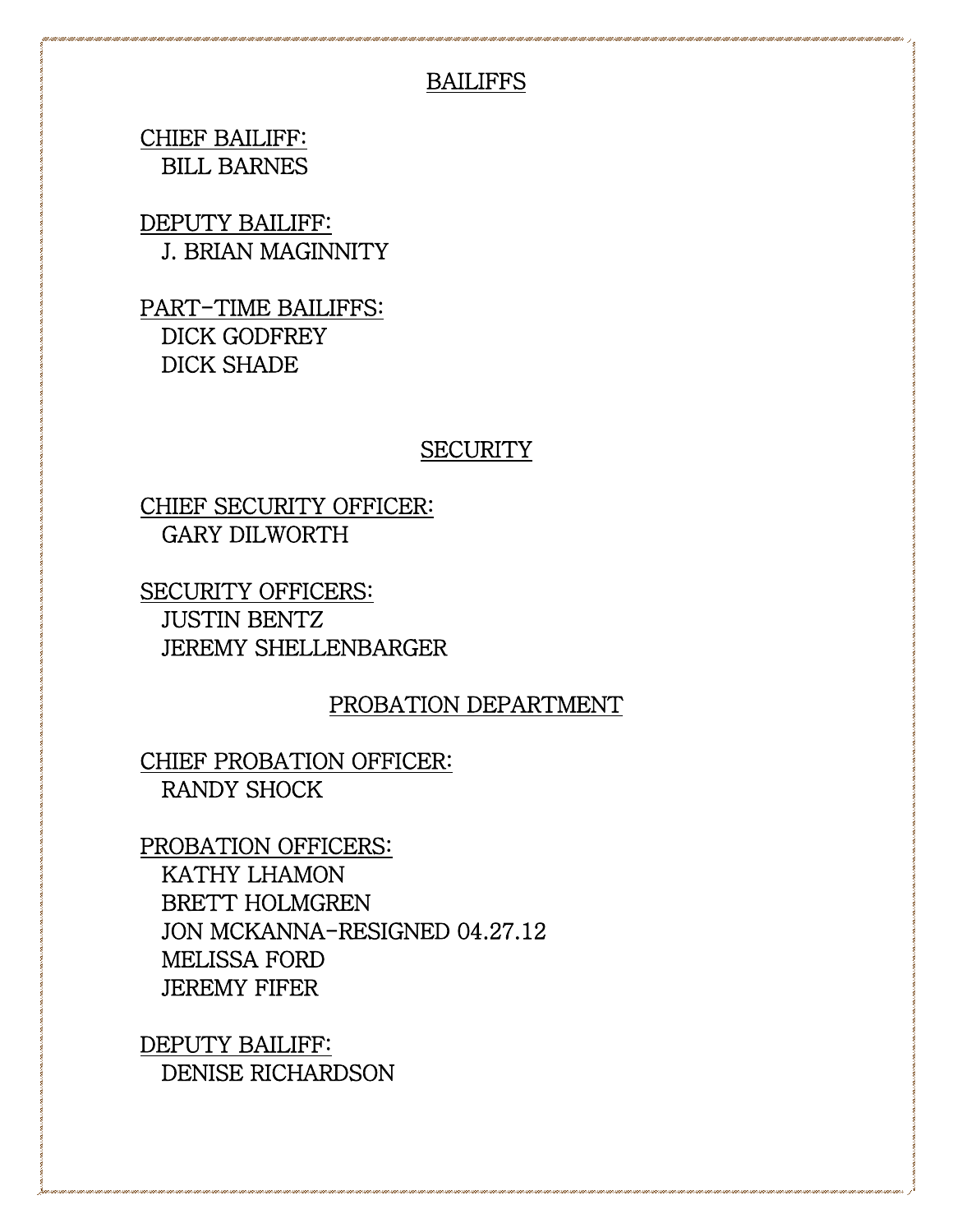# LIMA CITY PROSECUTORS OFFICE

CITY LAW DIRECTOR: ANTHONY L. GEIGER

DEPUTY LAW DIRECTOR: TAMMIE K. HURSH

CIVIL PROSECUTOR: DAVID GEIGER-RESIGNED 05.25.12

CHIEF PROSECUTOR JEFF ROUTSON

CRIMINAL PROSECUTORS: RICK EDDY DESTINY HUDSON-RESIGNED 03.16.12 NICOLE SMITH

DEPUTY CLERKS: BEVERLY RADER TIFFANY MAY

# PUBLIC DEFENDERS

CHIEF PUBLIC DEFENDER: F. STEPHEN CHAMBERLAIN

ATTORNEYS AT LAW: WILLIAM F. KLUGE ROBERTY A. GRZYBOWSKI MICHAEL J. SHORT

OFFICER MANAGER: LEE ANN HINKLE

SECRETARY: LISA RIEMAN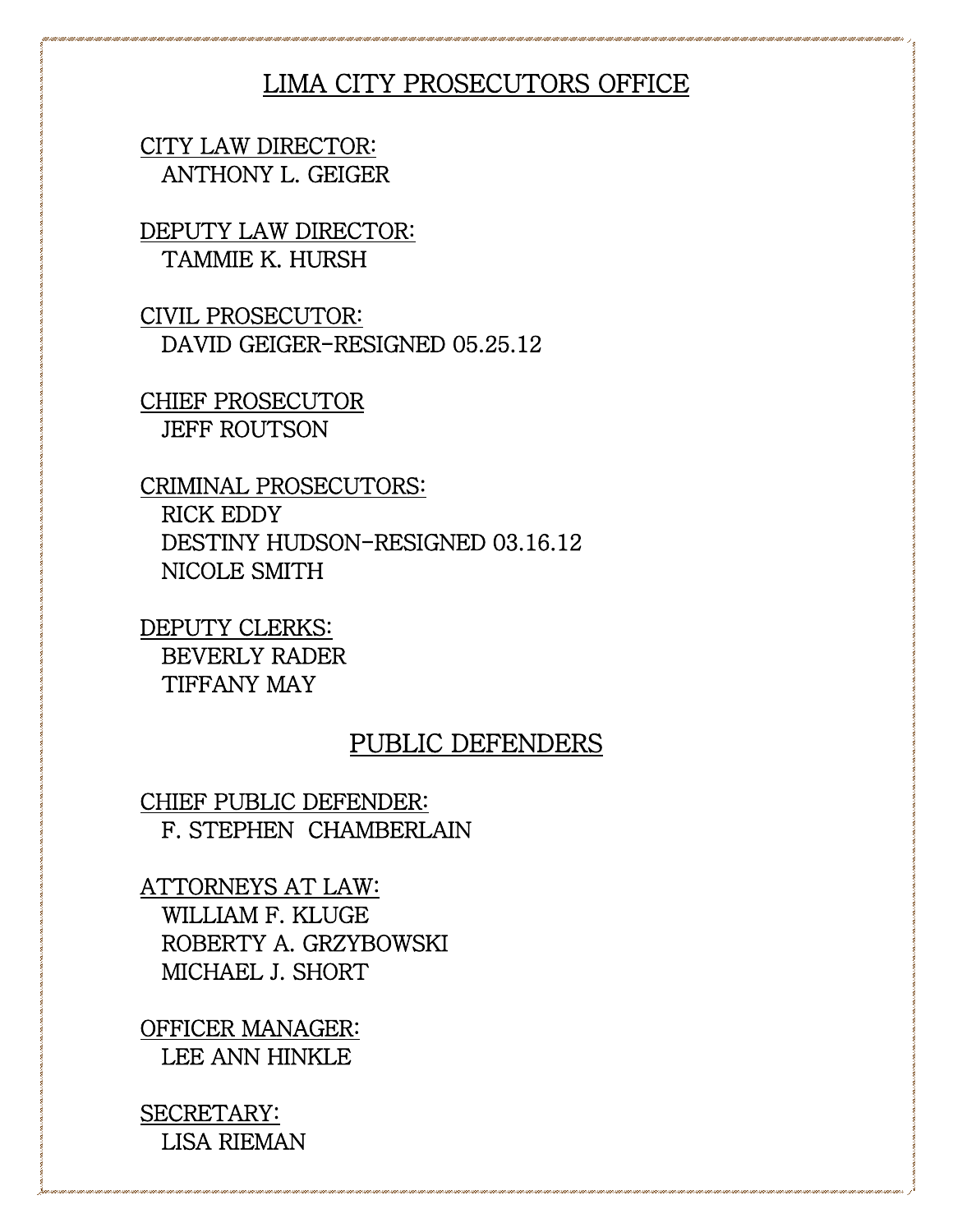# CLERK OF COURTS' OFFICE

CLERK OF COURT: BEN E. DIEPENBROCK

SYSTEMS ADMINISTRATOR: MATTHEW SCHMUNK

## CIVIL DIVISION

CHIEF DEPUTY CLERK: PAM WRIGHT SUE BARNETT-RETIRED 05.31.12

DEPUTY CLERKS: PEGGY MARKET-RETIRED 11.30.12 CAROLYN FLOYD CAROL CUNNINGHAM KATIE OHL

## CRIMINAL DIVISION

CHIEF DEPUTY CLERK: BRENDA BENEDICT

DEPUTY CLERKS/BOOKKEEPER: ROBERTA BEEMER

DEPUTY CLERKS: DIONNE SHOOK JESSICA RAHRIG TERRI DAWSON KIM REX LORI COLE

 CARMEN MILLER JEAN CONRAD-RESIGNED 10.15.12 SARA PRICE DEB NICKLES-RETIRED 12.31.12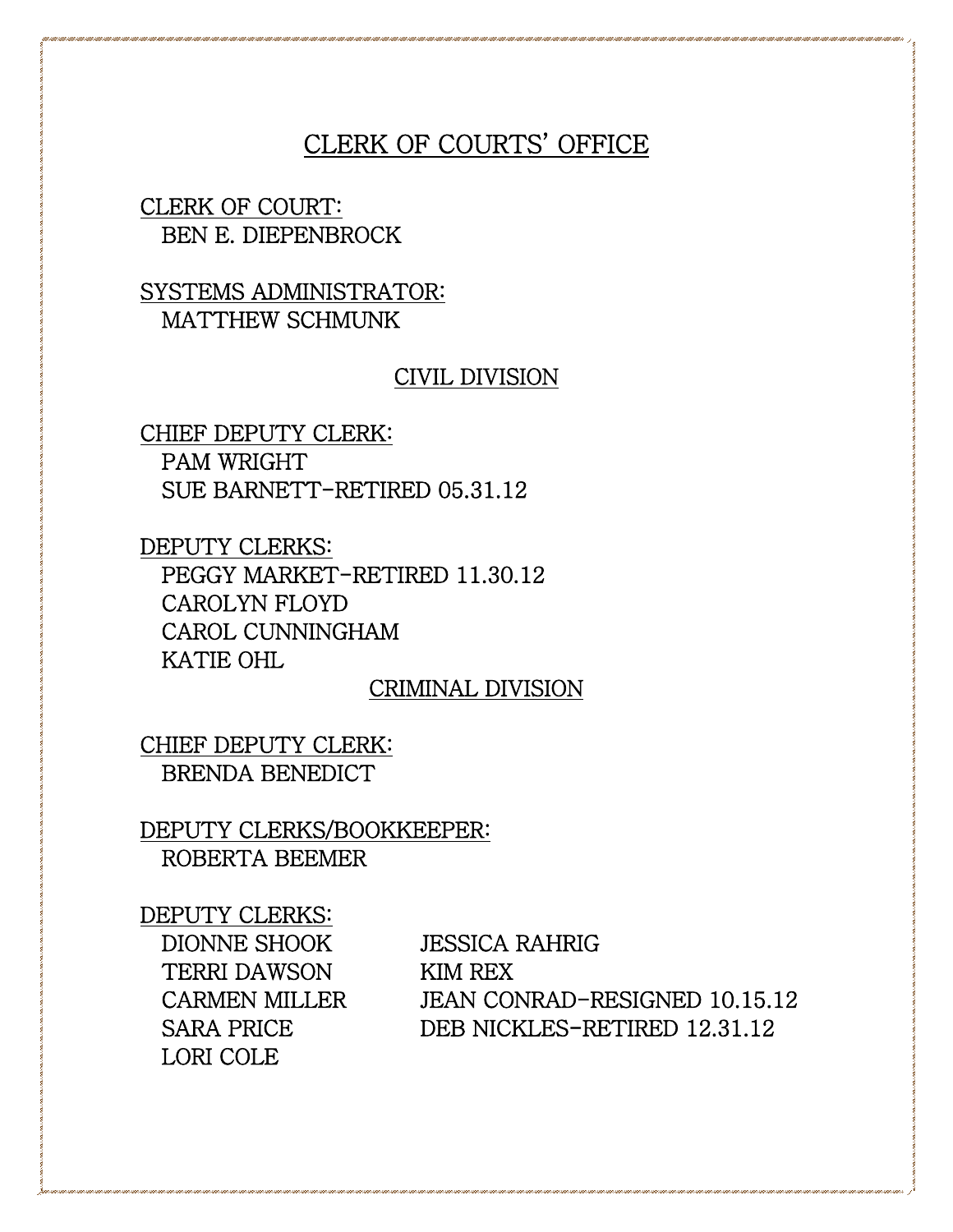# 2012 CRIMINAL AND TRAFFIC MISDEMEANOR CASE ACTIVITY

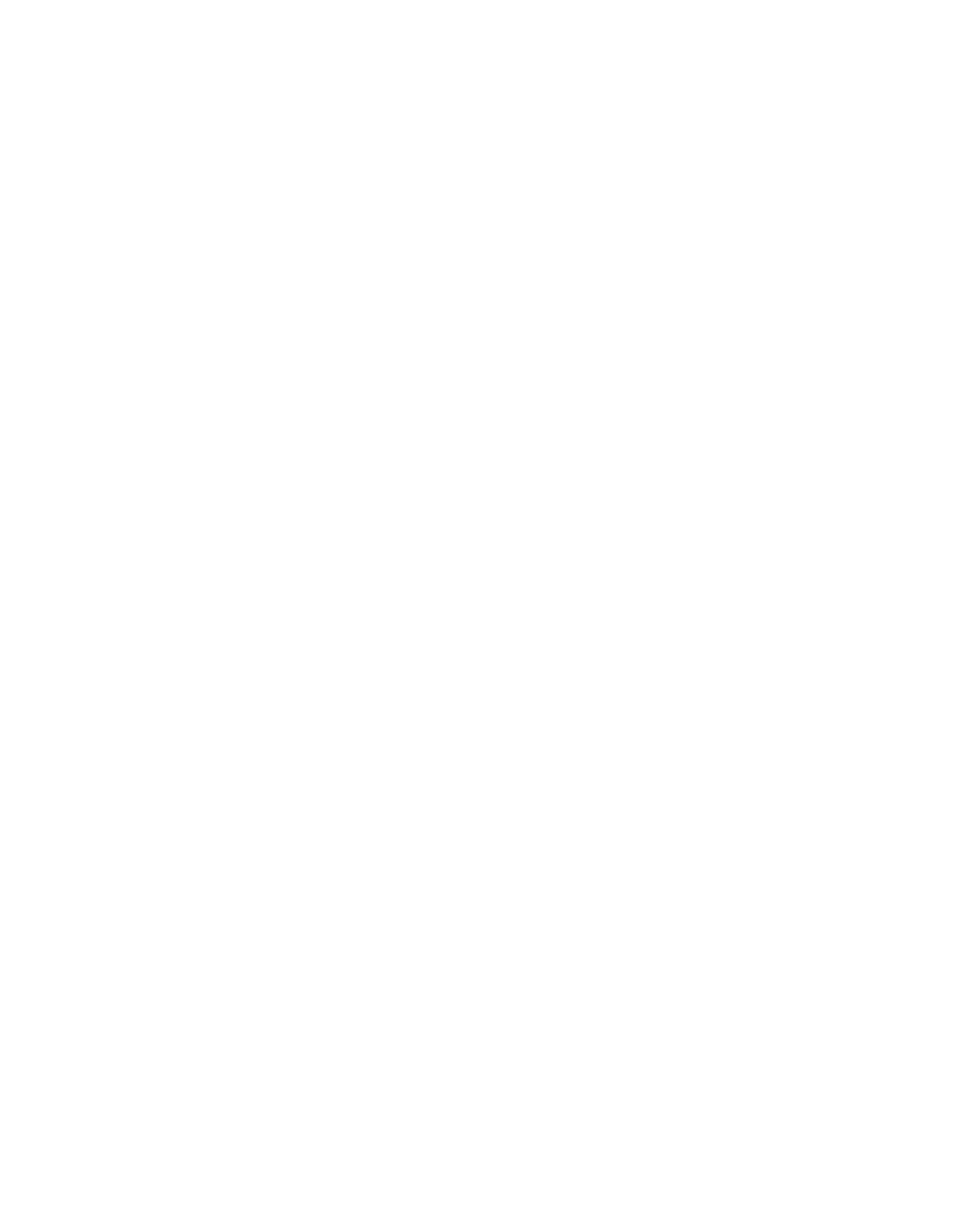# 2012 CRIMINAL AND TRAFFIC MISDEMEANOR CASE ACTIVITY\*

# OVERALL TOTALS

## CRIMINAL MISDEMEANORS

## **OVI MISDEMEANORS**

# ALL OTHER TRAFFIC

All Statistics were taken from the computer records of The Lima Municipal Court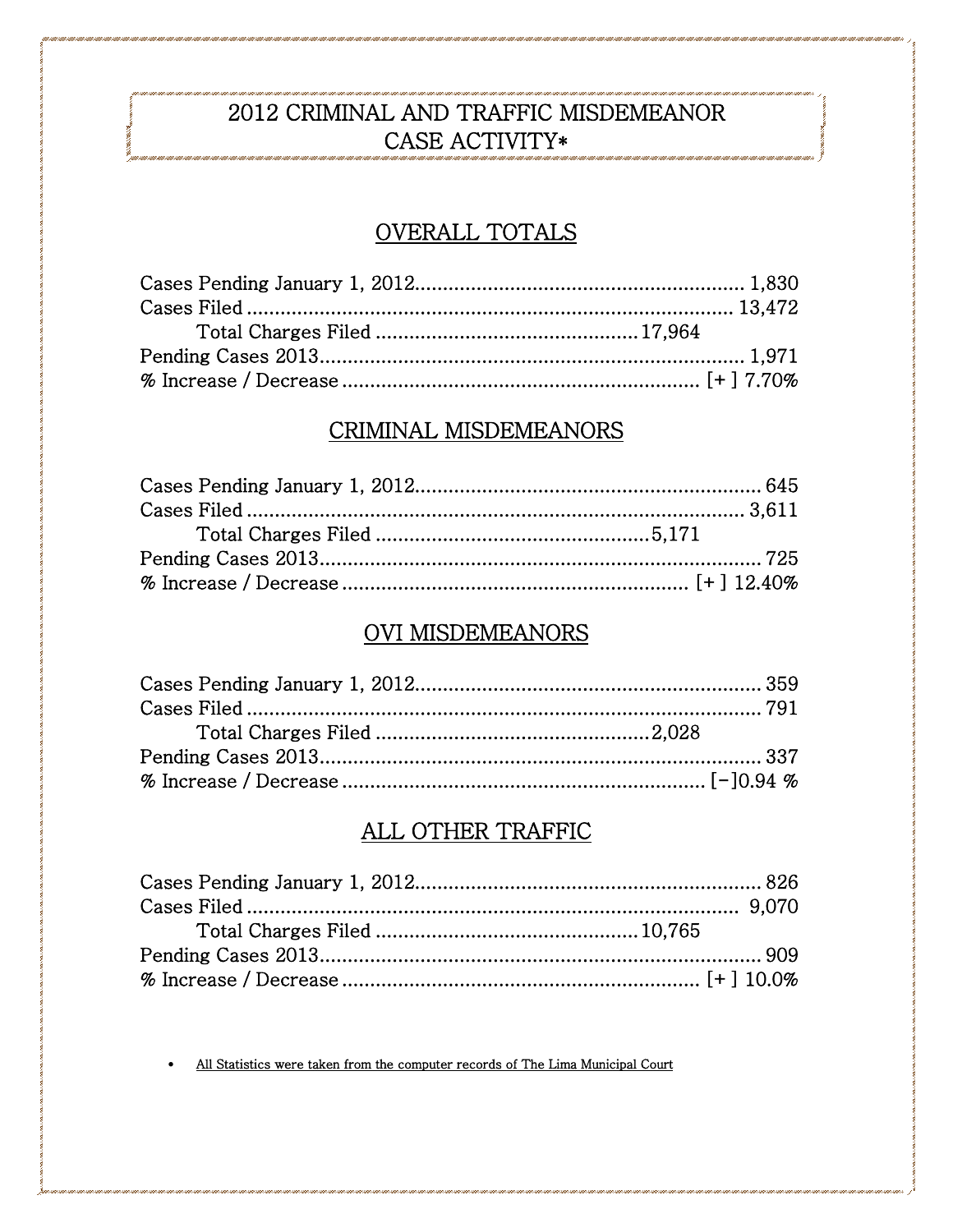### 2012 CRIMINAL AND TRAFFIC MISDEMEANORS **CASE TERMINATIONS** .<br>כל מסכל מסכיב מסכיב מסכיב מסכיב מסכיב מסכיב מסכיב מסכיב מסכיב מסכיב מסכיב מסכיב מסכיב מסכיב מסכיב מסכיב מסכיב ו

# CRIMINAL MISDEMEANORS

# By Plea of Guilty / No Contest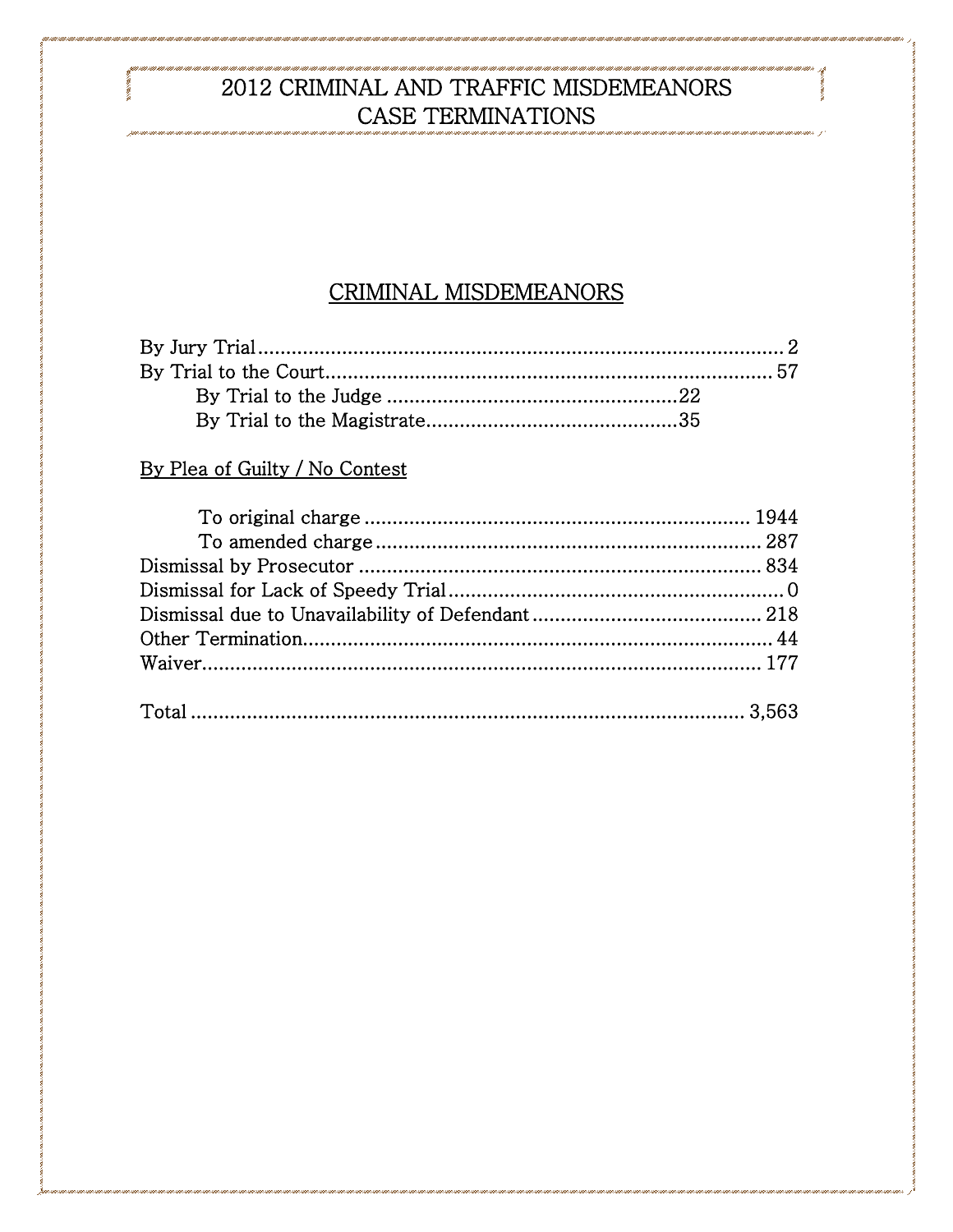# OVI/PHYSICAL CONTROL MISDEMEANORS

## By Plea of Guilty / No Contest

| Total | 783 |
|-------|-----|

# ALL OTHER TRAFFIC MISDEMEANORS

# By Plea of Guilty / No Contest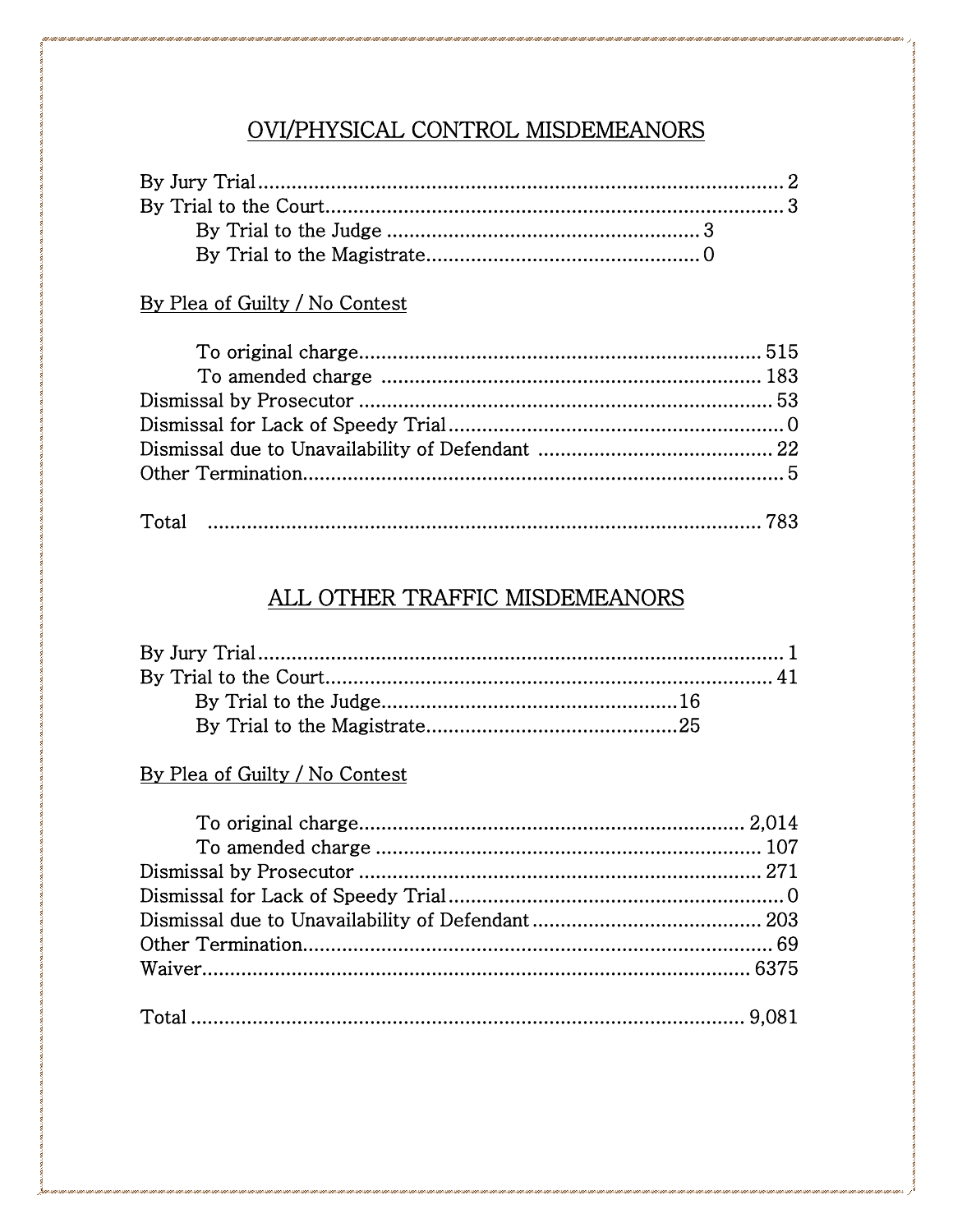# OVERALL TOTALS

# By Plea of Guilty / No Contest

|--|--|--|--|--|--|--|

| (Parking Tickets, Bonds/No charges filed, ect.) |  |
|-------------------------------------------------|--|
|                                                 |  |

\*All charges filed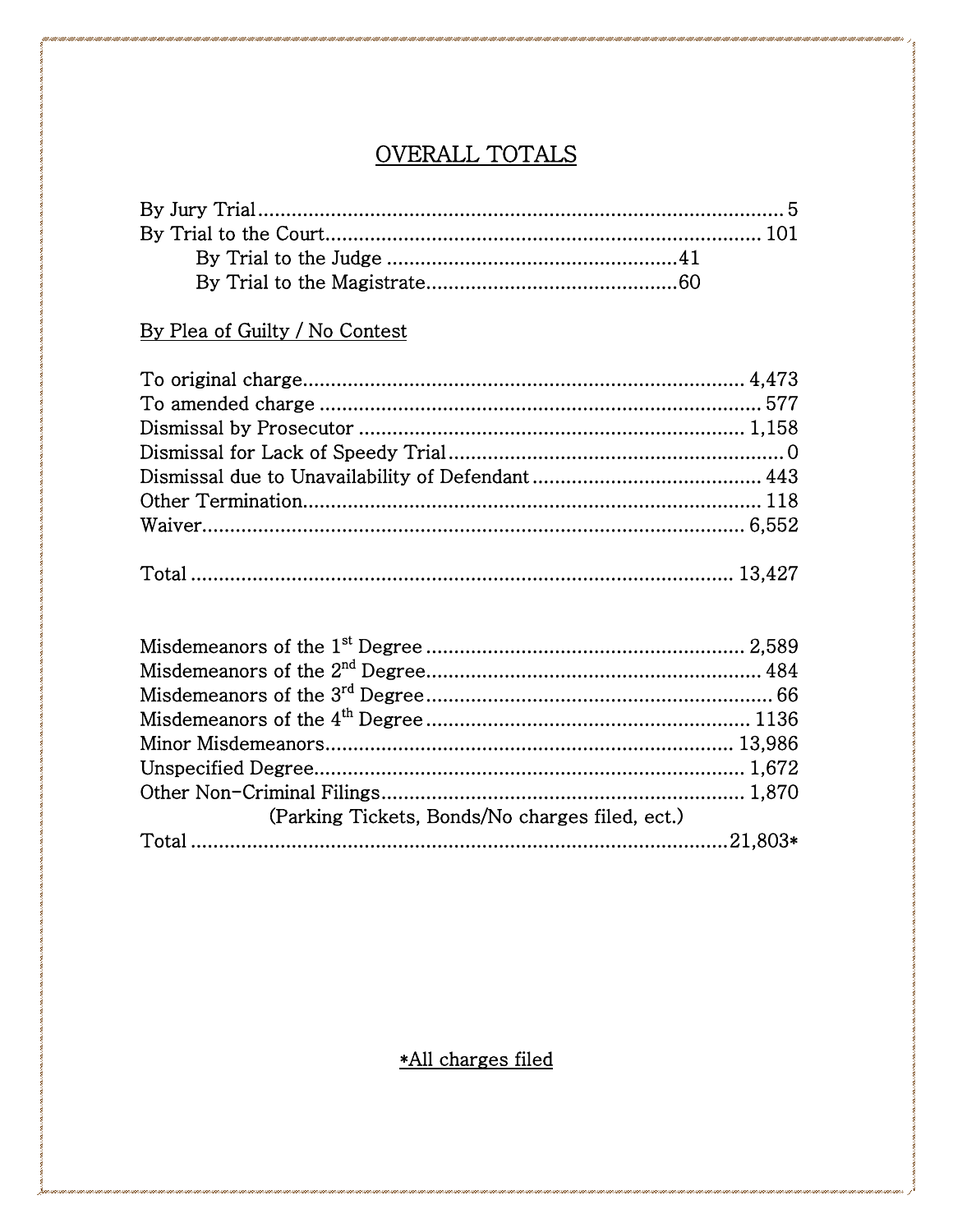# 2012 MISDEMEANOR CRIMINAL AND TRAFFIC CASE COURT ACTIVITY

| Post-Conviction Failure to Comply with                            |  |
|-------------------------------------------------------------------|--|
|                                                                   |  |
|                                                                   |  |
| Post-Conviction Motions to Modify Original Sentence Hearings  194 |  |

# FAILURE TO APPEAR

|--|--|--|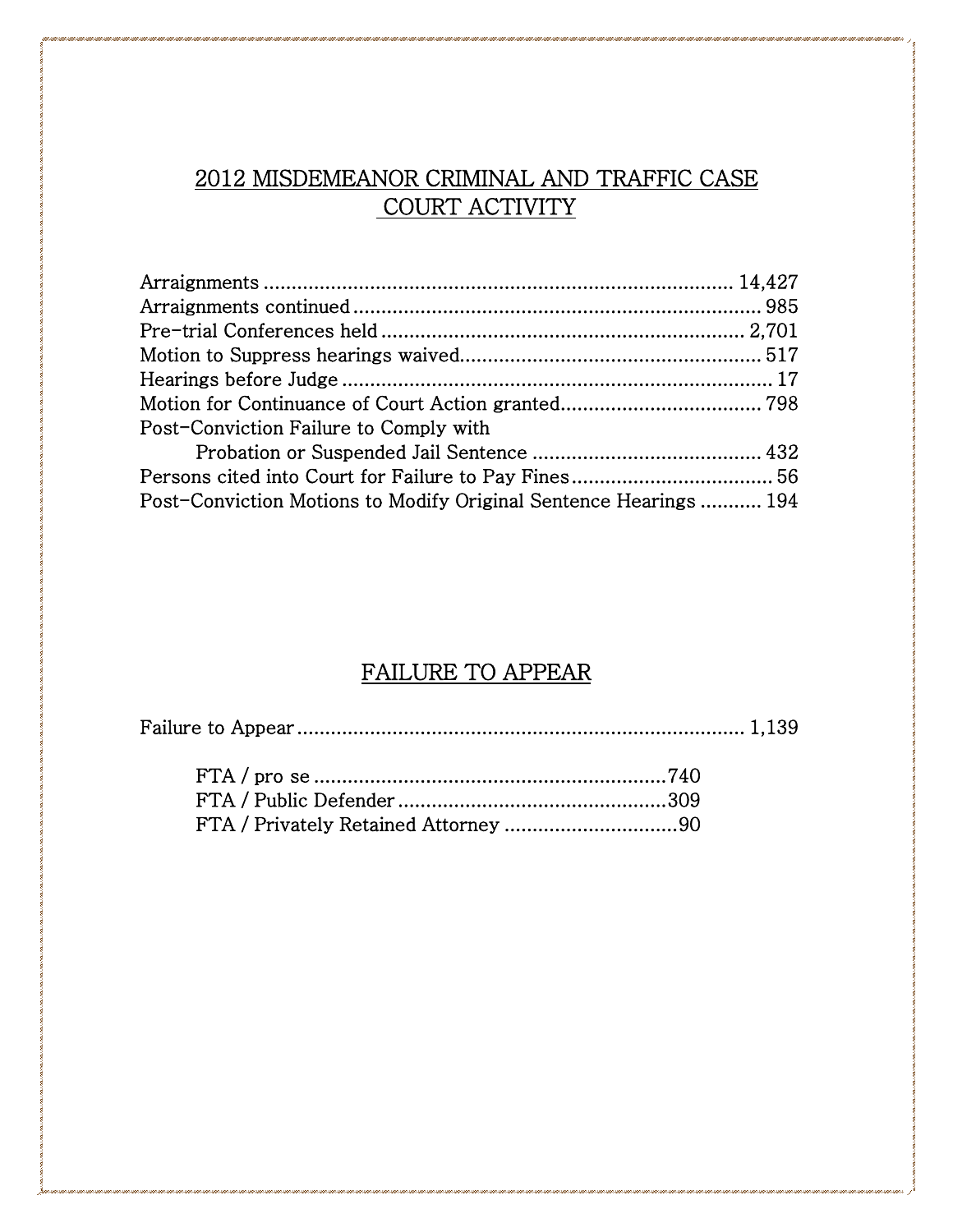# **APPEALS FILED**

# 2012 FELONY CASE ACTIVITY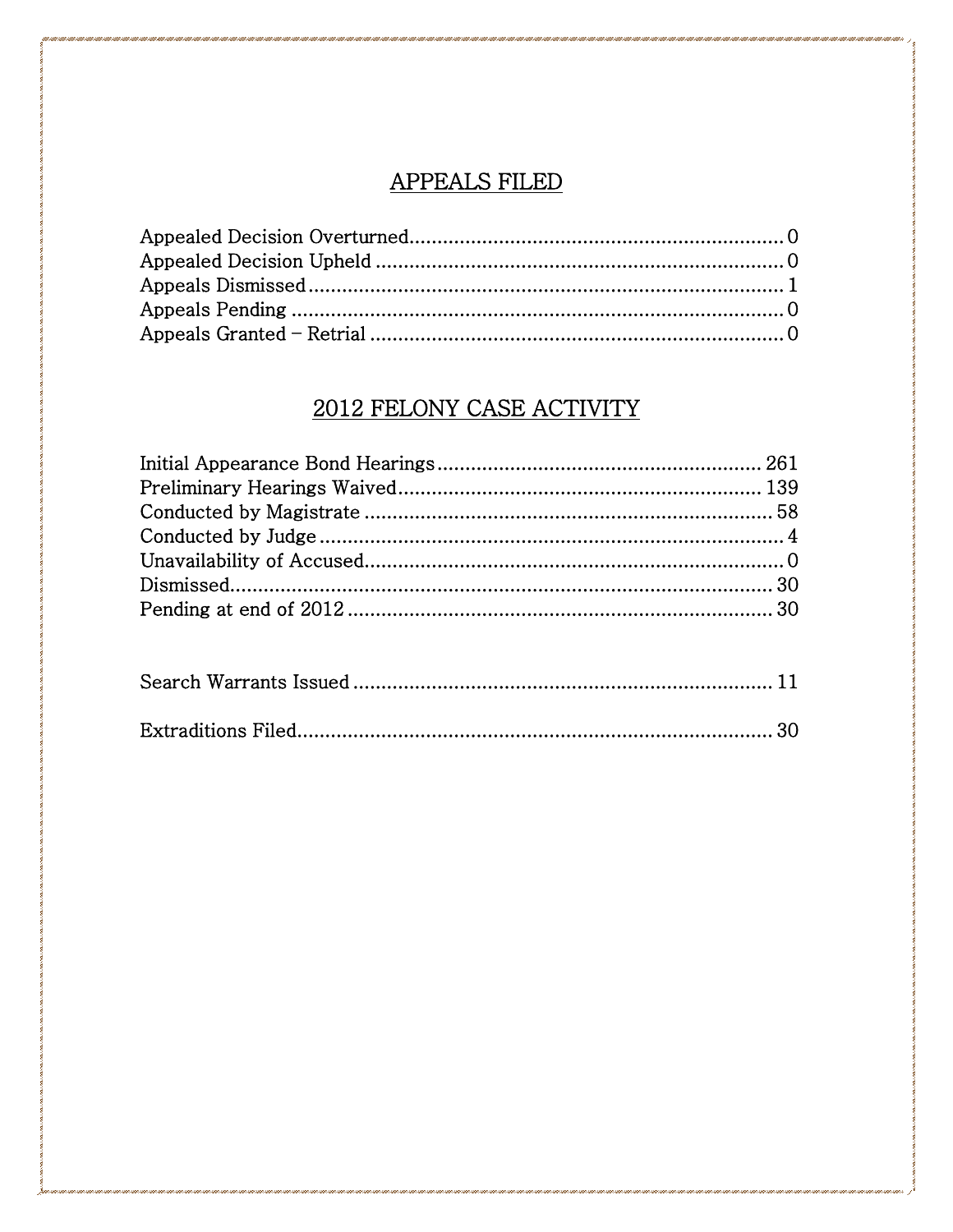# 2012 CRIMINAL AND TRAFFIC FINANCIAL **SUMMARY**

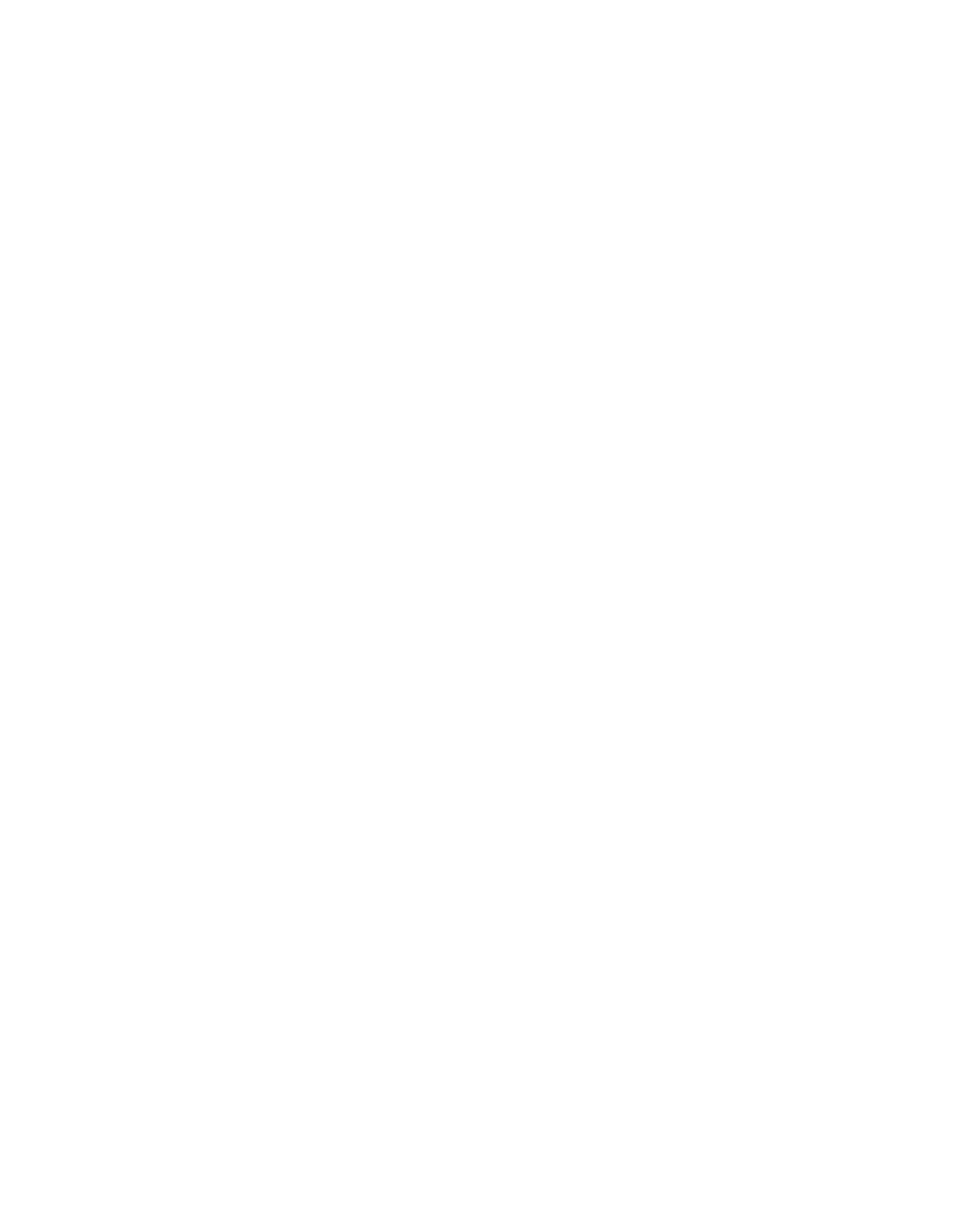> Year-to-date Withdrawals

#### 

| <b>CITY POLICE</b>                                          | 70,660.34      |
|-------------------------------------------------------------|----------------|
| CITY POLICE ORD ONLY                                        | 376.00         |
| CITY HIGHWAY PATROL TRAFFIC                                 | 111,668.43     |
| CITY HIGHWAY PATROL REGULAR                                 | 1,912.00       |
| CITY COSTS                                                  | 497,457.01     |
| TEXAS BOOT                                                  | 0.00           |
| PARKING TICKETS                                             | 18,752.25      |
|                                                             | 8,831.50       |
| NOISE                                                       | 425.00         |
| RETURNED CHECKS<br>EHA-ELECTRONIC HOUSE ARREST              | 0.00           |
| EHAC-ELECTRONIC HOUSE ARREST/C                              | 0.00           |
|                                                             | 37, 924.26     |
| LEGAL RESEARCH                                              | 127, 448.31    |
| COMPUTER COSTS                                              | 62, 328.10     |
| SPECIAL PROJECTS FUND<br>SPECIAL PROJECTS-NON MOVING        | 43,667.00      |
| SPECIAL PROJECTS PER SB17                                   | 19,537.06      |
| DRUG ENFORCEMENT - CITY                                     | 19,747.00      |
|                                                             | 92.72          |
| <b>INTEREST</b>                                             | $<$ 3, 319.45> |
| <b>BANK ADJUSTMENTS</b>                                     | 3,431.50       |
| DUI ENF & EDUC FUND - CITY<br>INDIGENT DRIVERS ALCOHOL FUND | 38,285.35      |
| AGENCY HOUSING - CITY                                       | 0.00           |
| HANDICAP/SIGNAGE - LPD                                      | 500.00         |
|                                                             |                |
|                                                             | 1,059,724.38   |

WORKER'S COMPENSATION

TOTAL ALL CITY ACCOUNTS

 $\bar{\mathcal{A}}$ 

 $1,065,066.81$ 

 $5,342.43$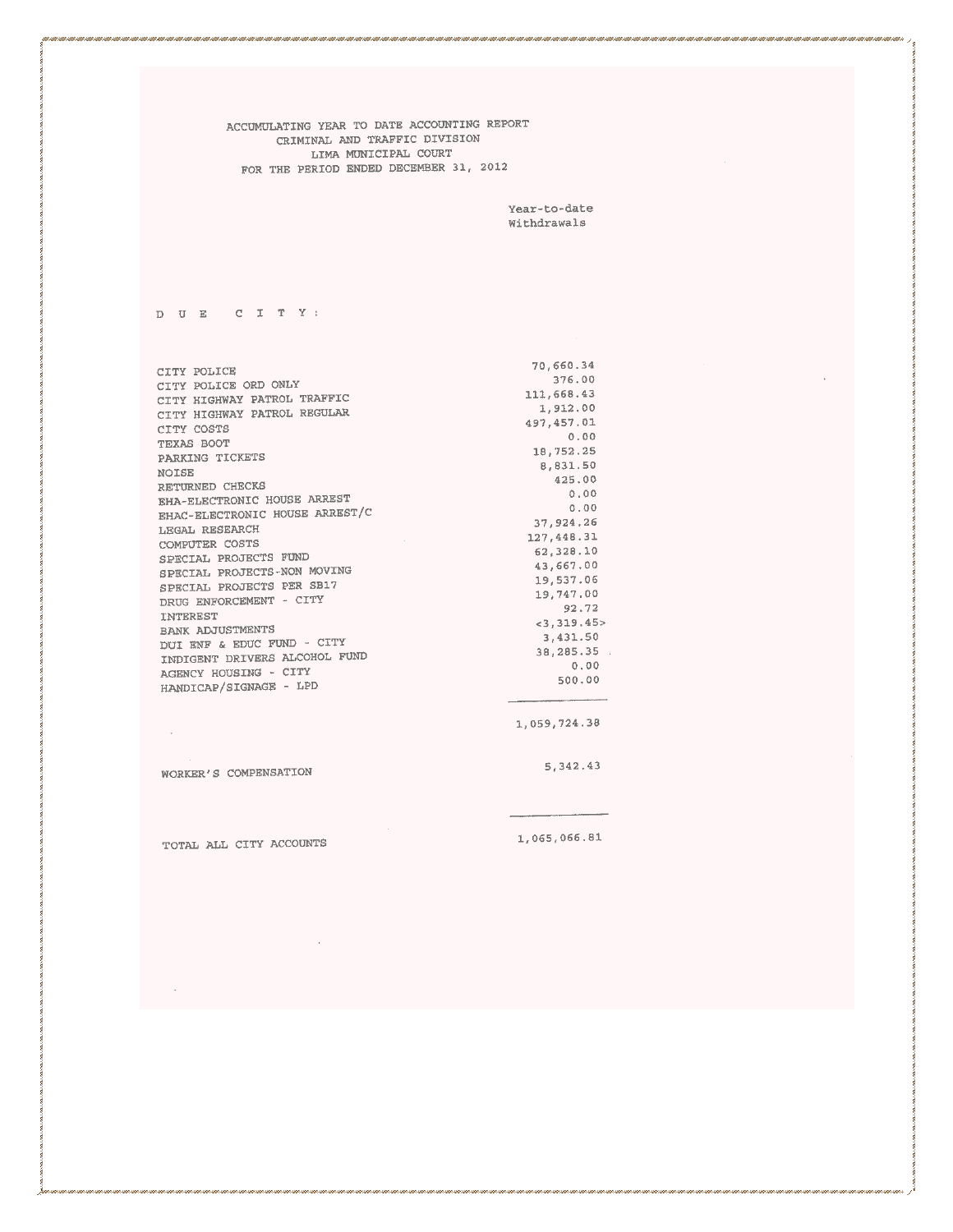> Year-to-date Withdrawals

 $\bar{z}$ 

 $\mathcal{L}^{\text{max}}$ 

| SHERIFF REGULAR                            | 118,554.31           |
|--------------------------------------------|----------------------|
| LIQUOR CONTROL - COUNTY                    | 12,362.28            |
| ROAD REPAIR                                | 0.00                 |
| COUNTY HIGHWAY PATROL TRAFFIC              | 27,894.87            |
| COUNTY HIGHWAY PATROL REGULAR              | 488.30               |
| SHERIFF TRAFFIC                            | 285,464.73           |
| DOG & KENNEL                               | 4,016.00             |
| BOARD OF HEALTH                            | 325.00               |
| STREAM LITTERING                           | 0.00                 |
| WATERCRAFT                                 | 0.00                 |
| COUNTY COSTS                               | 20,605.08            |
| SANITARY ENGINEER                          | 0.00                 |
|                                            | 31,067.35            |
| PD APPLICATION FEE                         | 1,002.00             |
| DRUG ENFORCEMENT - ACSO                    | 1,204.00             |
| DUI ENF & EDUC FUND - ACSO                 | 32,856.46            |
| AGENCY HOUSING - COUNTY                    | 0.00                 |
| HANDICAP/SIGNAGE - ACSO                    |                      |
|                                            | \$535,840.38         |
| SHERIFF'S FEES                             | 36,880.91            |
| LAW LIBRARY - CITY<br>LAW LIBRARY - COUNTY | 3,500.00<br>3,500.00 |
| TOTAL - ALL COUNTY ACCOUNTS                | \$579,721.29         |

 $\sim 10^6$ 

TOTAL - ALL COUNTY ACCOUNTS

 $\bar{z}$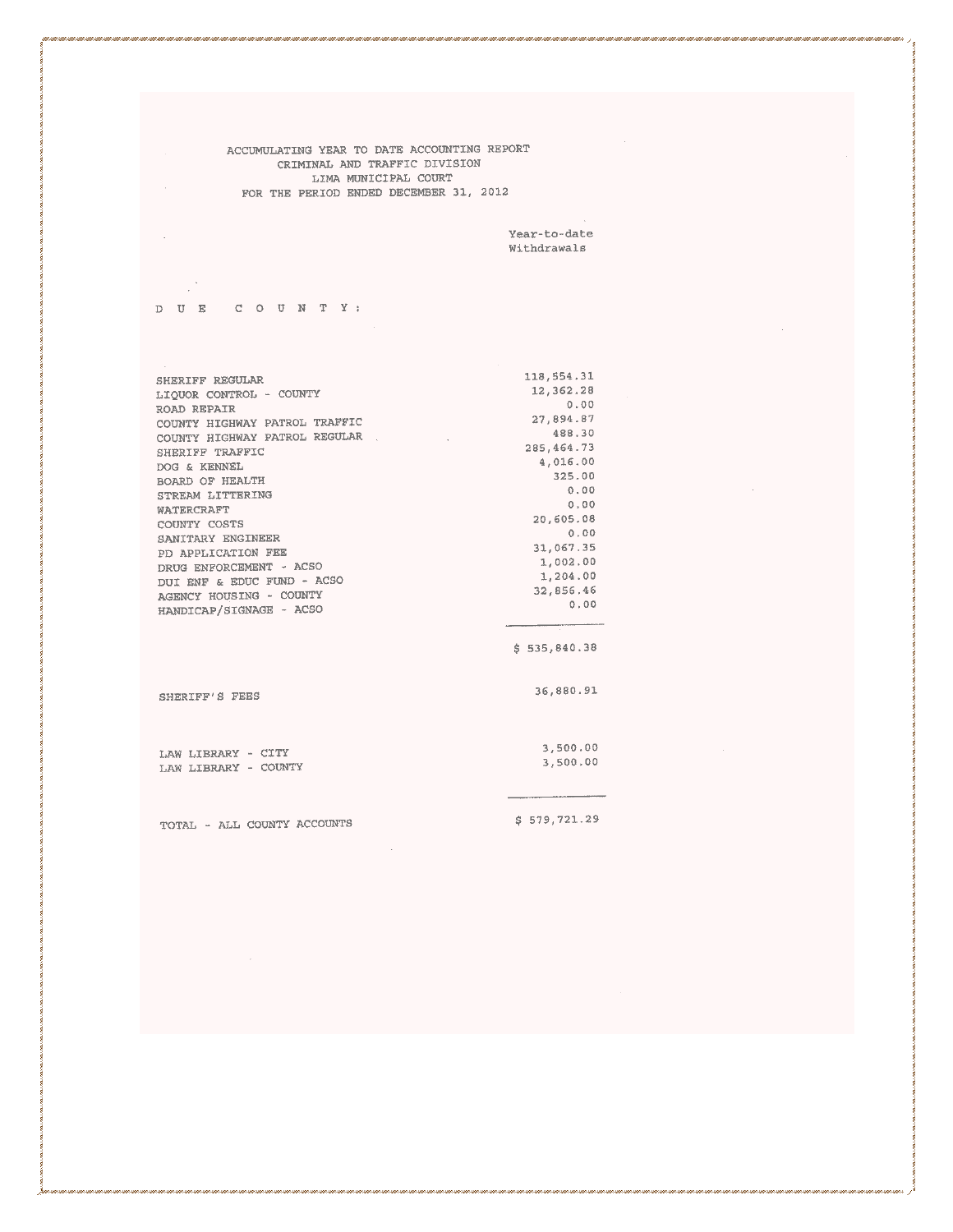|                                             | Withdrawals   |
|---------------------------------------------|---------------|
| DUE STATE:                                  |               |
| DEPARTMENT OF AGRICULTURE                   | 0.00          |
| WILDLIFE                                    | 596.25        |
| DRUG ENFORCEMENT - WILDLIFE                 | 15.00         |
|                                             | \$611.25      |
| BOARD OF PHARMACY                           | 14, 415.50    |
| NURSING                                     | 0.00          |
| INDIGENT DEFENSE SUPPORT FUND               | 240,297.64    |
| EXPUNGEMENT                                 | 1,887.00      |
| SEAT BELT LAW                               | 32,475.00     |
| LIOUOR CONTROL                              | 12,362.28     |
| DRUG ENF - LIQUOR CONTROL                   | 250.00        |
| CHILD HIGHWAY SAFETY FUND                   | 2,455.00      |
| IND DRIVERS ALC TREAT FUND                  | 5,016.00      |
| IND DEFENSE SUPPORT FUND HB562              | 45,662.25     |
| JUSTICE PROGRAM SERVICE FUND                | 778.66        |
|                                             | 26,450.63     |
| DRUG LAW ENFORCEMENT FUND                   | 2,197.35      |
| HIGHWAY PATROL REGULAR                      | 125,597.57    |
| HIGHWAY PATROL TRAFFIC                      | 14,035.69     |
| TRAUMA FUND                                 | 85,662.88     |
| VICTIMS OF CRIME FUND<br>STATE GENERAL FUND | 0.00          |
|                                             | \$595,127.95  |
| DRUG ENFORCEMENT - OSP                      | 5,775.00      |
| STATE WATERCRAFT                            | 96.34         |
| DUI ENF & EDUC FUND - OSP                   | 6,854.00      |
| HANDICAP SIGNAGE - OSP                      | 0,00          |
| BMV - SB 121                                | 260.00        |
| BMV - WARRANT BLOCK                         | 147.00        |
|                                             | \$623, 287.04 |
| TOTAL ALL STATE ACCOUNTS                    |               |

Year-to-date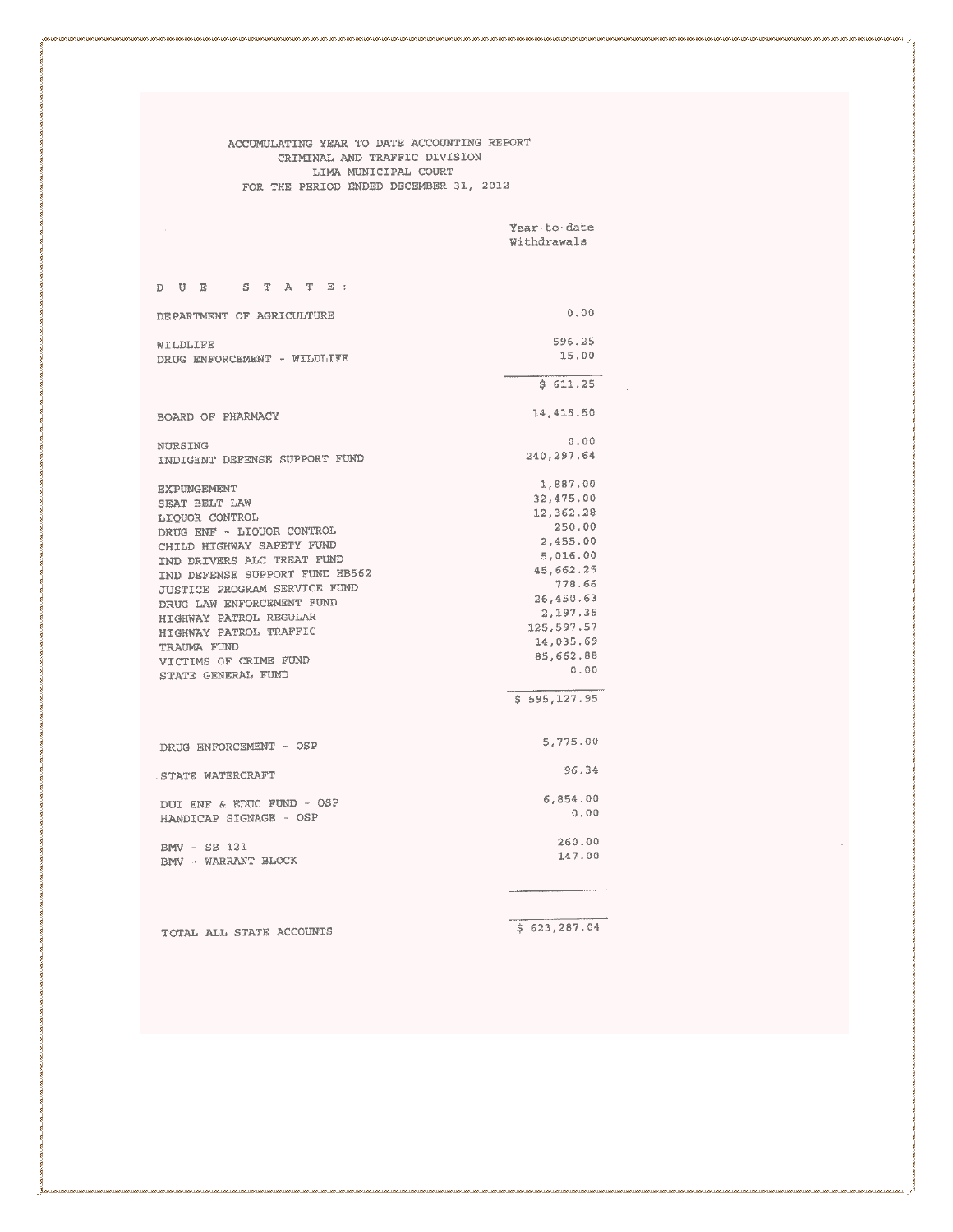Year-to-date Withdrawals

| DUE OTHER:                     |            |
|--------------------------------|------------|
| PARK BOARD                     | 0.00       |
| PARK BOARD DRUG FUND           | 0.00       |
| HUMANE SOCIETY                 | 0.00       |
| <b>CRIME STOPPERS</b>          | 2,372.00   |
| VILLAGE OF CAIRO               | 0.00       |
| DUI ENF & EDUC FUND - CAIRO    | 0.00       |
| HANDICAP/SIGNAGE - CAIRO       | 0.00       |
| VILLAGE OF SPENCERVILLE        | 0.00       |
| DRUG ENF - SPENCERVILLE PD     | 300.00     |
| DUI ENF & EDUC FUND - SPENCRVL | 35.00      |
| HANDICAP/SIGNAGE-SPENCERVILLE  | 0.00       |
| CITY OF DELPHOS                | 188.69     |
| DRUG ENFORCEMENT - DELPHOS     | 725.00     |
| DUI ENF & EDUC FUND - DELPHOS  | 240.00     |
| HANDICAP/SIGNAGE - DELPHOS     | 0.00       |
| VILLAGE OF ELIDA               | 2,077.00   |
| DRUG ENF - ELIDA PD            | 0.00       |
| DUI ENF & EDUC FUND - ELIDA    | 25.00      |
| HANDICAP/SIGNAGE - ELIDA       | 0.00       |
| VILLAGE OF BLUFFTON            | 5,995.00   |
| DRUG ENFORCEMENT - BLUFFTON    | 150.00     |
| DUI ENF & EDUC FUND - BLUFFTON | 343.00     |
| HANDICAP/SIGNAGE - BLUFFTON    | 0.00       |
| VILLAGE OF BEAVERDAM           | 1,175.00   |
| DUI ENF & EDUC FUND - BEAVRDAM | 0.00       |
| VILLAGE OF FT SHAWNEE          | 12, 314.21 |
| DRUG ENFORCEMENT - FT SHAWNEE  | 0.00       |
| DUI ENF & EDUC FUND - FT SHAWN | 529.50     |
| HANDICAP/SIGNAGE - FT SHAWNEE  | 0.00       |
| VILLAGE OF HARROD              | 0.00       |
| <b>VILLAGE OF LAFAYETTE</b>    | 0.00       |
| DRUG ENF - SHAWNEE TWP PD      | 517.00     |
| DUI ENF & EDUC FUND - SH TWP   | 1,256.00   |
| HANDICAP/SIGNAGE - SHAWNEE TWP | 0.00       |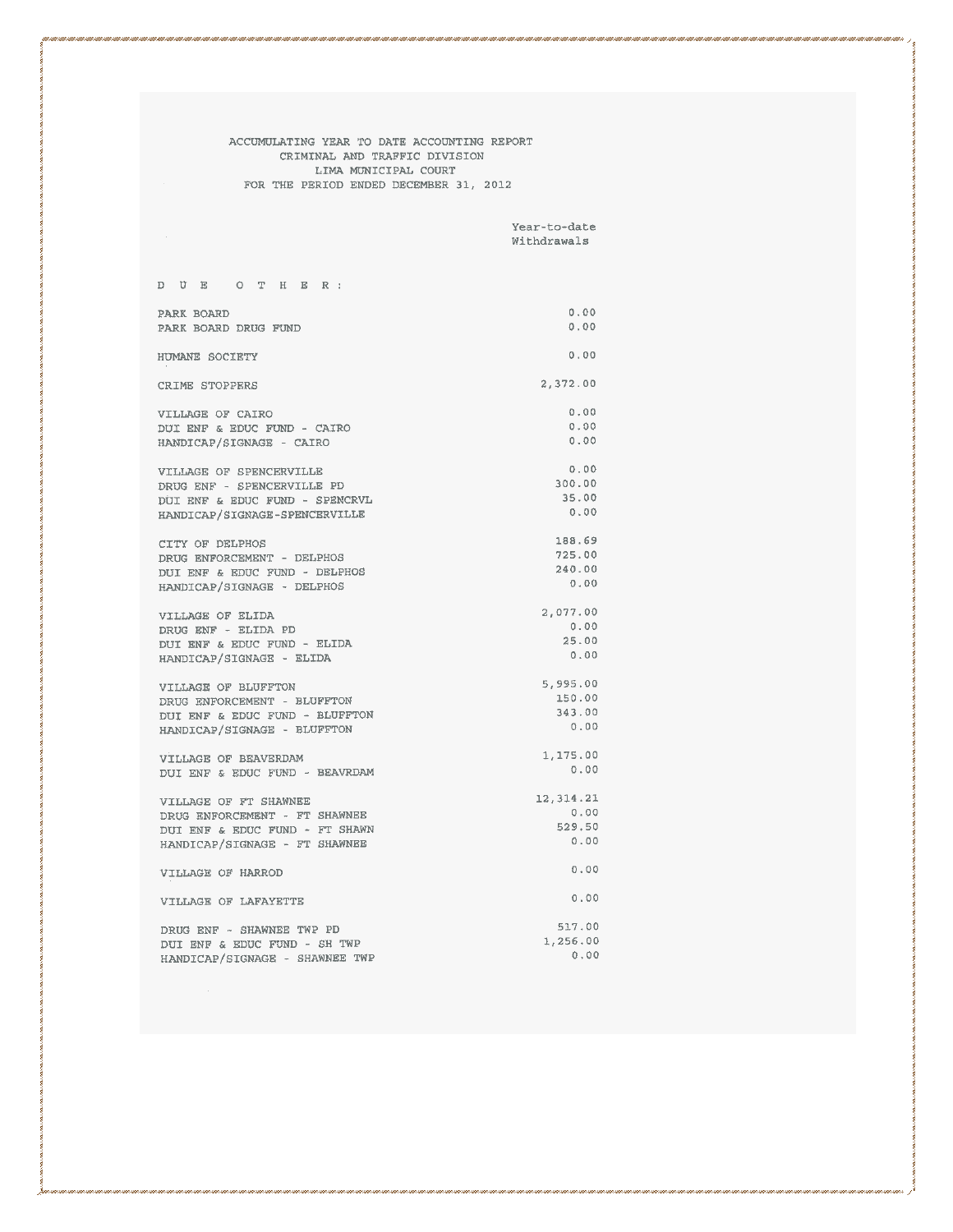Year-to-date

|                                | Withdrawals    |
|--------------------------------|----------------|
| DRUG ENF - AMERICAN TOWNSHIP   | 0.00           |
| DUI ENF & EDUC FUND - AMER TWP | 0.00           |
| HANDICAP/SIGNAGE - AMERICAN TP | 0.00           |
| DRUG ENF - BATH TOWNSHIP       | 0.00           |
| DUI ENF & EDUC FUND - BATH TWP | 195.00         |
| HANDICAP/SIGNAGE - BATH TWP    | 0.00           |
| DRUG ENF-MARION TOWNSHIP       | 0.00           |
| DUI ENF & EDUC FUND-MARION TWP | 0.00           |
| DUI ENF & EDUC FUND-HARROD PD  | 0.00           |
| DRUG ENF - PERRY TOWNSHIP      | 0.00           |
| DUI ENF & EDUC FUND-PERRY TWP  | 183.00         |
| TOTAL ALL OTHER ACCOUNTS       | \$28,620.40    |
| CRAND TOTAL - ALL ACCOUNTS     | 2, 296, 695.54 |

PREPARED BY OFFICE OF BEN E DIEPENBROCK,

GRAND TOTAL - ALL ACCOUNTS

CLERK, LIMA MUNICIPAL COURT, LIMA, OH.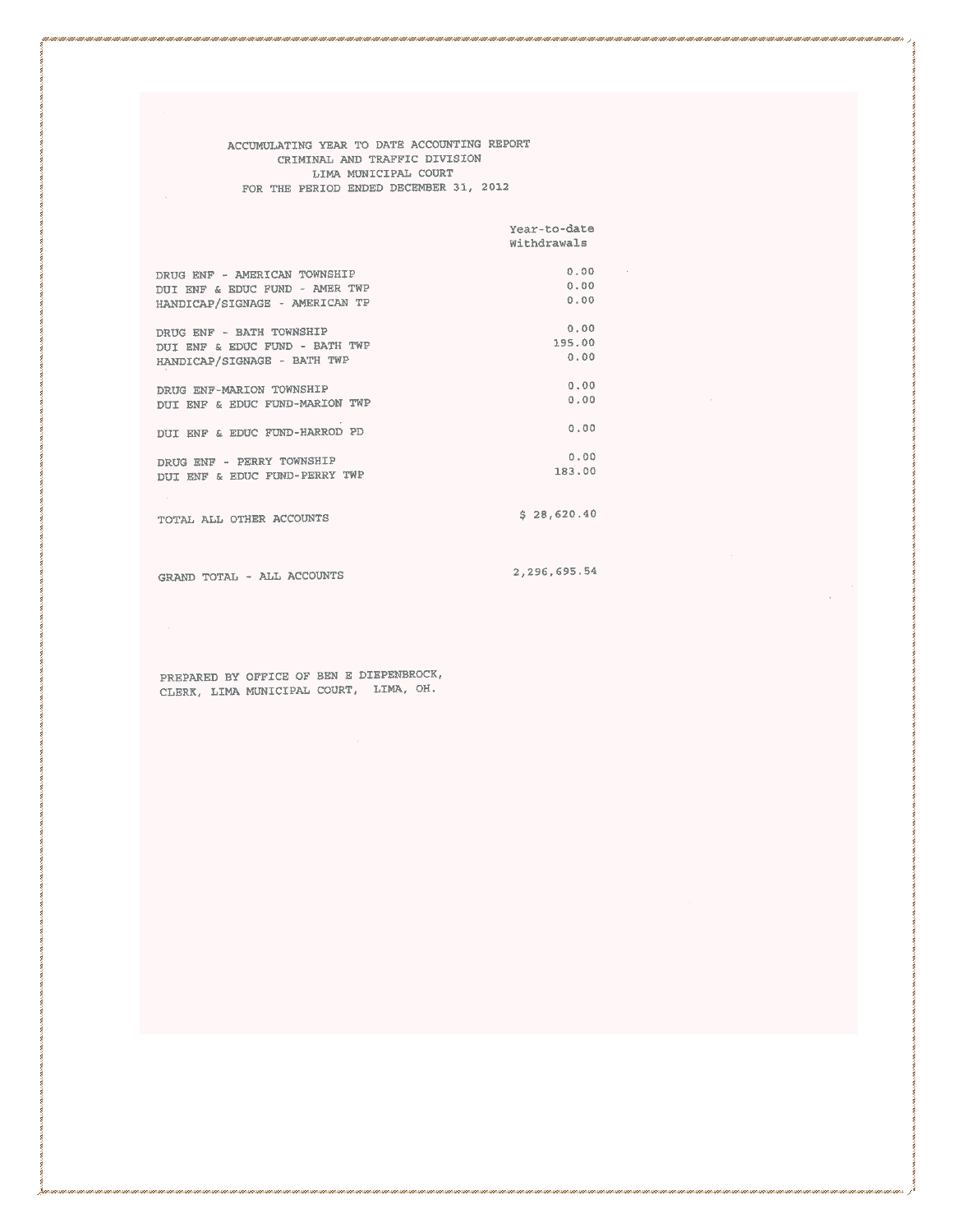# YEARLY SUNNARY ALL ACCOUNTS<br>FOR THE PERIOD ENDED DECEMBER 31, 2012

|                                                      | Beginning<br>Year<br>Balance | Year-to-date<br>Actual<br>Receipts | Year-to-date<br>Adjustnents     | Year-to-date<br>Hithdrawals | noath-to-date<br>Balance |
|------------------------------------------------------|------------------------------|------------------------------------|---------------------------------|-----------------------------|--------------------------|
| ITENS:<br>计子互替                                       |                              |                                    |                                 |                             |                          |
| STATE BOHDS                                          | 65,290.37                    | 362,621.24                         | (235,025.95)                    | 127,672.16                  | 45,213,56                |
| RESTITUTION                                          | 2,075.84                     | 23,459.07                          | 3,596.66                        | 29,100.57                   | 31.00                    |
| UHCLAINED FUNDS                                      | 0.00                         | 0.00                               | 1,160.19                        | 1,160.19                    | 0.00                     |
| <b>EREEPAYNENT ACCIUNT</b>                           | 0,00                         | 724.76                             | 792.42                          | 1,493.18                    | 24.00                    |
| APPEAL COURT COSTS                                   | 0.00                         | 150.00                             | û. 00                           | 150.00                      | 0.00                     |
| TATAL - UPEN ITEMS                                   | 5 67.366.21                  | \$36,955.07                        | 9〈229, 476. 68〉 \$ 159, 576. 10 |                             | \$5.268.50               |
| <b>D X S B B B S E H E H 1 S :</b>                   |                              |                                    |                                 |                             |                          |
| HICHMAY PATROL REGULAR                               | 0,00                         | 1,528.65                           | 668.70                          | 2,197. 班                    | 0.00                     |
| HIGHHAY PATROL TRAFFIC                               | 0.00                         | 116,917.51                         | 8,680.06                        | 125,597.57                  | 0.00                     |
| TRABMA FUND                                          | 0,00                         | 12,991.93                          | 1,043.76                        | 14,035.69                   | 0.00                     |
| <b>CITY POLICE</b>                                   | 0.00                         | 70,034.34                          | 626.00                          | 70,660.34                   | 0.00                     |
| LAW LIBRARY - CITY                                   | 0.00                         | 0.00                               | 3,500.00                        | 3,500,00                    | 0.00                     |
| CITY PULICE ORD DNLY                                 | 0.00                         | 396.00                             | (20.00)                         | 376.00                      | 0.00                     |
| <b>HIRKER'S CUMPENSATION</b>                         | 0.00                         | 5,328.74                           | 13.69                           | 5,342.43                    | 0,00                     |
| CITY HIGHIAY PATRIL TRAFFIC                          | 0.00                         | 103,935.03                         | 7,733,40                        | 111,668.43                  | 0.00<br>0.08             |
| CITY HIGHNAY PATROL REGULAR                          | 0.00                         | 1,317,60                           | 594.40                          | 1,912.60                    | 0.00                     |
| <b>GITY COSTS</b>                                    | 0.00                         | 424,826.72                         | 72,630.29                       | 497,457.61<br>18,752.25     | 0.00                     |
| PARKING TICKETS                                      | 0.00                         | 16,252.25                          | 2,500,00<br>562.00              | 8,031.50                    | 0.00                     |
| <b>NHISE</b>                                         | 0.90                         | 8,269.50<br>400.00                 | 25.00                           | 425.00                      | 0,00                     |
| <b>RETURNED CHECKS</b>                               | 0.00.                        | 35,585.64                          | 2,338.62                        | 37,924.26                   | 0.00                     |
| LEGAL RESEARCH                                       | 0.00                         | 119,465.31                         | 7,983.00                        | 127,448.31                  | 0.00                     |
| CHAPATER CUSTS                                       | 0.99<br>0.00                 | 58,380.50                          | 3,947.60                        | 62,328.10                   | 0.00                     |
| SPECIAL PRIJECTS FURD<br>SPECIAL PROJECTS-HOW NOVING | 0.00                         | 39,104.00                          | 4,563.00                        | 43,667.00                   | 0.00                     |
| SPECIAL PRIMECTS PER SB17                            | 0.00                         | 17,704.06                          | 1,833,00                        | 19,537.06                   | 0.00                     |
| <b>SHERIFF REGULAR</b>                               | 0.00                         | 96,443.85                          | 22,110.46                       | 118,554.31                  | 0.00                     |
| LIQUOR CONTROL - COUNTY                              | 0.00                         | 11,583.28                          | 779.00                          | 12, 362, 28                 | 0,00                     |
| CIBRIY HIGHIAY PATRUL TRAFFIC                        | 0.00                         | 25, 964, 79                        | 1,930.08                        | 27,894.87                   | 0,00                     |
| COUNTY HIGHNAY PATROL REGULAR                        | 0.00                         | 339.70                             | 148.60                          | 488.30                      | 0.00                     |
| SHERIFF TRAFFIC                                      | 0.00                         | 264,158.69                         | 21,306.04                       | 285, 464.73                 | 0.00                     |
| LAW LIBRARY - COUNTY                                 | 0.00                         | û. 00                              | 3,500.00                        | 3,500.00                    | 0.00                     |
| DOG & KENNEL                                         | 0.00                         | 3,861.00                           | 155.00                          | 4,016.00                    | 0,00                     |
| <b>BBARD OF HEALTH</b>                               | 0.00                         | 425.00                             | (100.00)                        | 325, 90                     | 0.00                     |
| SHERIFF'S FEES                                       | 0.00                         | 31,197.71                          | 5,683,20                        | 36,880.91                   | 0.00                     |
| COUNTY CUSTS                                         | 0,00                         | 18,092.30                          | 2,512.78                        | 20,605.08                   | 0.00                     |
| PD APPLICATION FEE                                   | 0.00                         | 25,755.85                          | 5,311.50                        | 31,067.35                   | 0.00                     |
| INDIGENT DEFENSE SUPPIRT FUND                        | 0.00                         | 216,208.57                         | 24,097.07                       | 240,297.64                  | 0.08                     |
| ADDITIONAL CC PER HD 562                             | 0,00                         | 1,298.00                           | (1, 298.00)                     | 0,00                        | 0.00                     |
| IND DRIVERS ALC TREAT FUND                           | 0.00                         | 11,015,85                          | (5, 999, 85)                    | 5,016,00                    | 0.00                     |
| IND DEFENSE SUPPORT FUND HB562                       | 0,00                         | 36,719,50                          | 8.942.75                        | 45,662.25                   | 0.00                     |
| JUSTICE PROGRAM SERVICE FUND                         | 0.00                         | 734, 39                            | 44.27                           | 778.66                      | 0.00                     |
| DRUG LAH ENFURCEMENT FUND                            | 0.00                         | 24, 969, 26                        | 1,481.37                        | 26,450.63                   | 0,00                     |
| LIQUES CONTSUL                                       | 0.00                         | 11,623.28                          | 739.00                          | 12,362.28                   | 0,00                     |
| HILBLIFE                                             | 0,00                         | 596.25                             | 0,00                            | 596.25                      | 0.00                     |
| <b>BIARD OF PHARMACY</b>                             | 0.60                         | 11,433.50                          | 2,982.00                        | 14,415.50                   | 0, 60                    |
| EXPUNCEMENT                                          | 0.00                         | 1,887.00                           | O. OO                           | 1,887.00                    | 0.09                     |
| AICLINZ OF CRINE LOND                                | 0,00                         | 81, 221.06                         | 4,441.82                        | 85,662.88                   | 0. OO                    |
| STATE HATERCRAFT                                     | 0.00                         | 96.34                              | 0.00                            | 96.34                       | 0.00                     |
| STATE GENERAL FUND                                   | 0.00                         | 6,119.95                           | (6, 119.95)                     | 0.00                        | 0,90                     |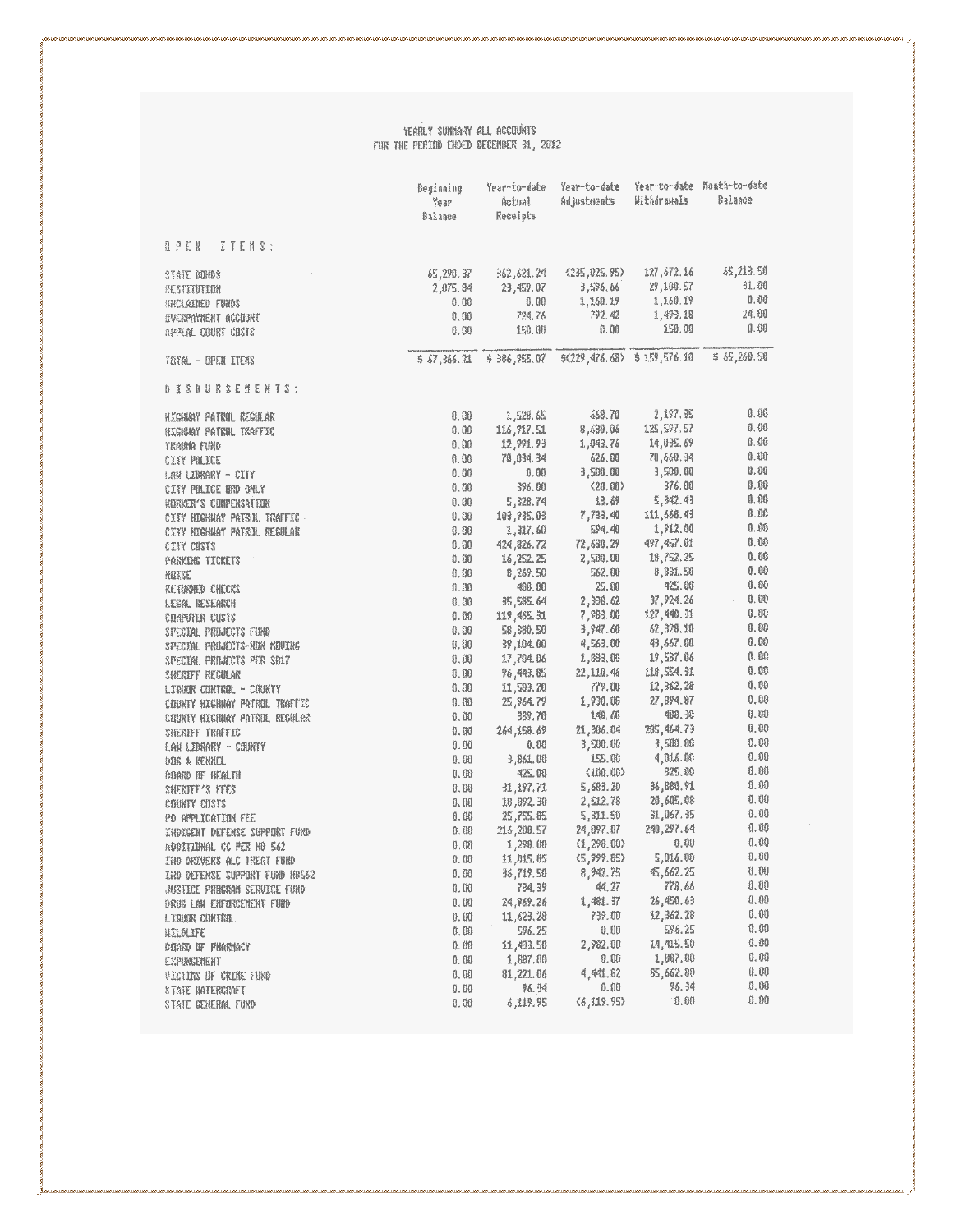#### YEARLY SUMMARY ALL ACCOUNTS FIR THE PERIOD ENDED DECEMBER 31, 2012

|                                           | Reginning    | Year-to-date | Year-to-date                           | Year-to-date            | Month-to-date  |
|-------------------------------------------|--------------|--------------|----------------------------------------|-------------------------|----------------|
|                                           | Year.        | Actual       | Adjustments                            | Hithdrawals             | <b>Salance</b> |
|                                           | Balance      | Receipts     |                                        |                         |                |
| SEAT BELT LAW                             | 0.00         | 91,576.00    | 899.00                                 | 32,475.00               | 0.98           |
| CHILD HIGHHAY SAFETY FUND                 | 0.00         | 2,375.00     | 89.00                                  | 2,455.00                | 0.00           |
| <b>CRIME STOPPERS</b>                     | 0.00         | 2,868.00     | 304.00                                 | 2,372.00                | 0, 00          |
| 調料 - 3B 121                               | 0,00         | 245.00       | 15,00                                  | 260,00                  | 0,00           |
| <b>BRV - HARRAKT BLDCK</b>                | 0.00         | 132.00       | 15.00                                  | 147.00                  | 0.00           |
| CITY OF DELPHOS                           | 0.90         | 163.69       | 25.00                                  | 188.69                  | 0,00           |
| VILLAGE OF ELIDA                          | 0.00         | 1,608.00     | 469.00                                 | 2,077.00                | 0.00           |
| <b>VELLAGE OF BLUFFTON</b>                | 0.00         | 4,478.00     | 1,517,00                               | 5,995.00                | 0.00           |
| <b>VILLAGE DF BEAVERDAN</b>               | 0.00         | 1,175.00     | 0.60                                   | 1,175.00                | 0.00           |
| VILLAGE UF FT SHAHNEE                     | 0.00         | 12,238.21    | 76.00                                  | 12,314.21               | 0.00           |
| DRUG ENFORCEMENT FUND                     | . 0.00       | 20,054.00    | (20, 054, 00)                          | 0.00                    | 0.00           |
| <b>DRUG ENFINCENENT - OSP</b>             | 0.00         | 4,961.00     | 814.00                                 | 5,775.00                | 0.00           |
| DRUG EHFORCEMENT – ACSB                   | 0.00         | 0,00         | 1,002.00                               | 1,002.00                | 0.00           |
| DRUG ENFIRCEMENT - CITY                   | 0.00         | 125.00       | 19,622.00                              | 19,747.00               | 0.00           |
| DRUG ENFORCEMENT - DELPHOS                | 0.00         | 0,00         | 725.00                                 | 725.00                  | 0.00           |
| <b>DRUG ENF - SPENCENVILLE PD</b>         | 0.00         | 0.00         | 300.00                                 | 300.00                  | 0.90           |
| DRUG ENF - SHAWEE THP PD                  | 0.80         | 0,00         | 517.00                                 | 517.00                  | 0.00           |
| DRUG ENFORCEMENT - BLUFFTUN               | 0.00         | 0.00         | 150.00                                 | 158.80                  | 0.00           |
| DRUG ENFURCEMENT – HILDLIFE               | 0.00         | 0.00         | 15.00                                  | 15.00                   | 0.00           |
| DRUG ENF - LIQUOR CONTROL                 | 0.00         | 0.00         | 250.00                                 | 250.00                  | 0.00           |
| INTEREST                                  | 0.00         | 0.00         | 92.72                                  | 92.72                   | 0.00           |
| BANK ADJUSTMENTS                          | 0.00         | 0.00         | (3,319, 45)                            | (3,319,45)              | 0.00           |
| ENFURCEMENT & EDUCATION FUND              | 0,00         | 13,277.00    | (13, 277, 00)                          | 0.00                    | 0.00           |
| DIE EHF & EDUC FUHD - ESP                 | 0.00         | 0.00         | 6,854.00                               | 6,854.00                | 0.00           |
| DUI EHF & EDUC FUND - ACSU                | 0.00         | 0.00         | 1,204.00                               | 1,204.00                | 0.00           |
| DIX ENF & EDUC FUND - CITY                | 0.00         | 20<br>0.00   | 3,431.50                               | 3,431.50                | 0,00           |
| DEL EHF & EDUC FURD - DELPHOS             | 0.00         | 0.00         | 240.00                                 | 240.00                  | 0.00           |
| DUI ENF & EDUC FUND - ELIDA               | 0.00         | 0.00         | 25.00                                  | 25.00                   | 0.00           |
| BUI EHF & EDUC FUND - FT SHAIR            | 0.00         | 0.00         | 529.50                                 | 529.58                  | 0.00           |
| DUI EN & EDUC FUND - SPENCHVL             | 0.00         | 0.00         | 光. (1)                                 | 景. 00                   | 0,00           |
| <b>DUI EHF &amp; EDUC FUHD - BLUFFTUH</b> | 0.00         | 0,00         | 343.00                                 | 343.00                  | 0.00           |
| DUI ENT & EDUC FUND - SH TIP              | 0.00         | 0.00         | 1,256.00                               | 1,256.00                | 0.60           |
| DUI ENT & EDUC FUND-PERRY TUP             | 0.00         | 0.00         | 183.00                                 | 103.00                  | 0.00           |
| DUI EXF & EDUC FUXD - BATH THP            | 0.00         | 0.00         | 1%.00                                  | 195.00                  | 0.00           |
| INDIGENT DRIVERS ALCOHOL FUND             | 0.00         | 29,265.14    | 9,020.21                               | 38,285.35               | 0.00           |
| <b>GEENCY HOUSING OFFENDER</b>            | 0.00         | 30,808.46    | (30, 808, 46)                          | 0,00                    | 0.00           |
| AGENCY HIRISING - CHINTY                  | 0.00         | 0.00         | 32,856.46                              | 32,856.46               | 0.00           |
| HANDICAP/SIGNAGE                          | 0,00         | 400.00       | < 00.00                                | 100.00                  | 0.00           |
| HARBICAP/SIGNAGE - LPD                    | 0.00         | 0.00         | 500,00                                 | 500.00                  | 0.00           |
|                                           |              |              |                                        |                         |                |
| <b>THTAL - DISBURSEMENTS</b>              | \$0.00       |              | 2,069,324.40 \$227,471.14 2,296,795.54 |                         | \$0.00         |
| TOTAL - ALL ACCOUNTS                      | \$ 67,366.21 | 2,456,279.47 |                                        | 訳2,005.54) 2,456,371.64 | \$ 65,268.50   |

PREPARED BY OFFICE OF BEN E DIEPENBROCK,  $\texttt{CLERK}$ ,  $\texttt{LYRA}$  municipal court,  $\texttt{LYMA}$ ,  $\texttt{OMR}$ .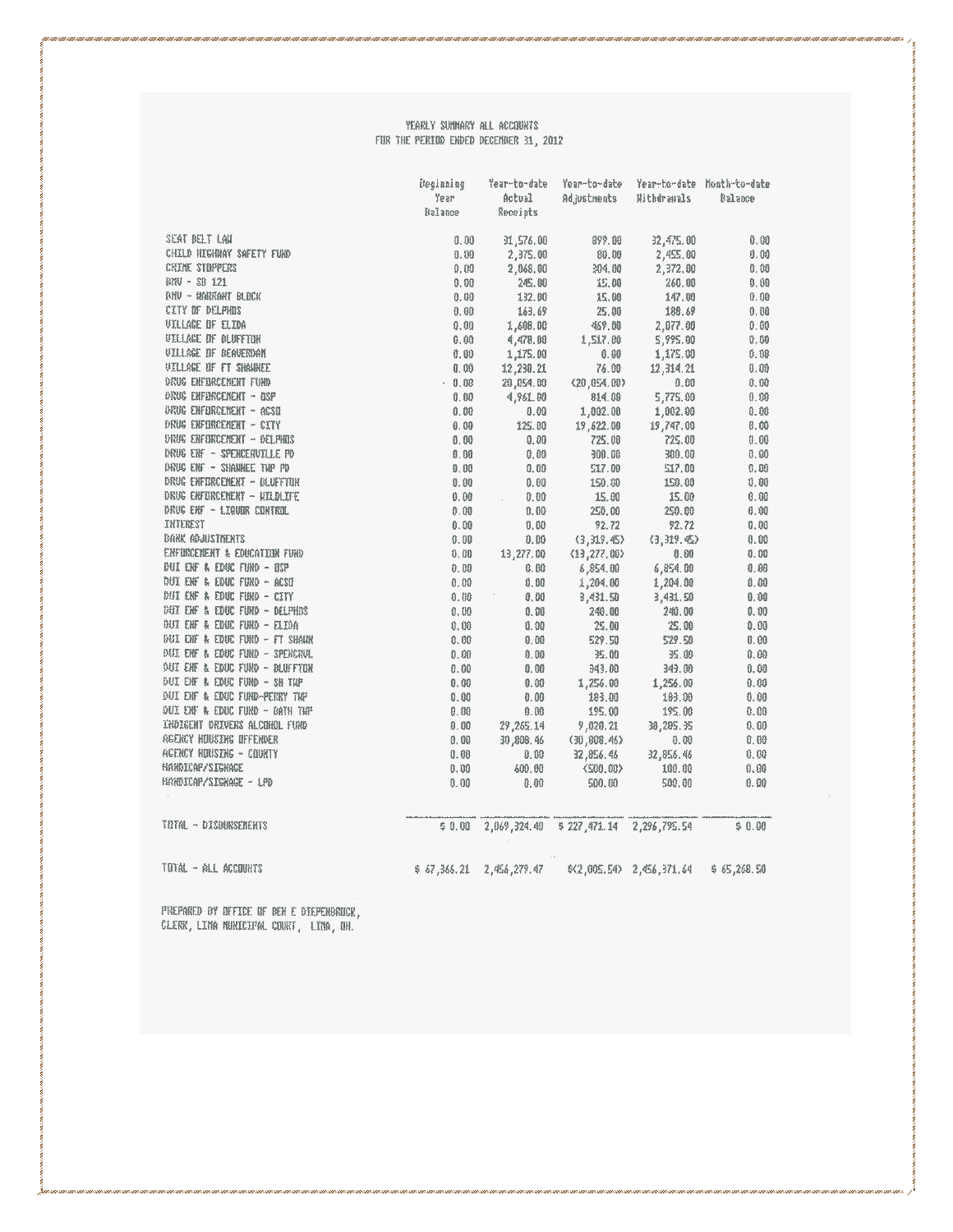$\sim 10^{-11}$ 

#### CRIMINAL/TRAFFIC

2012

| <b>AGENCY</b>             | <b>CRA</b>      | CRB A           | CRB SUB TRC A        |                    | TRD A          | TR SUB          | <b>TOTAL</b>              |
|---------------------------|-----------------|-----------------|----------------------|--------------------|----------------|-----------------|---------------------------|
|                           |                 |                 |                      |                    |                |                 |                           |
| <b>ACDW</b>               | $\Omega$        | 43              | 36                   | $\Omega$           | $\Omega$       | $\Omega$        | 79                        |
| <b>ACSO</b>               | $\overline{53}$ | 570             | 123                  | 81                 | 779            | 254             | 1860                      |
| <b>AGRI DEPT</b>          | $\overline{0}$  | 0               | $\circ$              | O                  | 0              | 0               | 0                         |
| <b>AMERICAN TWP</b>       | 2               | 49              | 10                   | ī                  | 242            | 38              | 342                       |
| <b>AUGLAIZE TWP</b>       | $\overline{0}$  | $\overline{0}$  | $\overline{0}$       | Ö                  | $\overline{0}$ | $\Omega$        | Ō                         |
| <b>BATH TWP</b>           | Ö               | $\overline{0}$  | $\overline{0}$       | 4                  | 98             | $\overline{25}$ | 127                       |
| <b>BEAVERDAM PD</b>       | $\overline{0}$  | 4               | 1                    | Ö                  | 18             | Ö               | $\overline{23}$           |
| <b>BLUFFTON PD</b>        | $\overline{O}$  | 75              | $\overline{2}$       | 7                  | 30             | 19              | 133                       |
| <b>BOARD OF HEALTH</b>    | õ               | 4               | $\overline{0}$       | ö                  | $\overline{0}$ | ö               | 4                         |
| <b>CAIRO PD</b>           | Ö               | $\overline{0}$  | $\mathbf{0}$         | 0                  |                | $\overline{0}$  | $\overline{\overline{3}}$ |
| <b>CSX RAILROAD</b>       | $\overline{0}$  | 1               | $\overline{1}$       | ö                  | $\mathbf 0$    | $\overline{0}$  | $\overline{2}$            |
| <b>DELPHOS PD</b>         | ī               | 58              | $\overline{17}$      | $\overline{\bf 8}$ | 47             | 19              | 150                       |
| <b>ELIDA PD</b>           | 1               | 2               | 0                    | ï                  | 8              | 6               | 18                        |
| FT SHAWNEE PD             | ö               | 17              | 4                    | 11                 | 35             | 20              | 87                        |
| <b>HARROD PD</b>          | 0               | 0               | $\theta$             | 0                  | 0              | 0               | 0                         |
| <b>HUMANE</b>             | ő               | ö               | $\overline{0}$       | $\overline{0}$     | ö              | $\overline{0}$  | $\overline{\mathfrak{o}}$ |
| <b>LPD</b>                | 160             | 2429            | 1237                 | 259                | 2528           | 1513            | 8126                      |
| LIQUOR CONTROL            | 0               | 33              | 0                    | 0                  | $\Omega$       | 0               | 33                        |
| <b>MARION TWP</b>         | O               | Ö               | $\overline{0}$       | $\overline{0}$     | $\overline{2}$ | $\overline{0}$  | $\overline{2}$            |
| <b>MET PARK</b>           | ö               | $\overline{0}$  | 0                    | ö                  | $\overline{0}$ | 0               | ö                         |
| OH BUREAU WORKERS COMP    | ö               | $\overline{3}$  | $\overline{2}$       | $\overline{0}$     | $\overline{0}$ | ö               | $\overline{5}$            |
|                           | ö               | $\tilde{6}$     | $\overline{0}$       | Ö                  | Ö              | $\overline{0}$  | $\overline{6}$            |
| <b>ODNR</b>               |                 | 29              | $\overline{0}$       | ö                  | $\overline{0}$ | $\overline{0}$  | 29                        |
| OH DEPT TAXATION          | Ō               |                 |                      |                    | 5031           | 952             | 6631                      |
| OSP                       | 16              | 178             | 82<br>$\overline{6}$ | 372                | $\Omega$       | 0               | 7                         |
| <b>PARK RANGERS</b>       | $\overline{0}$  | 1               |                      | 0                  | 85             | $\overline{17}$ | 141                       |
| PERRY TWP                 | $\mathbf{1}$    | $\overline{25}$ | $\overline{6}$       | 7                  |                |                 |                           |
| <b>PUCO</b>               | $\overline{0}$  | $\overline{0}$  | $\overline{0}$       | 0                  | $\Omega$       | 0               | $\mathbf{0}$              |
| <b>SHAWNEE TWP</b>        | $\overline{2}$  | 68              | 26                   | 39                 | 151            | 66              | 352                       |
| <b>SPENCERVILLE PD</b>    | ï               | 16              | 7                    | $\mathbf{1}$       | 13             | 3               | 41                        |
| <b>SUMMARY TOTALS</b>     | 237             | 3611            | 1560                 | 791                | 9070           | 2932            | 18201                     |
|                           |                 |                 |                      |                    |                |                 |                           |
| <b>PARKING</b>            |                 |                 |                      |                    |                |                 | 1870                      |
|                           |                 |                 |                      |                    |                |                 |                           |
| <b>VIOLATIONS BUREAU:</b> |                 | $\epsilon$      |                      |                    |                |                 |                           |
| <b>CRIMINAL CASES</b>     | 177             |                 |                      |                    |                |                 | \$24,515.00               |
|                           |                 |                 |                      |                    |                |                 |                           |
| <b>TRAFFIC CASES</b>      | 6521            |                 |                      |                    |                |                 | \$736,652.44              |
|                           | 6698            |                 |                      |                    |                |                 | \$761,167.44              |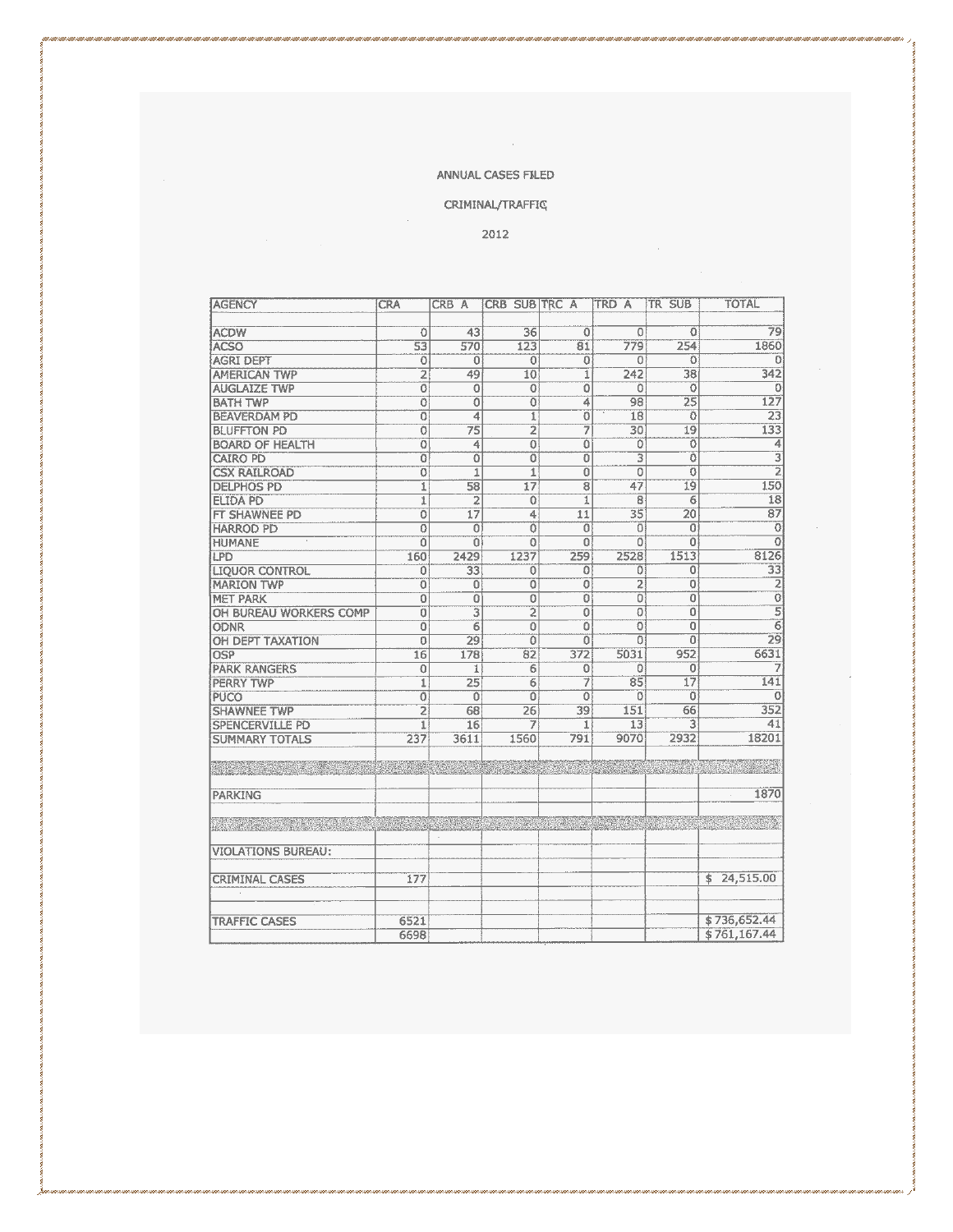# 2012 CIVIL CASE ACTIVITY

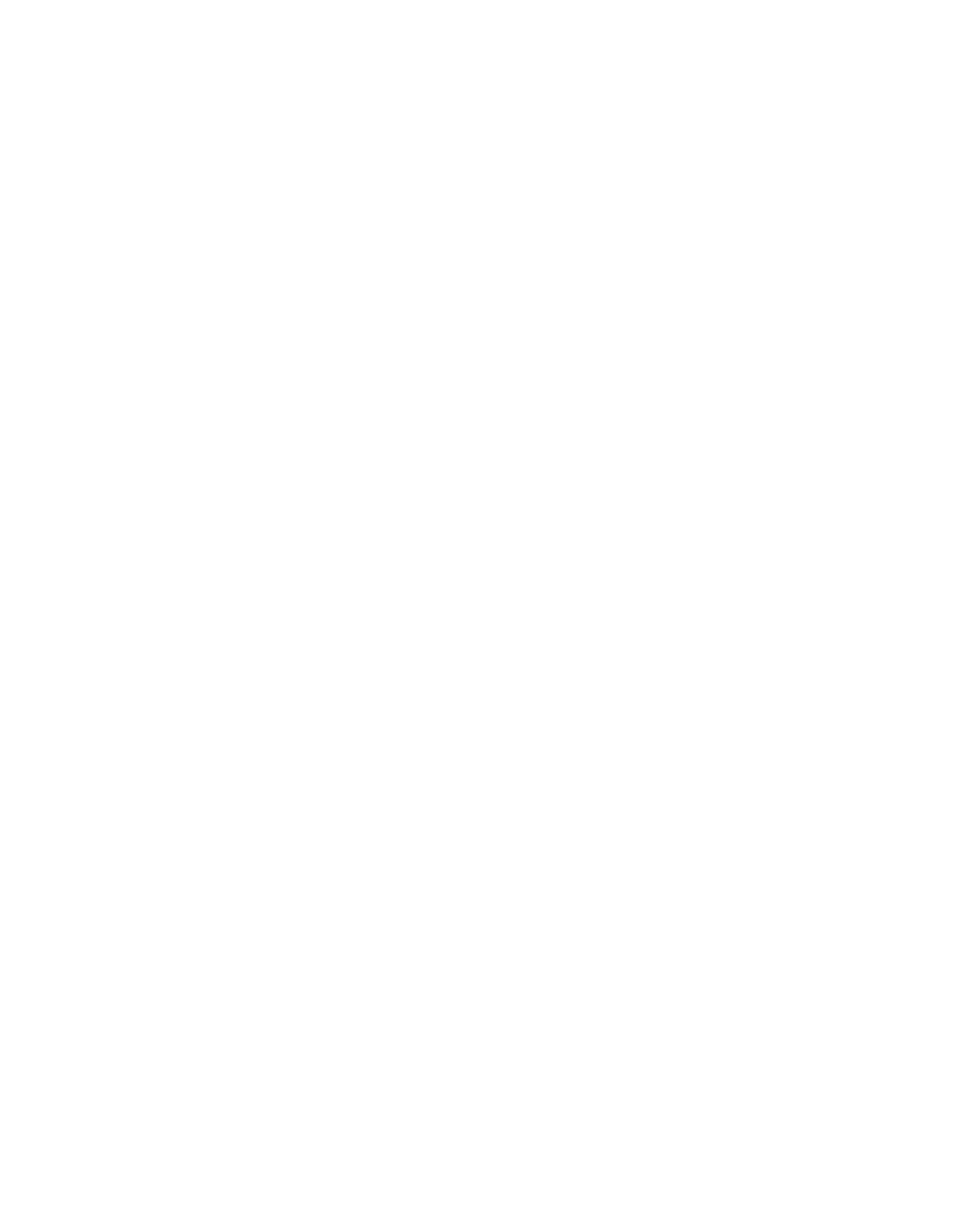# **2012 CIVIL MATTERS**

- \* Total Civil Money To City For 2012 \$659,161.30
- \* Total Money Paid To The State Of Ohio \$115,582.00
- \* Total Civil Money Paid In On Garnishments \$2,089,819.93

| Foreign Judgments (Cases Filed By Other Courts) 17              |  |
|-----------------------------------------------------------------|--|
| <b>Employee Garnishments (Continuous Garnishments)  1,638</b>   |  |
|                                                                 |  |
|                                                                 |  |
|                                                                 |  |
|                                                                 |  |
|                                                                 |  |
| Driving Privileges Hearings-Reinstatement Fee & Points Petition |  |
|                                                                 |  |
|                                                                 |  |
|                                                                 |  |
|                                                                 |  |
|                                                                 |  |
|                                                                 |  |
|                                                                 |  |
|                                                                 |  |
|                                                                 |  |
|                                                                 |  |
|                                                                 |  |
|                                                                 |  |
|                                                                 |  |
|                                                                 |  |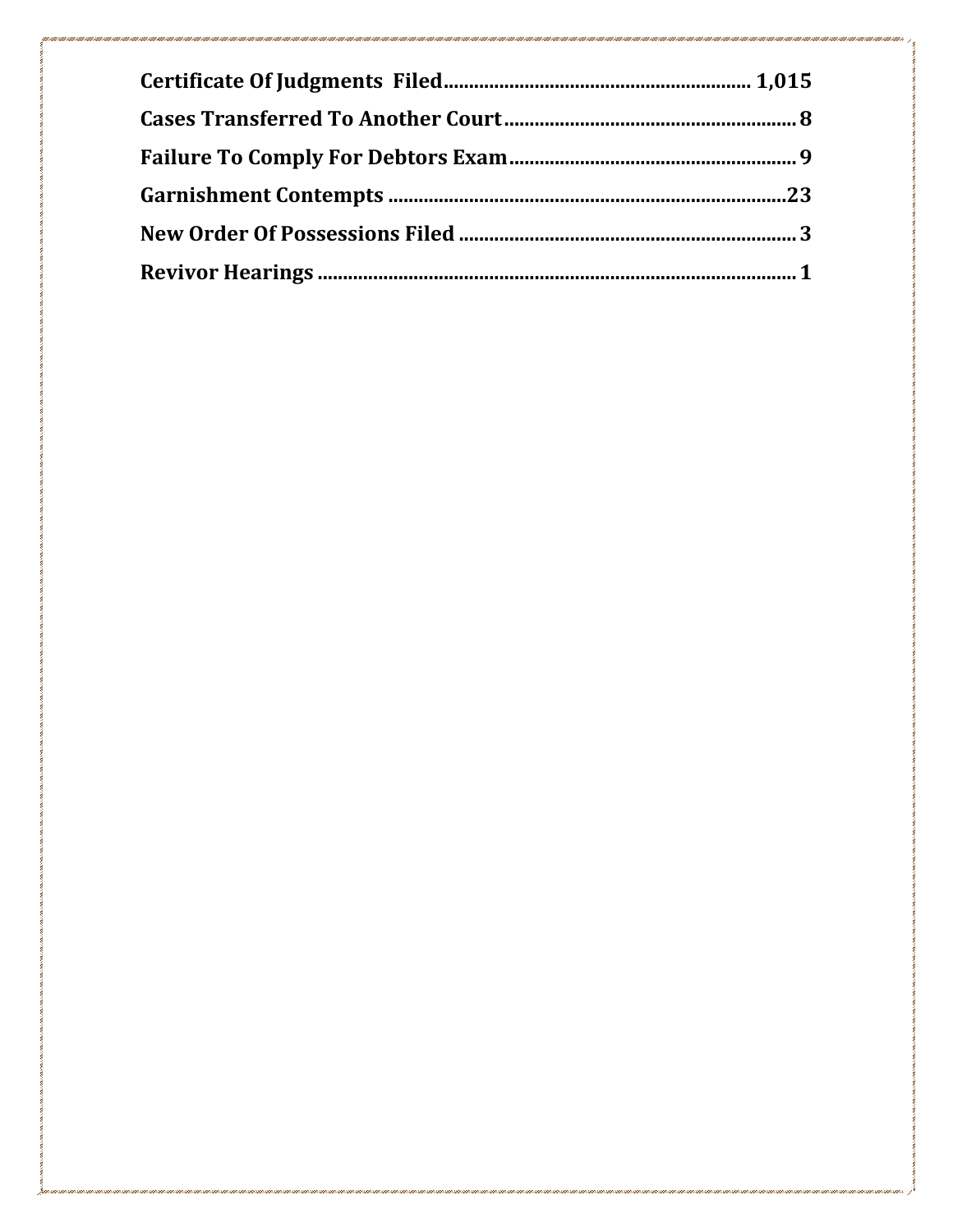# 2012 CIVIL CASES

.<br>השרים השרים בשרים של שורים לשרים רשובים שרוש בשרים בשרים בשרים של שרים של שרים בשרים בשרים שרים של שורים בשרים

# **Overall Totals**

# **Personal Injury - Property Damage**

# **Forcible Detention**

# **Small Claims**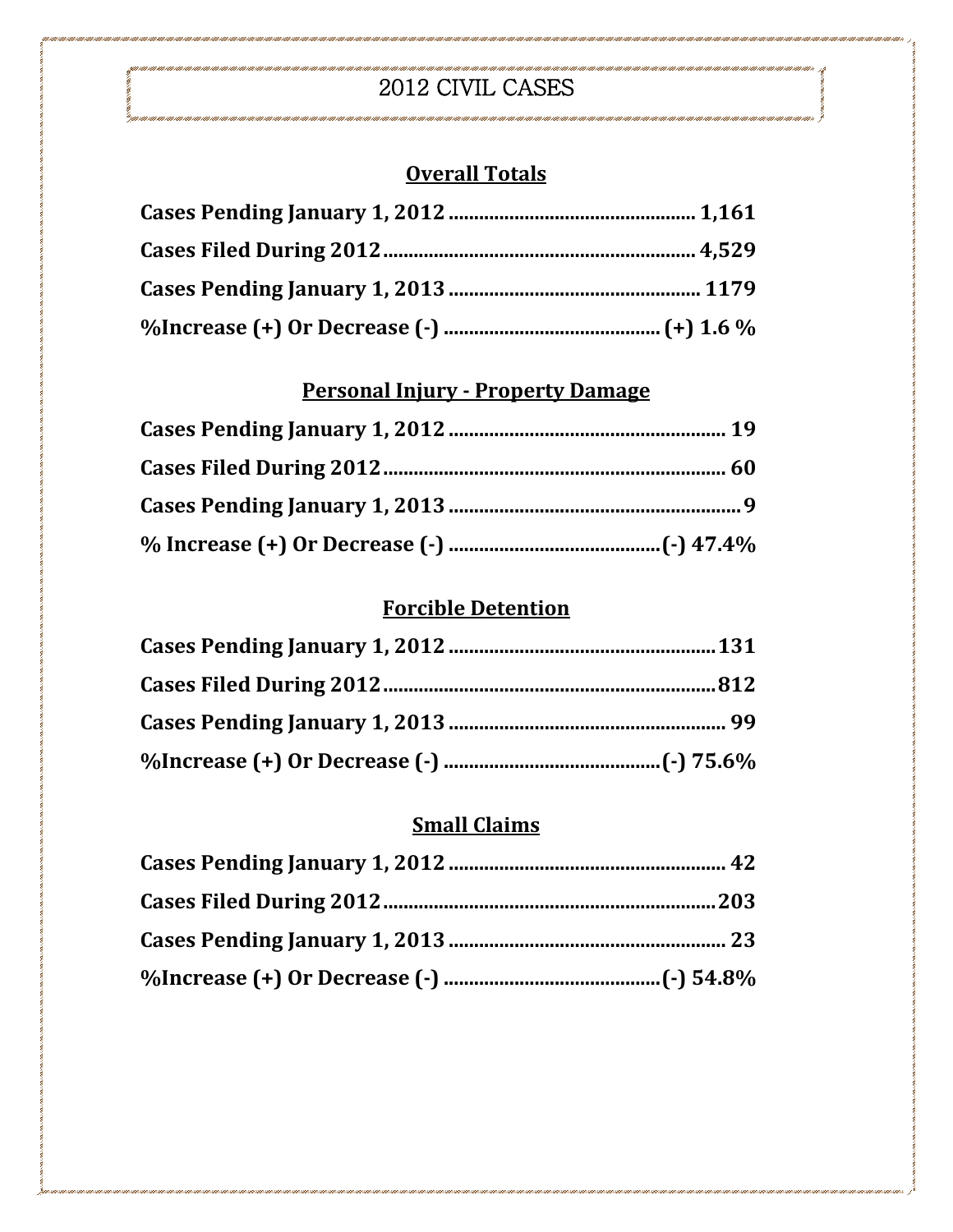# **Civil Contracts**

# **Other Civil**

# **Trusteeships**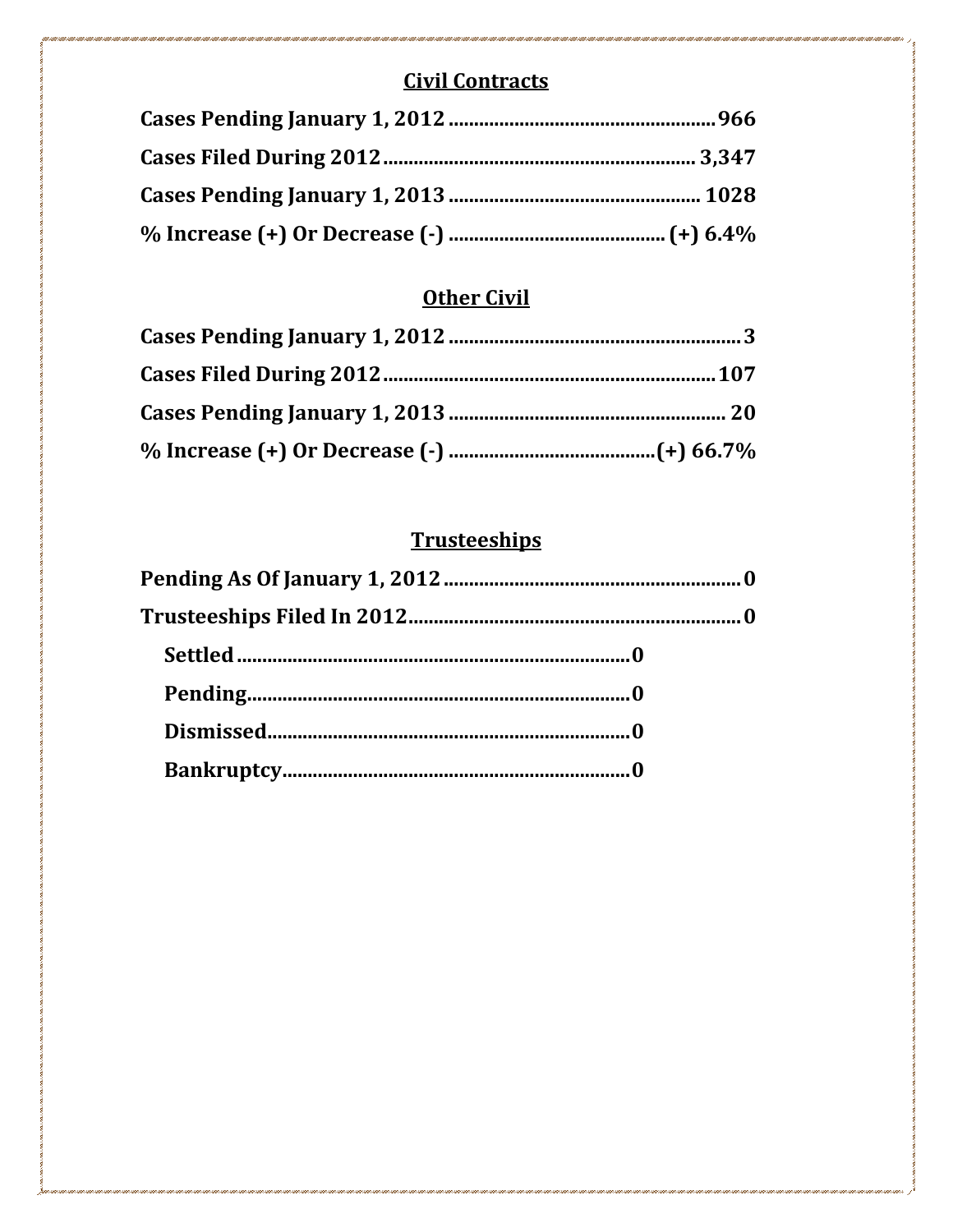# 2012

# CIVIL FINANCIAL **SUMMARY**

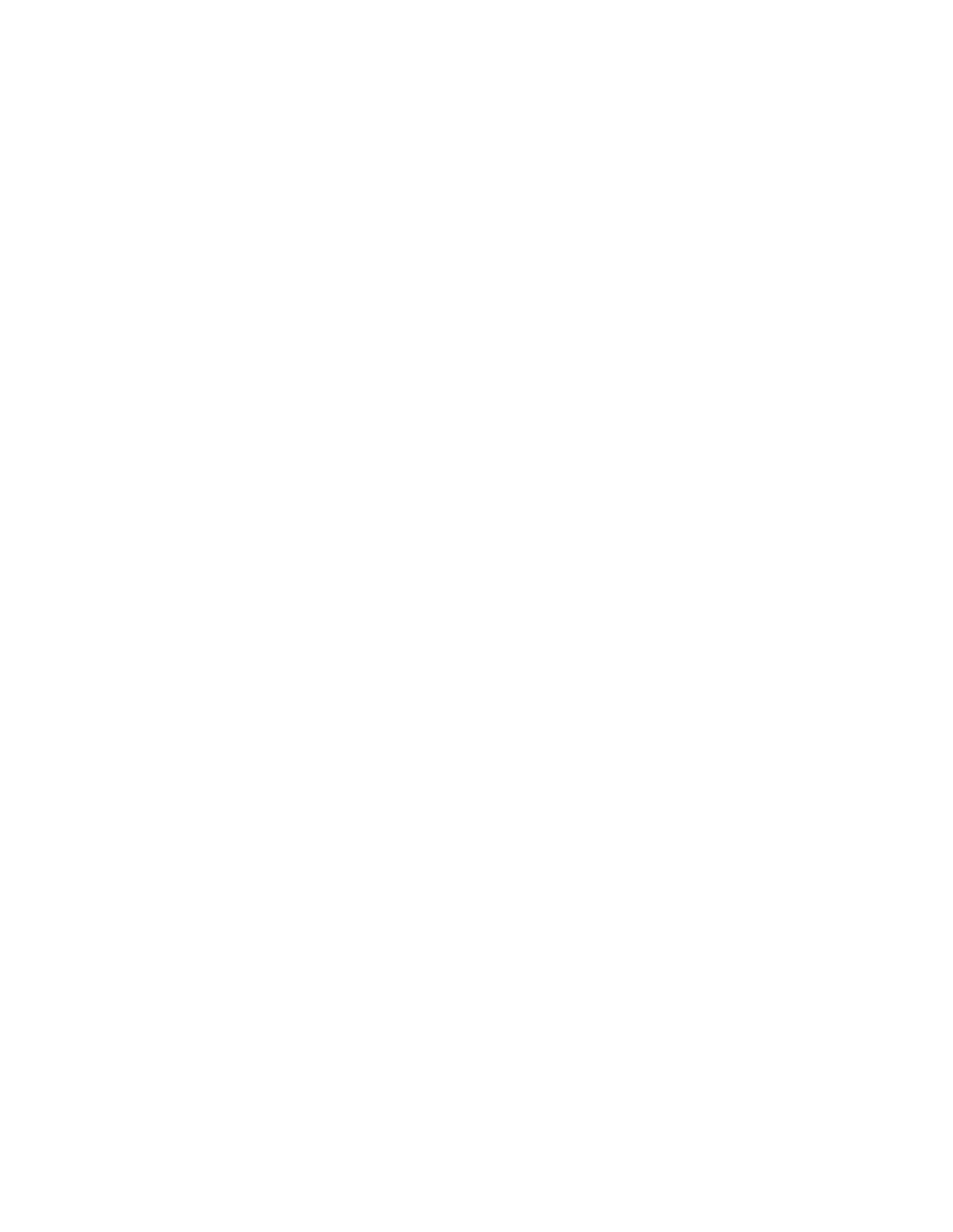# Civil Division Year End Report January - December For The Period Ended December 31, 2012

|                                        | <b>Beginning</b>               |    | Year To Date    |                           | <b>Year To Date</b>               |     | Year To            |     | <b>Month To Date</b> |
|----------------------------------------|--------------------------------|----|-----------------|---------------------------|-----------------------------------|-----|--------------------|-----|----------------------|
|                                        | Year                           |    | Actual          |                           | Withdrawals                       |     | Date               |     | <b>Balance</b>       |
|                                        | <b>Balance</b>                 |    | <b>Receipts</b> |                           |                                   |     | <b>Adjustments</b> |     |                      |
| AOS2004 - OUTSIDE ADJ                  | \$ (78, 468.64)                | \$ |                 | \$                        |                                   | \$  |                    | \$  | (78, 468.64)         |
| <b>INTC - CIVIL ACCT</b>               | \$                             | \$ | 702.35          | \$                        | (702.35)                          | \$  |                    |     |                      |
| <b>VCAP - SPEC PROJ</b>                | \$<br>6.00                     | S  | 20,784.00       | \$                        | (20, 763.00)                      | S   | (27.00)            | \$  |                      |
| <b>VCB - CLERK BAILIFF</b>             | \$                             | \$ | 330.80          | \$                        | (330.80)                          | S   |                    | \$  |                      |
| <b>VCLR - COMP LGL RES</b>             | \$<br>4.00                     | \$ | 20,775.00       | \$                        | $(20, 755.00)$ \$                 |     | (24.00)            | \$  |                      |
| <b>VCPA - COMP COST</b>                | \$<br>14.00                    | \$ | 69,271.00       | \$                        | $(69, 198.00)$ \$                 |     | (87.00)            | \$  |                      |
| <b>VFF - FILING FEES</b>               | \$<br>96.00                    | \$ | 493,457.25      | \$                        | $(492, 646.25)$ \$                |     | (907.00)           | \$  |                      |
| VFFR - FILING FEES RET                 | \$<br>1,252.00                 | \$ | 1,944.00        | \$                        | $(1,792.00)$ \$                   |     | 12.00              | S   | 1,416.00             |
| VJUD - PAID IN JDG                     | \$570,097.75                   |    | \$2,089,819.93  |                           | \$(2,070,230.81)                  | \$  | (6,794.64)         | \$  | 582,892.23           |
| <b>VMAR - MARRIAGES</b>                | \$                             | \$ | 870.00          | S                         | (870.00)                          | \$. |                    | S   |                      |
| <b>VPND - POUNDAGE</b>                 | \$<br>1.34                     | S  | 40,535.39       | \$                        | (40, 533.67)                      | -S  | (3.06)             | \$  |                      |
| <b>VRET - MISC RETURNS</b>             | \$<br>272.00                   | \$ | 230.00          | \$                        | $(502.00)$ \$                     |     | 7.00               | \$. | 7.00                 |
| VSC - SM CLAIMS                        | \$                             | \$ | 12,927.00       | \$                        | $(12,807.00)$ \$                  |     | (120.00)           | \$  |                      |
| <b>VSEC - SECURITY</b>                 | \$<br>32,995.98                | \$ | 6,326.00        | \$                        | $(5, 160.70)$ \$                  |     | 30.00              | \$  | 34,191.28            |
| VSF - STOHIO FEES                      | \$<br>26.00                    | S  | 112,463.00      | \$.                       | $(112, 489.00)$ \$                |     |                    | \$  |                      |
| <b>TOTAL CIVIL ACCOUNT</b>             | \$526,296.43                   |    | \$2,870,435.72  |                           | $$(2,848,780.58)$ \$ $(7,913.70)$ |     |                    | \$  | 540,037.87           |
|                                        |                                |    |                 |                           |                                   |     |                    |     |                      |
| <b>VRE - RENTAL ESC</b>                | \$                             | \$ | 1,780.00        | \$                        | $(1,780.00)$ \$                   |     |                    | \$  |                      |
| <b>TOTAL ACTIVITY - RENTAL ESCROW</b>  | \$<br>$\overline{\phantom{a}}$ | \$ | 1,780.00        | $\boldsymbol{\mathsf{S}}$ | $(1,780.00)$ \$                   |     |                    | \$  |                      |
|                                        |                                |    |                 |                           |                                   |     |                    |     |                      |
| <b>GRAND TOTAL - RECEIPTS FOR YEAR</b> | \$526,296.43                   |    | \$2,872,215.72  |                           | \$(2,850,560.58)                  |     | \$ (7,913.70)      | \$  | 540,037.87           |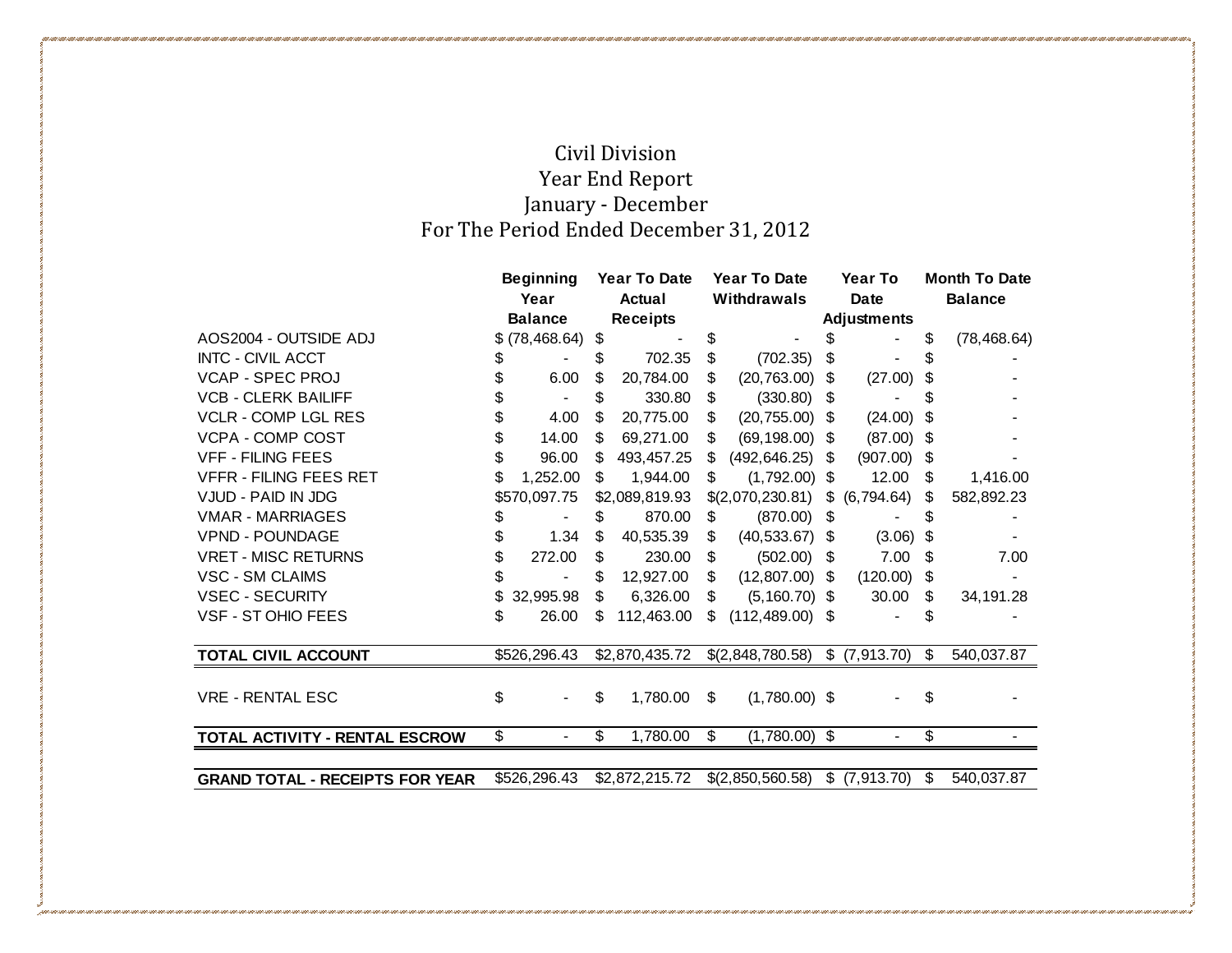ie ie kalender kalender kalender kalender kalender kalender kalender kalender kalender kalender kalender kalender kalender kale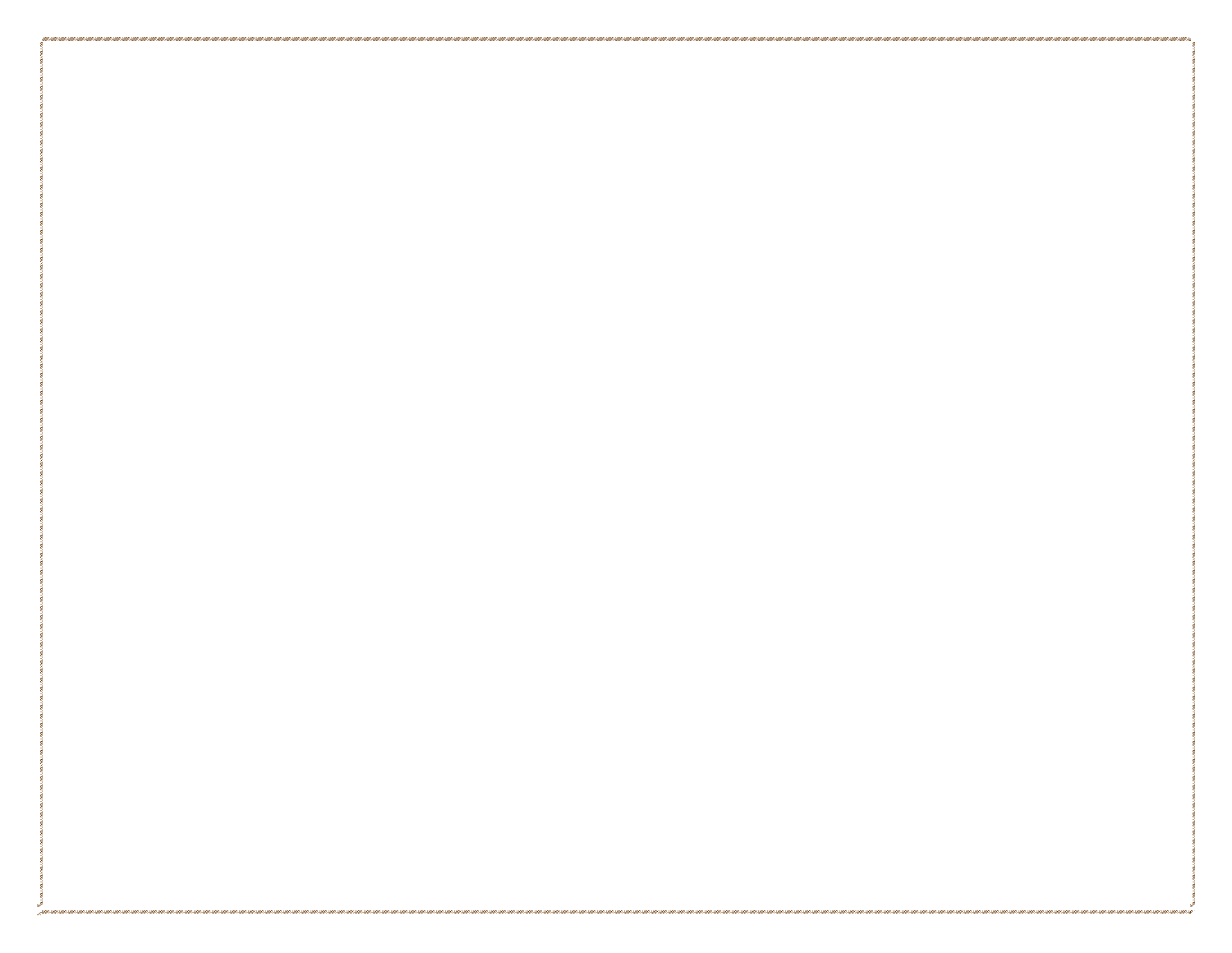# 2012

# BAILIFFS' REPORT

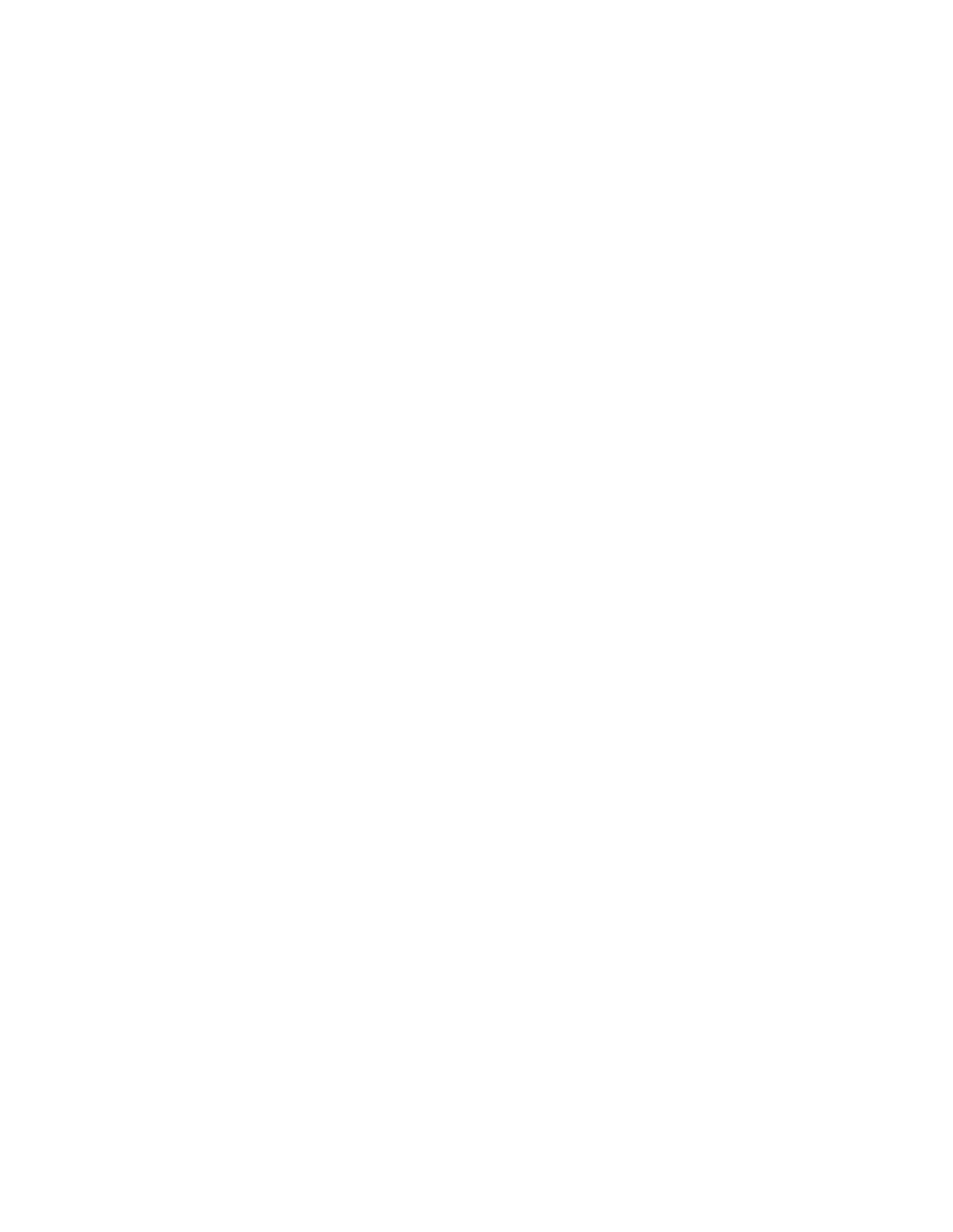# BAILIFFS' REPORT

| Summons Forcible Detention for Money215               |  |
|-------------------------------------------------------|--|
|                                                       |  |
|                                                       |  |
|                                                       |  |
|                                                       |  |
| Combined mileage serving above paperwork 27,711 miles |  |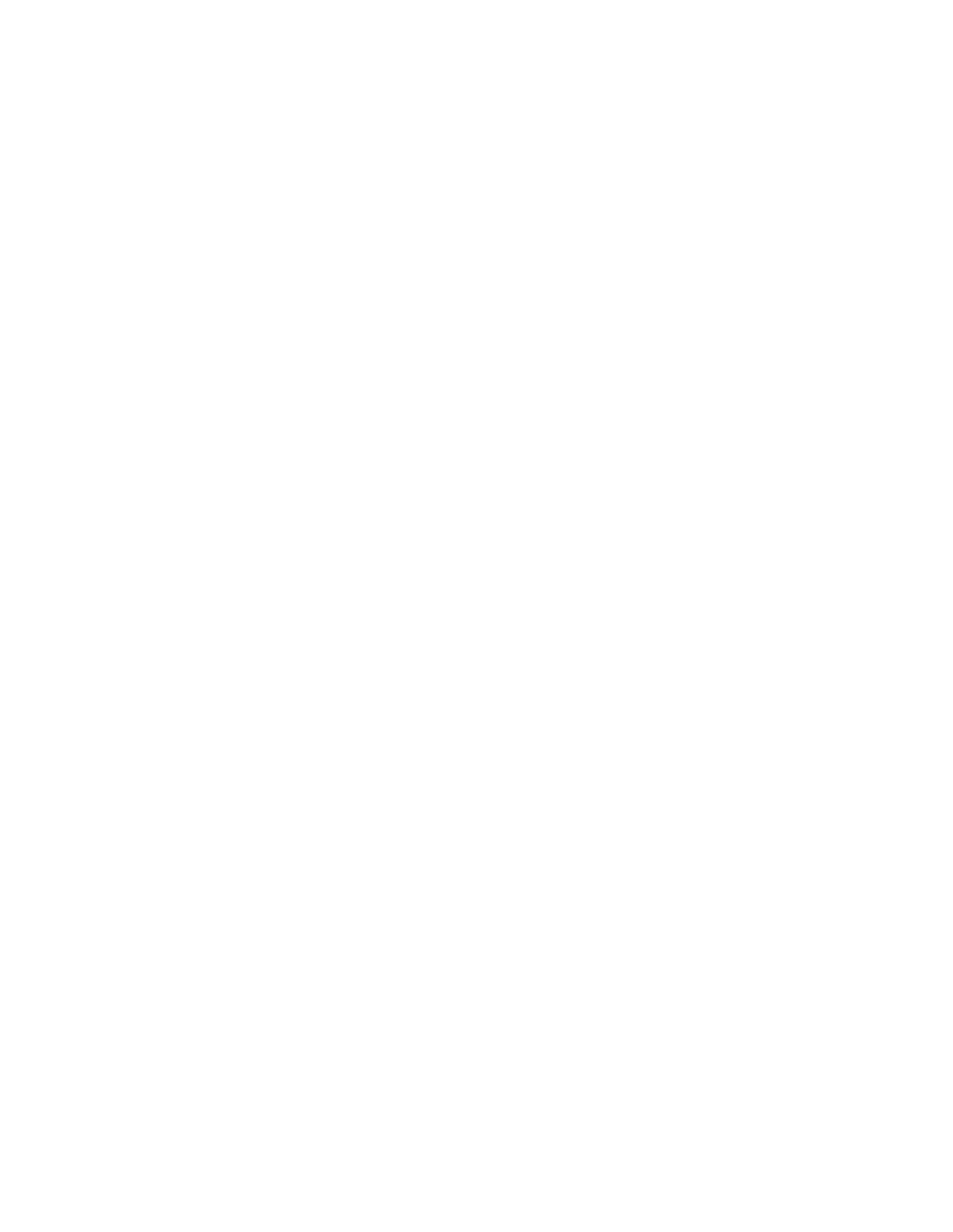# 2012

# PROBATION REPORT

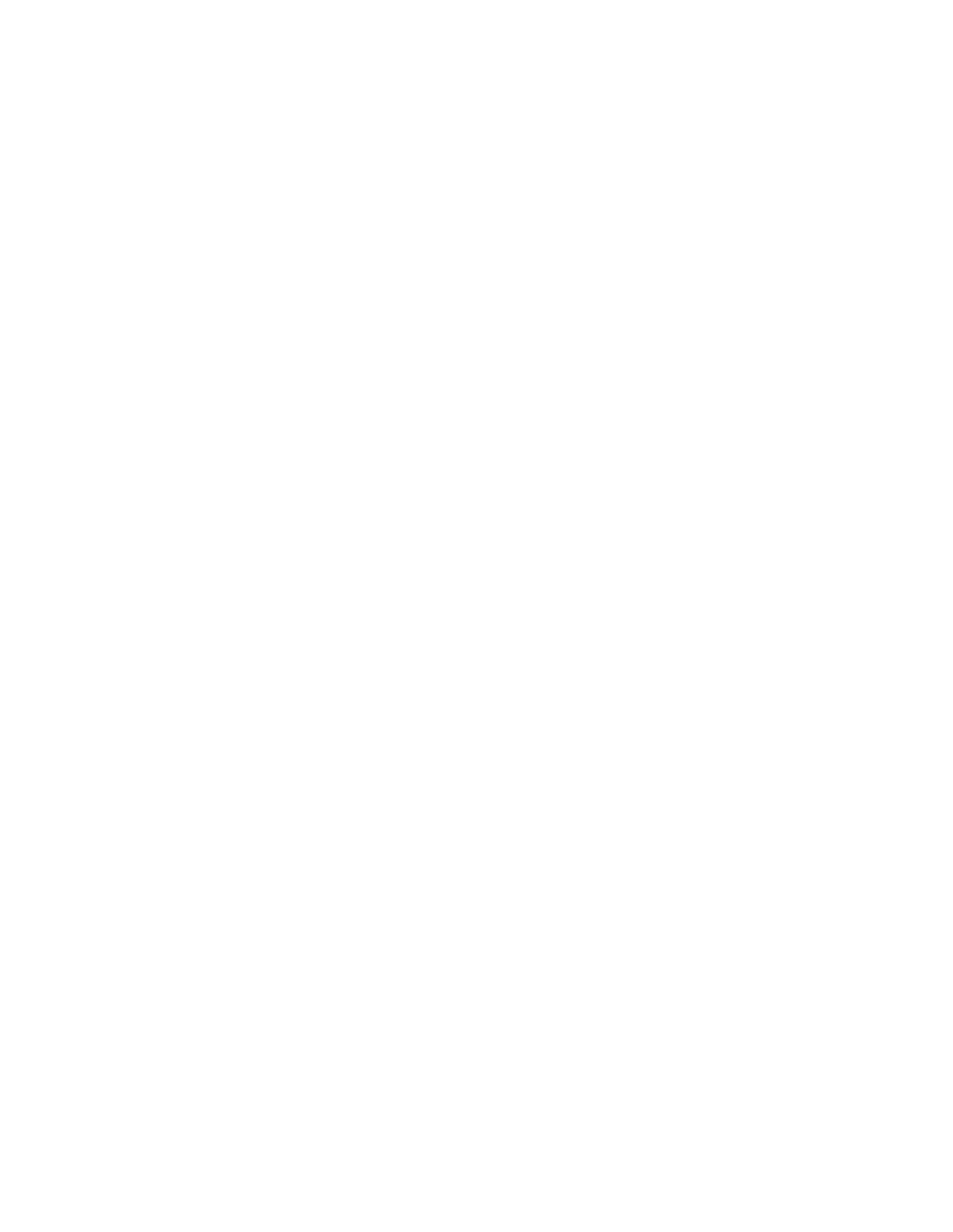# 2012 PROBATION DEPARTMENT REPORT

**During 2012, there were 994 cases referred to the Lima Municipal Court Probation Department for the following services:** 

| Written Pre and Post Sentence Investigations with no Probation 3 |  |
|------------------------------------------------------------------|--|
| Oral Pre and Post Sentence Investigations with no Probation 9    |  |
| Pending Written Pre and Post Sentence Investigations             |  |
|                                                                  |  |
|                                                                  |  |
|                                                                  |  |
|                                                                  |  |

**Total Cases Referred to the Probation Department.......................... 994**

# POST AND PRE-SENTENCE INVESTIGATION REPORTS

**.**

**The Court ordered written post and pre-sentence investigation reports in fifteen cases and nine oral post sentence reports during 2012. The Court also referred applications for expungement to the probation department for Pre-Hearing Investigations.**

## PROBATION SUPERVISION

**The Lima Municipal Court Probation Department was supervising a total of 1148 cases as of December 31, 2012. These figures include 63 outstanding Failure to Comply warrants and pending probation violation cases.**

**Supervision of a person's conditions of probation may include counseling on a direct and referral basis. Probation supervision also ensures that qualifying individuals attend and complete their court ordered tasks, in the areas of alcohol, substance abuse, family, mental health and employment counseling. It also may include education programs for domestic violence, O.V.I., and anger management.**

**In January of 2011, Coleman Professional Services became the main public mental health and substance abuse counseling agency for Allen County. They also began to offer the S.T.E.P.s program, which is specifically geared for the person who is convicted of a second O.V.I. Offense. Coleman Professional Services began to offer that class following the permanent closure of the Maslow Center.** 

**The Probation Department refers domestic violence defendants to education and treatment programs provided by Choices At The Crossroads, Coleman Professional Services, and Lima U.M.A.D.A.O.P.**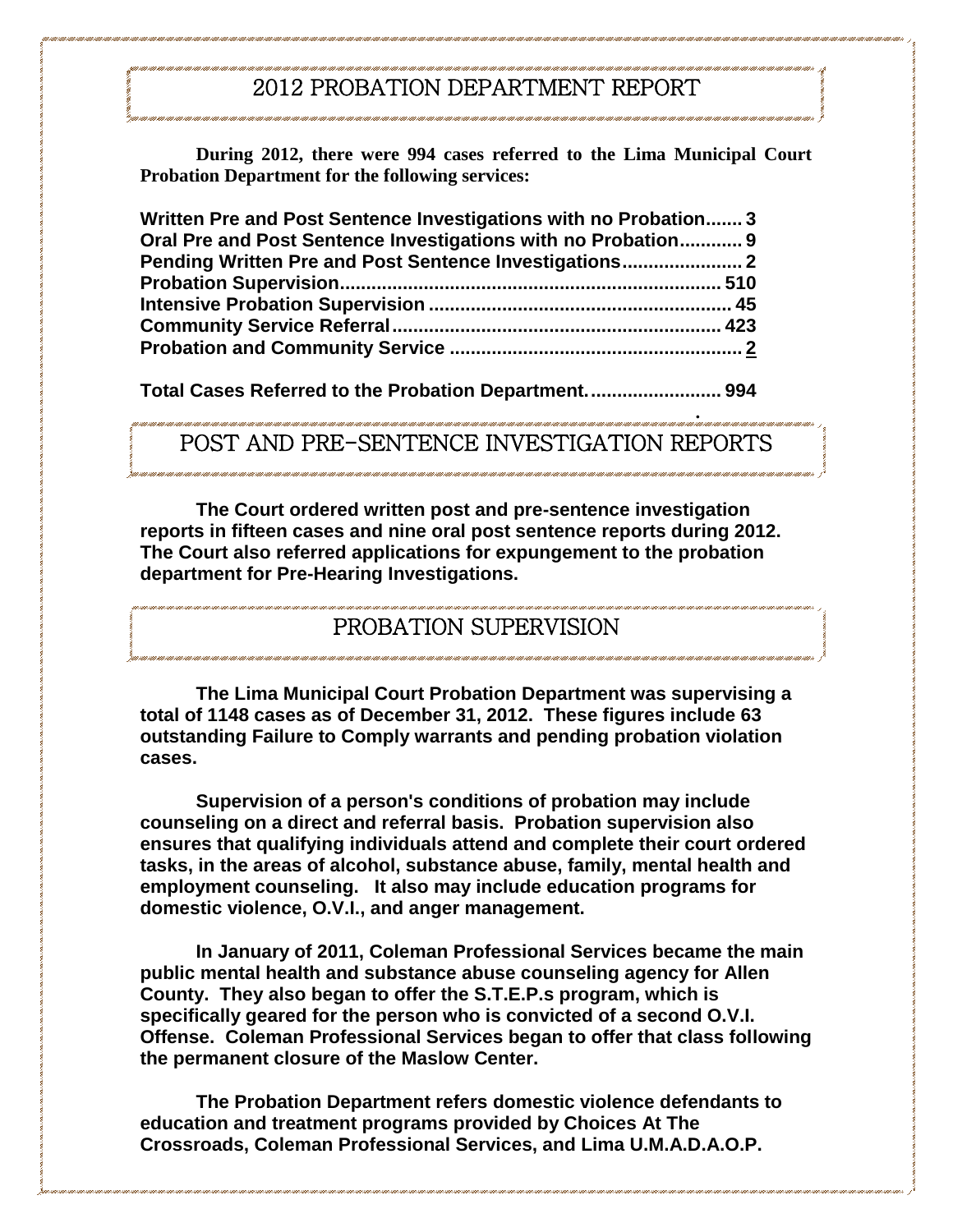# NEW CASES

The following is the type and number of offenses referred to the<br>Probation Department by the Court for investigation and supervision.

| Physical Control of a Motor Vehicle While Under the Influence 14 |
|------------------------------------------------------------------|
|                                                                  |
|                                                                  |
|                                                                  |
|                                                                  |
|                                                                  |
|                                                                  |
|                                                                  |
|                                                                  |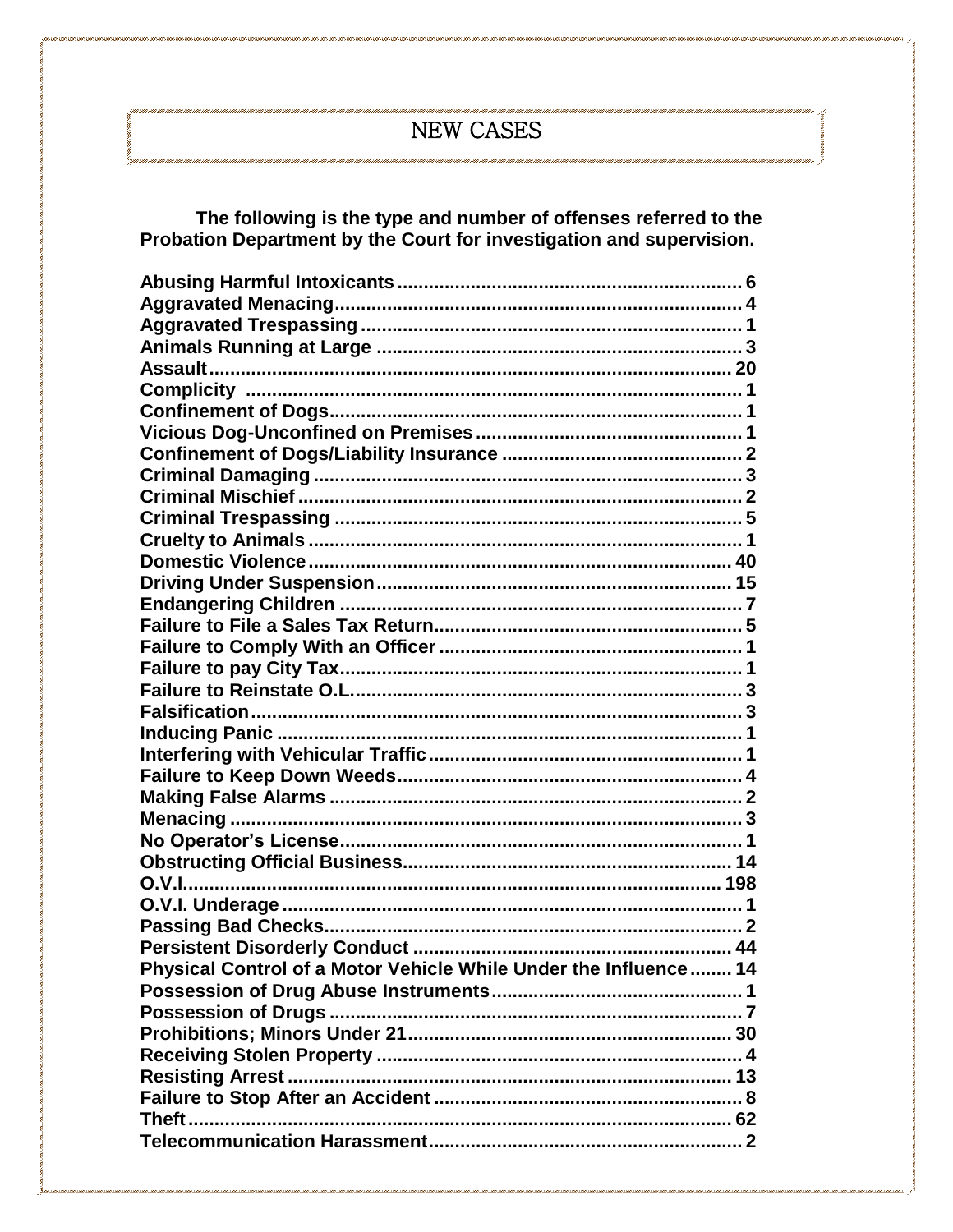# RELEASES/TERMINATIONS

**Probation releases are divided into four major categories:**

- **1. Early releases from reporting due to good conduct.**
- **2. Early releases from reporting granted by the Court to allow a person to reside outside of the State of Ohio.**
- **3. Successful completion of the Probation period.**
- **4. Unsuccessful or incomplete Terminations.**

**The latter category is used when a person:**

- **1. Absconds from supervision.**
- **2. Receives an extended jail or prison sentence.**
- **3. Receives dual probation supervision from another probation department.**
- **4. Has completed the probation period, but has failed to pay fine, court costs, or restitution.**
- **5. Has failed to complete a task ordered by the Court during the probation period.**

**The following is a list of the type of releases that people who were on Probation received during 2012.**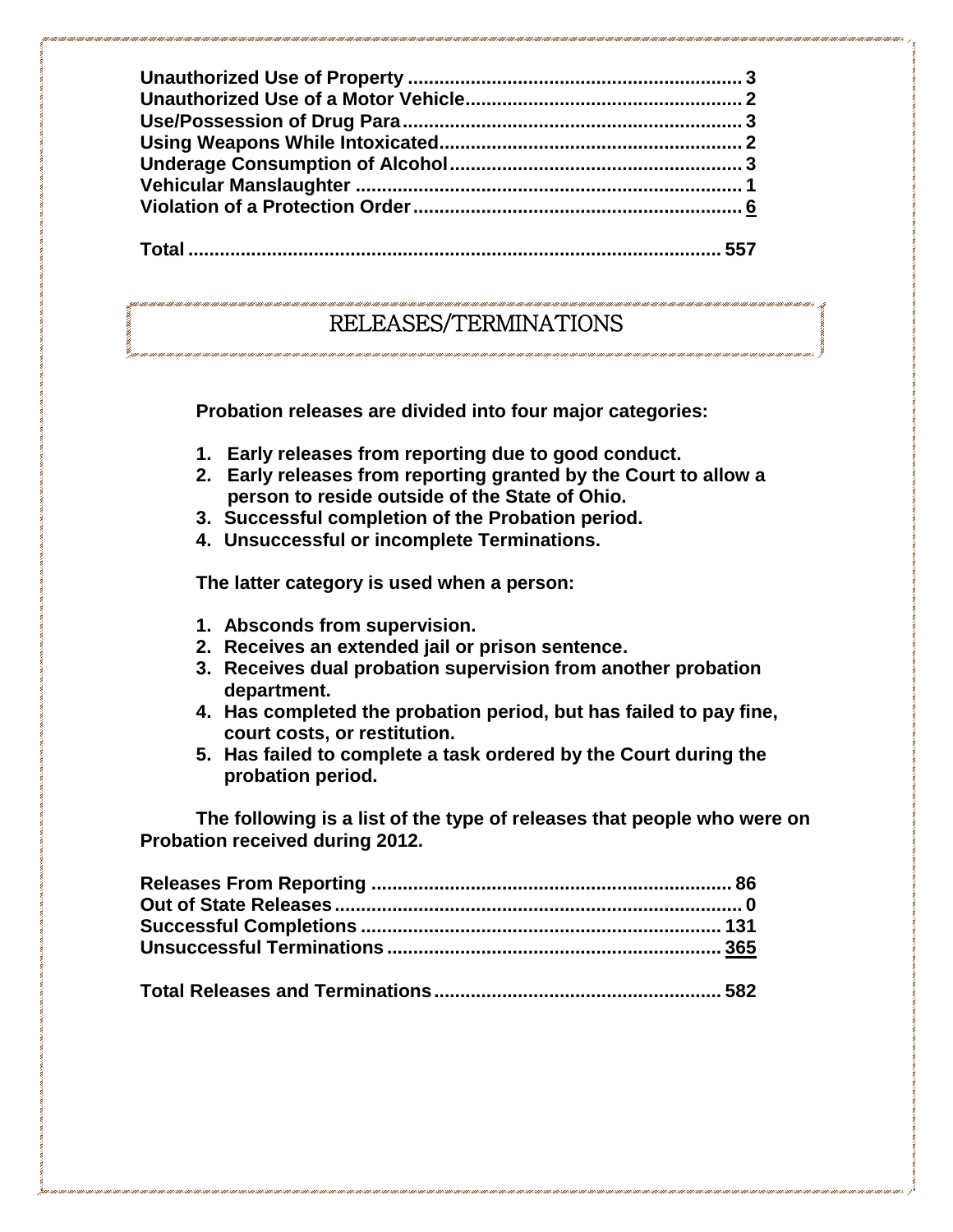## INTENSIVE PROBATION

**Since December of 1997, Lima Municipal Court has contracted with the Allen County Court of Common Pleas for intensive probation services. The program is designed to specialize supervision for multiple D.U.I. offenders or defendants with serious alcohol or substance abuse problems. The intensive probation officer has a caseload of 40-45 individuals as opposed to over 200 people. This allows the intensive probation officer more contact with the offenders.** 

**There were 45 cases referred for intensive probation supervision in 2012.**

**If the defendant successfully completes intensive probation, he or she may be referred back to the Lima Municipal Court Probation Department for traditional supervision for the balance of the probation period.**

## ELECTRONIC MONITORING

**The Court initiated the Ignition Interlock Program in September of 1987. The Probation Department continues to monitor the ignition interlock program. Since 2011, the Probation Department has assisted in facilitating Court ordered home arrest and alcohol monitoring.**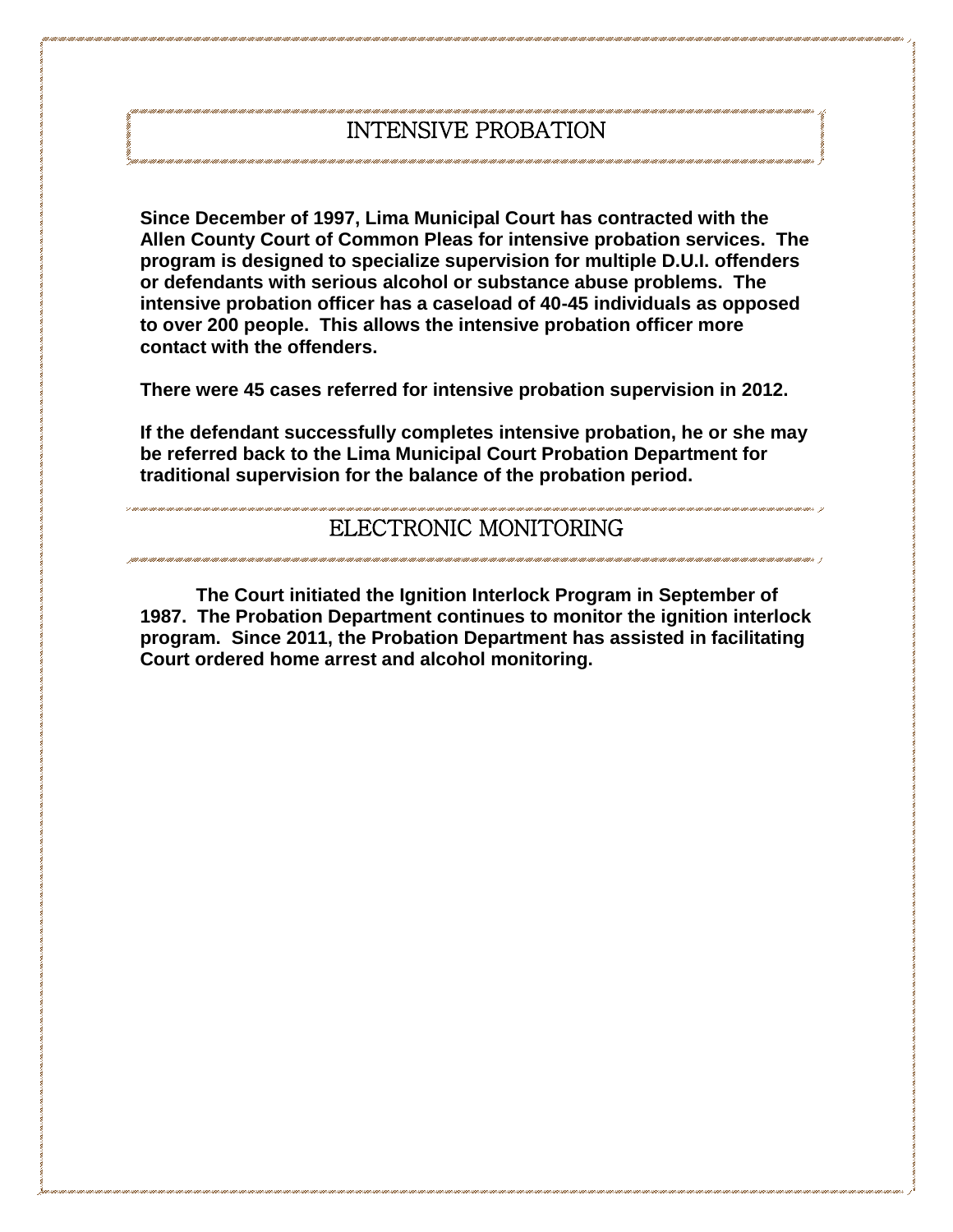# COMMUNITY SERVICE

**The Lima Municipal Court Probation Department continued to provide community service opportunities for those individuals ordered to complete community service in lieu of a jail sentence or fines. There were 36 agencies that supervised 325 community service referrals during 2012.**

**The following 16 agencies supervised at least two or more community service referrals during the year.**

| 305 |
|-----|

**The following 20 agencies supervised one community service worker during 2012.**

> **Ada Liberty War Memorial Park Allen County Sheriff's Office Allen County Council on Aging Amanda Township Bluelick Bible Church City Gospel Mission City of Delphos Fresh Word Temple Grace Fellowship Grace Gospel Church, Ada Hodge Podge Store, Elida Jackson Center Police Dept. Lima Municipal Court Lima Superior Federal Credit Union**